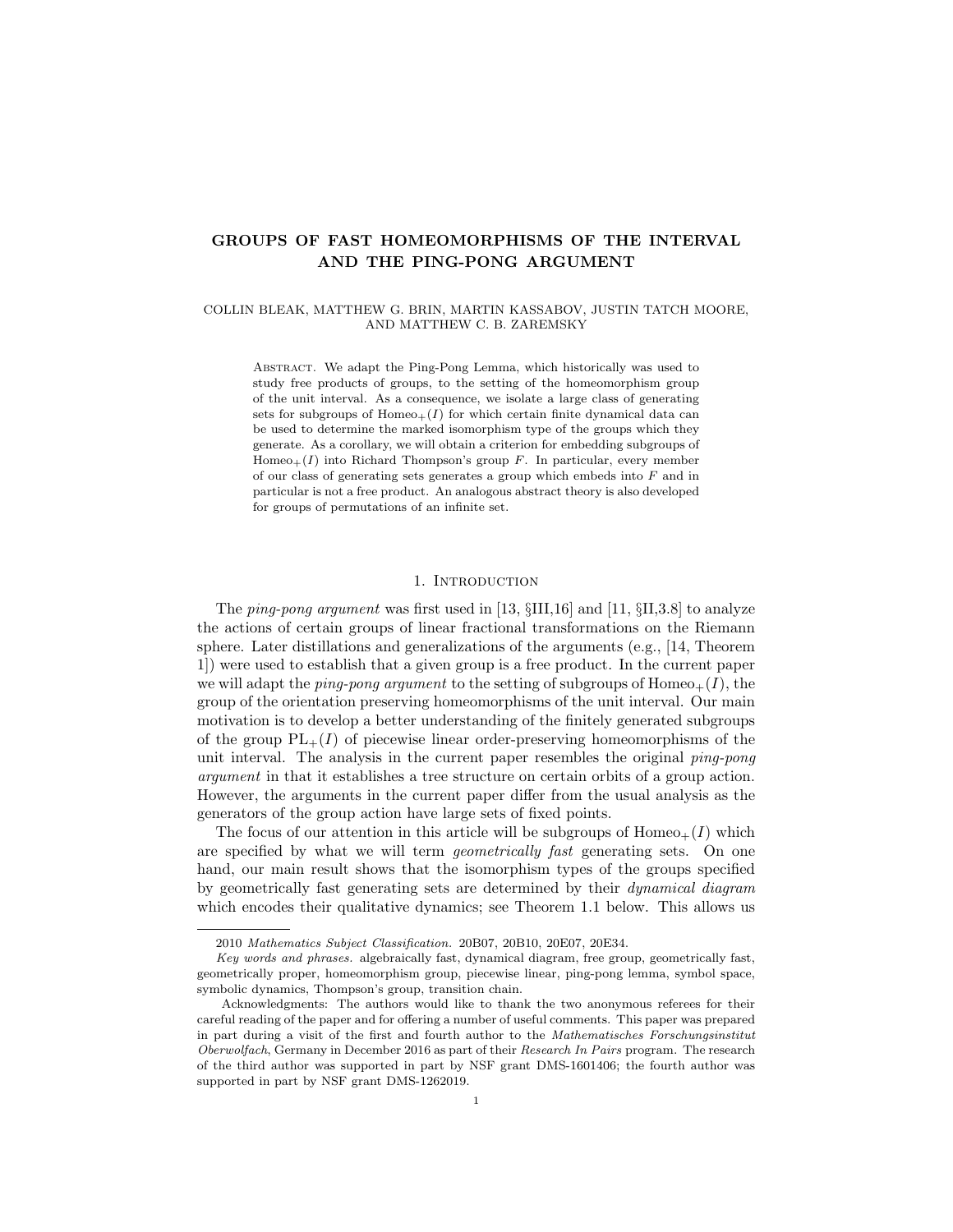

Figure 1. Three homeomorphisms

to show, for instance, that such sets generate groups which are always embeddable into Richard Thompson's group  $F$ . On the other hand, we will see that a broad class of subgroups of  $PL_{+}(I)$  can be generated using such sets. This is substantiated in part by Theorem 1.5 below.

At this point it is informative to consider an example. First recall the classical Ping-Pong Lemma (see [16, Prop. 1.1]):

Ping Pong Lemma. Let S be a set and A be a set of permutations of S such that  $a^{-1} \notin A$  for all  $a \in A$ . Suppose there is an assignment  $a \mapsto D_a \subseteq S$  of pairwise disjoint sets to each  $a \in A^{\pm} := A \cup A^{-1}$  and an  $x \in S \setminus \bigcup_{a \in A^{\pm}} D_a$  such that if  $a \neq b^{-1}$  are in  $A^{\pm}$ , then

$$
(D_b \cup \{x\})a \subseteq D_a.
$$

Then A freely generates  $\langle A \rangle$ .

(We adopt the convention of writing permutations to the right of their arguments; other notational conventions and terminology will be reviewed in Sections 2 and 3.) In the current paper, we relax the hypothesis so that the containment  $D_b a \subseteq D_a$ is required only when  $D_b$  intersects the *support* of a; similarly  $xa \in D_a$  is only required when  $xa \neq x$ .

Consider the three functions  $(b_i \mid i < 3)$  in Homeo<sub>+</sub>(I) whose graphs are shown in Figure 1. A schematic diagram (think of the line  $y = x$  as drawn horizontally) of these functions might be:



In this diagram, we have assigned intervals  $S_i$  and  $D_i$  to the ends of the support to each  $b_i$  so that the entire collection of intervals is pairwise disjoint. Our system of homeomorphisms is assumed to have an additional dynamical property reminiscent of the hypothesis of the Ping-Pong Lemma:

- $S_i b_i \cap D_i = \emptyset;$
- $b_i$  carries supt $(b_i) \setminus S_i$  into  $D_i$ ;
- $b_i^{-1}$  carries supt $(b_i) \setminus D_i$  into  $S_i$  for each *i*.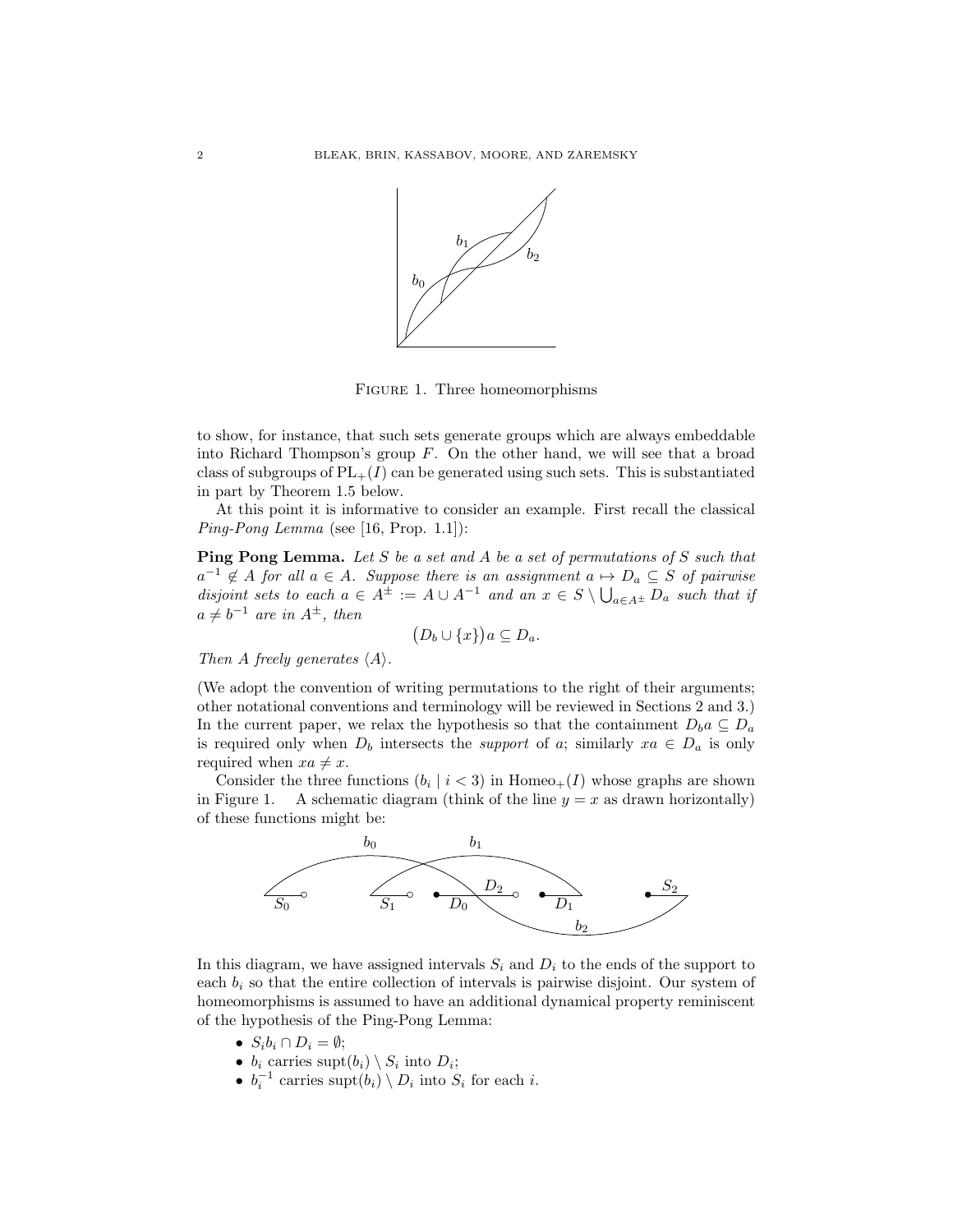A special case of our main result is that these dynamical requirements on the  $b_i$ 's are sufficient to characterize the isomorphism type of the group  $\langle b_i | i < 3 \rangle$ : any triple  $(c_i \mid i < 3)$  which produces this same *dynamical diagram* and satisfies these dynamical requirements will generate a group isomorphic to  $\langle b_i | i < 3 \rangle$ . In fact the map  $b_i \mapsto c_i$  will extend to an isomorphism. In particular,

$$
\langle b_i \mid i < 3 \rangle \cong \langle b_i^{k_i} \mid i < 3 \rangle
$$

for any choice of  $k_i \geq 1$  for each  $i < 3$ .

We will now return to the general discussion and be more precise. Recall that if f is in Homeo<sub>+</sub>(I), then its support is defined to be supt(f) := { $t \in I | tf \neq t$ }; the support of a subset of  $Homeo_+(I)$  is the union of the supports of its elements. A left (right) transition point of f is a  $t \in I \setminus \text{supt}(f)$  such that for every  $\epsilon > 0$ ,  $(t, t + \epsilon) \cap \text{supt}(f) \neq \emptyset$  (respectively  $(t - \epsilon, t) \cap \text{supt}(f) \neq \emptyset$ ). An orbital of either an element or subgroup of  $Homeo_+(I)$  is a component its support. An orbital of f is *positive* if  $f$  moves elements of the orbital to the right; otherwise it is negative. If f has only finitely many orbitals, then the left (right) transition points of f are precisely the left (right) end points of its orbitals.

A precursor to the notion of a geometrically fast generating set is that of a geometrically proper generating set. A set  $X \subseteq \text{Homeo}_+(I)$  is geometrically proper if there is no element of  $I$  which is a left transition point of more than one element of  $X$  or a right transition point of more than one element of  $X$ . Observe that any geometrically proper generating set with only finitely many transition points is itself finite. Furthermore, geometrically proper sets are equipped with a canonical ordering induced by the usual ordering on the least transition points of its elements. While the precise definition of *geometrically fast* will be postponed until Section 3, the following statements describe the key features of the definition:

- geometrically fast generating sets are geometrically proper.
- if  $\{a_i \mid i < n\}$  is geometrically proper, then there is a  $k \geq 1$  such that  ${a_i^k \mid i < n}$  is geometrically fast.
- if  $\{a_i^k \mid i < n\}$  is geometrically fast and  $k \leq k_i$  for  $i < n$ , then  $\{a_i^{k_i} \mid i < n\}$ is geometrically fast.

Our main result is that the isomorphism types of groups with geometrically fast generating sets are determined by their qualitative dynamics. Specifically, we will associate a *dynamical diagram* to each geometrically fast set  $\{a_i \mid i < n\} \subseteq \text{Homeo}_+(I)$ which has finitely many transition points. Roughly speaking, this is a record of the relative order of the orbitals and transition points of the various  $a_i$ , as well as the orientations of their orbitals. In the following theorem  $M_X$  is a certain finite set of points chosen from the orbitals of elements of X and  $M\langle X\rangle = \{tg \mid t \in$  $M_X$  and  $g \in \langle X \rangle$ . These points will be chosen such that any nonidentity element of  $\langle X \rangle$  moves a point in  $M\langle X \rangle$ .

**Theorem 1.1.** If two geometrically fast sets  $X, Y \subseteq \text{Homeo}_+(I)$  have only finitely many transition points and have isomorphic dynamical diagrams, then the induced bijection between X and Y extends to an isomorphism of  $\langle X \rangle$  and  $\langle Y \rangle$  (i.e.  $\langle X \rangle$ ) is marked isomorphic to  $\langle Y \rangle$ ). Moreover, there is an order preserving bijection  $\theta: M\langle X\rangle \to M\langle Y\rangle$  such that  $f \mapsto f^{\theta}$  induces the isomorphism  $\langle X\rangle \cong \langle Y\rangle$ .

We will also establish that under some circumstances the map  $\theta$  can be extended to a continuous order preserving surjection  $\hat{\theta}: I \to I$ .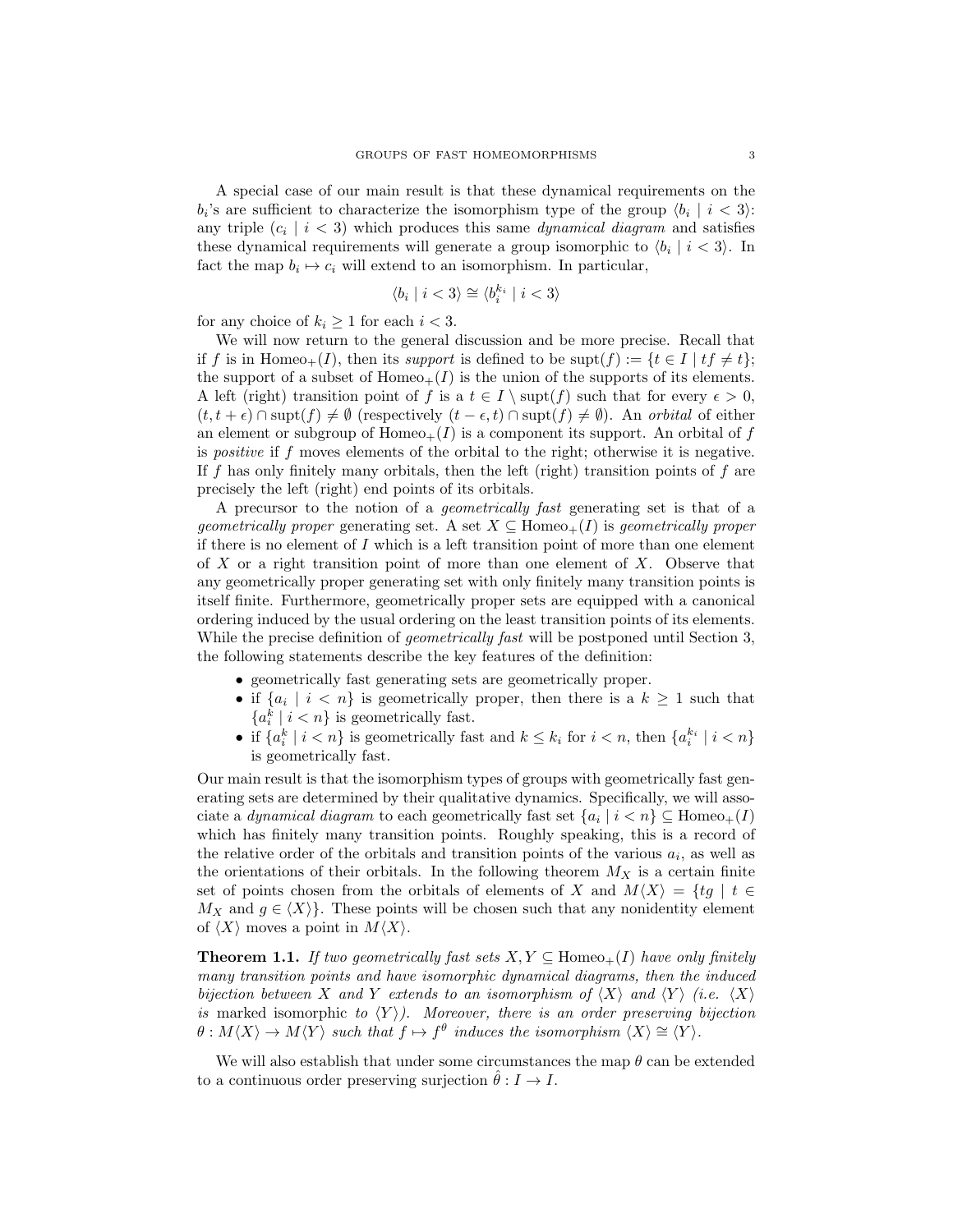Theorem 1.2. For each finite dynamical diagram D, there is a geometrically fast  $X_D \subseteq PL_+(I)$  such that if  $X \subseteq \text{Homeo}_+(I)$  is geometrically fast and has dynamical diagram D, then there is a marked isomorphism  $\phi : \langle X \rangle \to \langle X_D \rangle$  and a continuous order preserving surjection  $\hat{\theta} : I \to I$  such that  $f\hat{\theta} = \hat{\theta}\phi(f)$  for all  $f \in \langle X \rangle$ . Furthermore, every orbit of the action of  $\langle X_D \rangle$  on  $(0, 1)$  is dense.

Theorem 1.1 has two consequences. The first is proved at the end of Section 8:

**Corollary 1.3.** Any finitely generated subgroup of  $Homeo+(I)$  which admits a geometrically fast generating set with only finitely many transition points embeds into Thompson's group F.

Since by [7] F does not contain nontrivial free products of groups, subgroups of  $Homeo_+(I)$  which admit geometrically fast generating sets are not free products. It should also be remarked that while our motivation comes from studying the groups F and  $PL_+(I)$ , the conclusion of Corollary 1.3 remains valid if F is replaced by, e.g.  $\text{Diff}^{\infty}_+(I)$ .

Secondly, geometrically fast generating sets are algebraically fast in the following sense:

**Corollary 1.4.** If  $\{f_i \mid i < n\}$  is geometrically fast, then  $\langle f_i \mid i < n \rangle$  is marked isomorphic to  $\langle f_i^{k_i} \mid i \langle n \rangle$  for any choice of  $k_i \geq 1$ .

It is natural to ask how restrictive having a geometrically fast or geometrically proper generating set is. The next theorem shows that many finitely generated subgroups of  $PL_{+}(I)$  in fact do have at least a geometrically proper generating set.

**Theorem 1.5.** Every n-generated one orbital subgroup of  $PL_+(I)$  either contains an isomorphic copy of  $F$  or else admits an n-element geometrically proper generating set.

Notice that every subgroup of  $Homeo_+(I)$  is contained in a direct product of oneorbital subgroups of  $Home_+(I)$ . Thus if one's interest lies in studying the structure of subgroups of  $PL_+(I)$  which do not contain copies of F, then it is typically possible to restrict one's attention to groups admitting geometrically proper generating sets. The hypothesis of not containing an isomorphic copy of  $F$  in Theorem 1.5 can not be eliminated. This is a consequence of the following theorem and the fact that there are finite index subgroups of  $F$  which are not isomorphic to  $F$  (see [3]).

**Theorem 1.6.** If a finite index subgroup of F is isomorphic to  $\langle X \rangle$  for some geometrically proper  $X \subseteq \text{Homeo}_+(I)$ , then it is isomorphic to F.

We conjecture, however, that every finitely generated subgroup of  $F$  is bi-embeddable with a subgroup admitting a geometrically fast generating set.

While the results of this paper do of course readily adapt to Homeo<sub>+</sub>(R)  $\cong$ Homeo<sub>+</sub>(I), it is important to keep in mind that  $\pm\infty$  must be allowed as possible transition points when applying the definition of geometric properness and hence geometric fastness. For example, it is easy to establish that  $\langle t + \sin(t), t + \cos(t) \rangle$ contains a free group using the ping-pong lemma stated above (the squares of the generators generate a free group). Moreover, once we define geometrically fast in Section 3, it will be apparent that the set of squares of the generators satisfies all of the requirements of being geometrically fast except that it is not geometrically proper (since, e.g.,  $\infty$  is a right transition point of both functions). As noted above,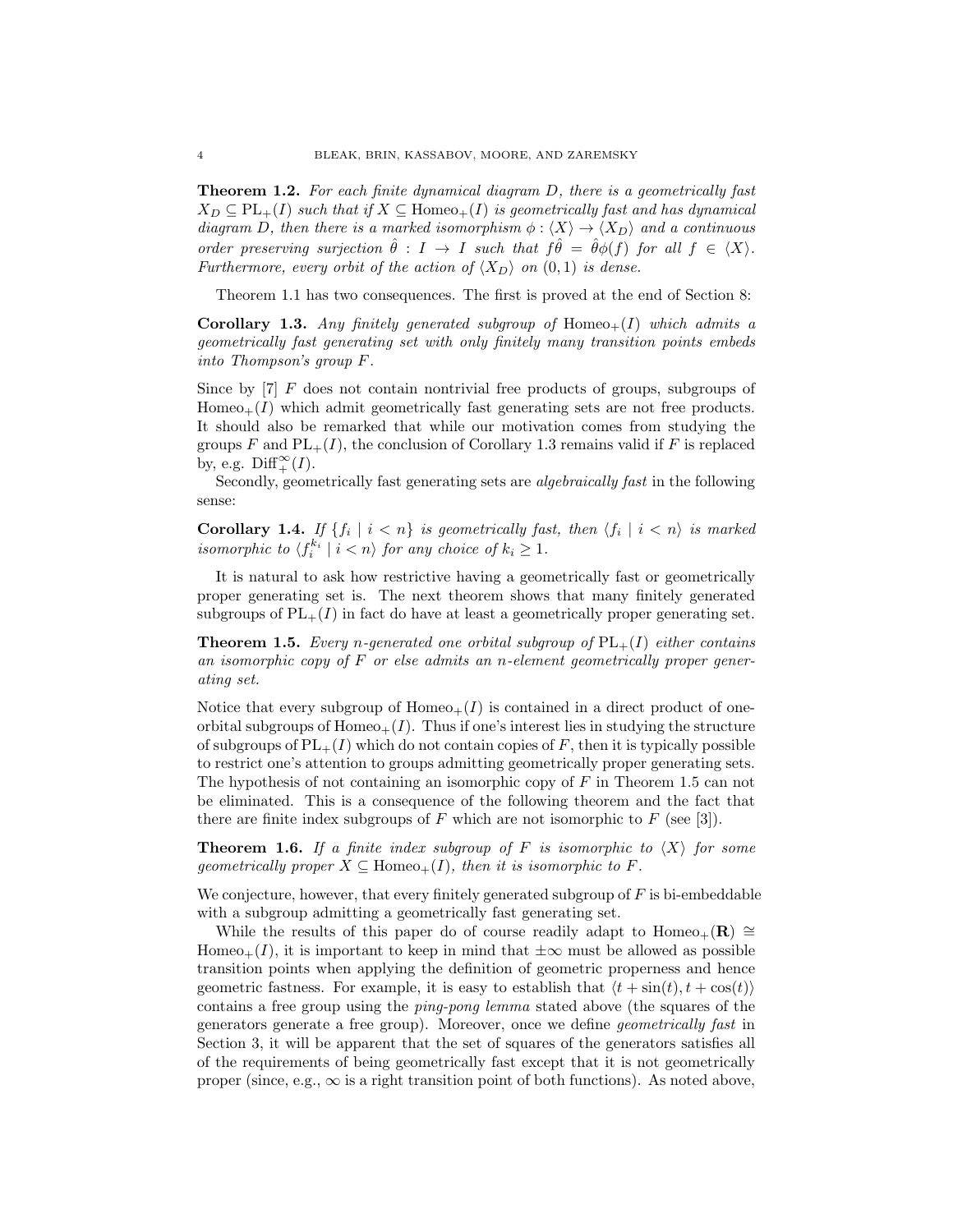this group does not embed into F and thus does not admit a geometrically fast (or even a geometrically proper) generating set. See Example 3.1 below for a more detailed discussion of a related example.

The paper is organized as follows. We first review some standard definitions, terminology and notation in Section 2. In Section 3, we will give a formal definition of geometrically fast and a precise definition of what is meant by a dynamical diagram. Section 4 gives a reformulation of geometrically fast for finite subsets of  $Homeo_+(I)$  which facilitates algorithmic verification. The proof of Theorem 1.1 is then divided between Sections 5 and 6. The bulk of the work is in Section 5, which uses an analog of the ping-pong argument to study the dynamics of geometrically fast sets of one orbital homeomorphisms. The proofs are done axiomatically, anticipating the more general framework in Section 11. Section 6 shows how this analysis implies Theorem 1.1 and how to derive its corollaries. In Section 7, we will prove Theorem 1.2. The group  $F_n$ , which is the *n*-ary analog of Thompson's group  $F$ , is shown to have a geometrically fast generating set in Section 8. Section 9 examines when bumps in geometrically fast generating sets are extraneous and can be excised without affecting the marked isomorphism type. Proofs of Theorems 1.5 and 1.6 are given in Section 10. Finally, the concept of geometrically fast is abstracted in Section 11, where a generalization of Theorem 1.1 is stated and proved, as well as corresponding embedding theorems for Thompson's groups  $F, T$ , and  $V$ . This generalization in particular covers infinite geometrically fast subsets of  $Homeo_+(I)$ . Even in the context of geometrically fast sets  $X \subseteq \text{Homeo}_+(I)$  with only finitely many transition points, this abstraction gives a new way of understanding  $\langle X \rangle$  in terms of symbolic manipulation.

#### 2. Preliminary definitions, notation and conventions

In this section we collect a number of definitions and conventions which will be used extensively in later sections. Throughout this paper, the letters  $i, j, k, m, n$ will be assumed to range over the nonnegative integers unless otherwise stated. For instance, we will write  $(a_i \mid i \leq k)$  to denote a sequence with first entry  $a_0$  and last entry  $a_{k-1}$ . In particular, all counting and indexing starts at 0 unless stated otherwise. If f is a function and X is a subset of the domain of f, we will write  $f \restriction X$  to denote the restriction of f to X.

As we have already mentioned,  $Homeo_+(I)$  will be used to denote the set of all orientation preserving homeomorphisms of  $I$ ;  $PL_{+}(I)$  will be used to denote the set of all piecewise linear elements of  $Homeo_+(I)$ . These groups will act on the right. In particular,  $tg$  will denote the result of applying a homeomorphism  $g$  to a point t. If f and g are elements of a group, we will write  $f<sup>g</sup>$  to denote  $g<sup>-1</sup>fg$ .

Recall from the introduction that if f is in  $Homeo_+(I)$ , then its support is defined to be supt $(f) := \{t \in I \mid tf \neq t\}$ . The support of a subset of Homeo<sub>+</sub> $(I)$  is the union of the supports of its elements. A left (right) transition point of  $f$  is a  $t \in I \setminus \text{supt}(f)$  such that for every  $\epsilon > 0$ ,  $(t, t + \epsilon) \cap \text{supt}(f) \neq \emptyset$  (respectively  $(t-\epsilon, t) \cap \text{supp}(f) \neq \emptyset$ . An *orbital* of f is a component of its support. An orbital of f is *positive* if f moves elements of the orbital to the right; otherwise it is negative. If  $f$  has only finitely many orbitals, then the left (right) transition points of  $f$ are precisely the left (right) end points of its orbitals. An orbital of a subset of  $Homeo_+(I)$  is a component of its support.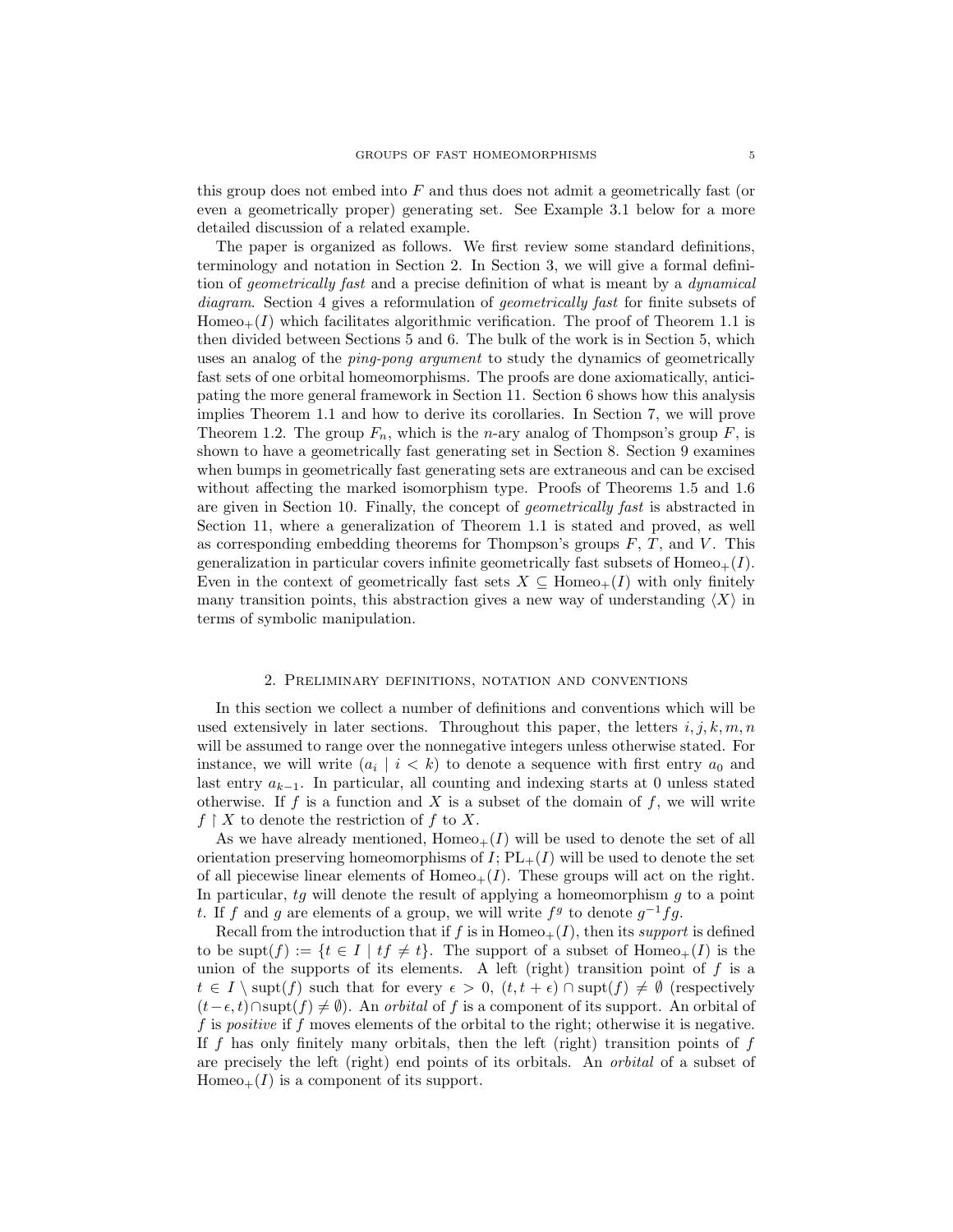An element of  $Homeo_+(I)$  with one orbital will be referred to as a bump function (or simply a bump). If a bump a satisfies that  $ta > t$  on its support, then we say that a is positive; otherwise we say that a is negative. If  $f \in \text{Homeo}_+(I)$ , then  $b \in \text{Homeo}_+(I)$  is a *signed bump of f* if b is a bump which agrees with f on its support. If X is a subset of  $Homeo_+(I)$ , then a bump a is used in X if a is positive and there is an f in X such that f coincides with either a or  $a^{-1}$  on the support of a. A bump a is used in f if it is used in  $\{f\}$ . We adhere to the convention that only positive bumps are used by functions to avoid ambiguities in some statements. Observe that if  $X \subseteq \text{Homeo}_+(I)$  is such that the set A of bumps used in X is finite, then  $\langle X \rangle$  is a subgroup of  $\langle A \rangle$ .

If  $(g_i \mid i \leq n)$  and  $(h_i \mid i \leq n)$  are two generating sequences for groups, then we will say that  $\langle g_i | i \rangle \langle n \rangle$  is marked isomorphic to  $\langle h_i | i \rangle \langle n \rangle$  if the map  $g_i \mapsto h_i$ extends to an isomorphism of the respective groups. If X is a finite geometrically proper subset of Homeo<sub>+</sub> $(I)$ , then we will often identify X with its enumeration in which the minimum transition points of its elements occur in increasing order. When we write  $\langle X \rangle$  is marked isomorphic to  $\langle Y \rangle$ , we are making implicit reference to these canonical enumerations of  $X$  and  $Y$ .

At a number of points in the paper it will be important to distinguish between formal syntax (for instance words) and objects (such as group elements) to which they refer. If A is a set, then a *string* of elements of A is a finite sequence of elements of A. The length of a string w will be denoted  $|\mathbf{w}|$ . We will use  $\varepsilon$  to denote the string of length 0. If u and v are two strings, we will use uv to denote their concatenation; we will say that  $u$  is a *prefix* of  $uv$  and  $v$  is a *suffix* of  $uv$ . If A is a subset of a group, then an A-word is a string of elements of  $A^{\pm} := A \cup A^{-1}$ ; we will write *word* if A is clear from the context. A *subword* of a word  $\bf{w}$  must preserve the order from  $\bf{w}$ , but does not have to consist of consecutive symbols from  $\bf{w}$ . We write  $w^{-1}$  for the formal inverse of w: the product of the inverses of the symbols in w in reverse order.

Often strings have an associated evaluation (e.g. a word represents an element of a group). While the context will often dictate whether we are working with a string or its evaluation, we will generally use the typewriter font (e.g.  $\bf{w}$ ) for strings and symbols in the associated alphabets and standard math font (e.g.  $w$ ) for the associated evaluations.

In Section 10, we will use the notion of the *left (right) germ* of a function  $f \in$ Homeo<sub>+</sub>(I) at an  $s \in I$  which is fixed by f (left germs are undefined at 0 and right germs are undefined at 1). If  $0 \leq s < 1$ , then define the *right germ of f at s* to be the set of all  $g \in \text{Homeo}_+(I)$  such that for some  $\epsilon > 0$ ,  $f \restriction (s, s + \epsilon) = g \restriction (s, s + \epsilon);$ this will be denoted by  $\gamma_s^+(f)$ . Similarly if  $0 < s \leq 1$ , then one defines the *left germ* of f at s; this will be denoted by  $\gamma_s^-(f)$ . The collections

> $\{\gamma_s^+(f) \mid f \in \text{Homeo}_+(I) \text{ and } sf = s\}$  $\{\gamma_s^-(f) \mid f \in \text{Homeo}_+(I) \text{ and } sf = s\}$

form groups and the functions  $\gamma_s^+$  and  $\gamma_s^-$  are homomorphisms defined on the subgroup of  $Homeo_+(I)$  consisting of those functions which fix s.

## 3. Fast collection of bumps and their dynamical diagrams

We are now ready to turn to the definition of *geometrically fast* in the context of finite subsets of Homeo<sub>+</sub> $(I)$ . First we will need to develop some terminology. A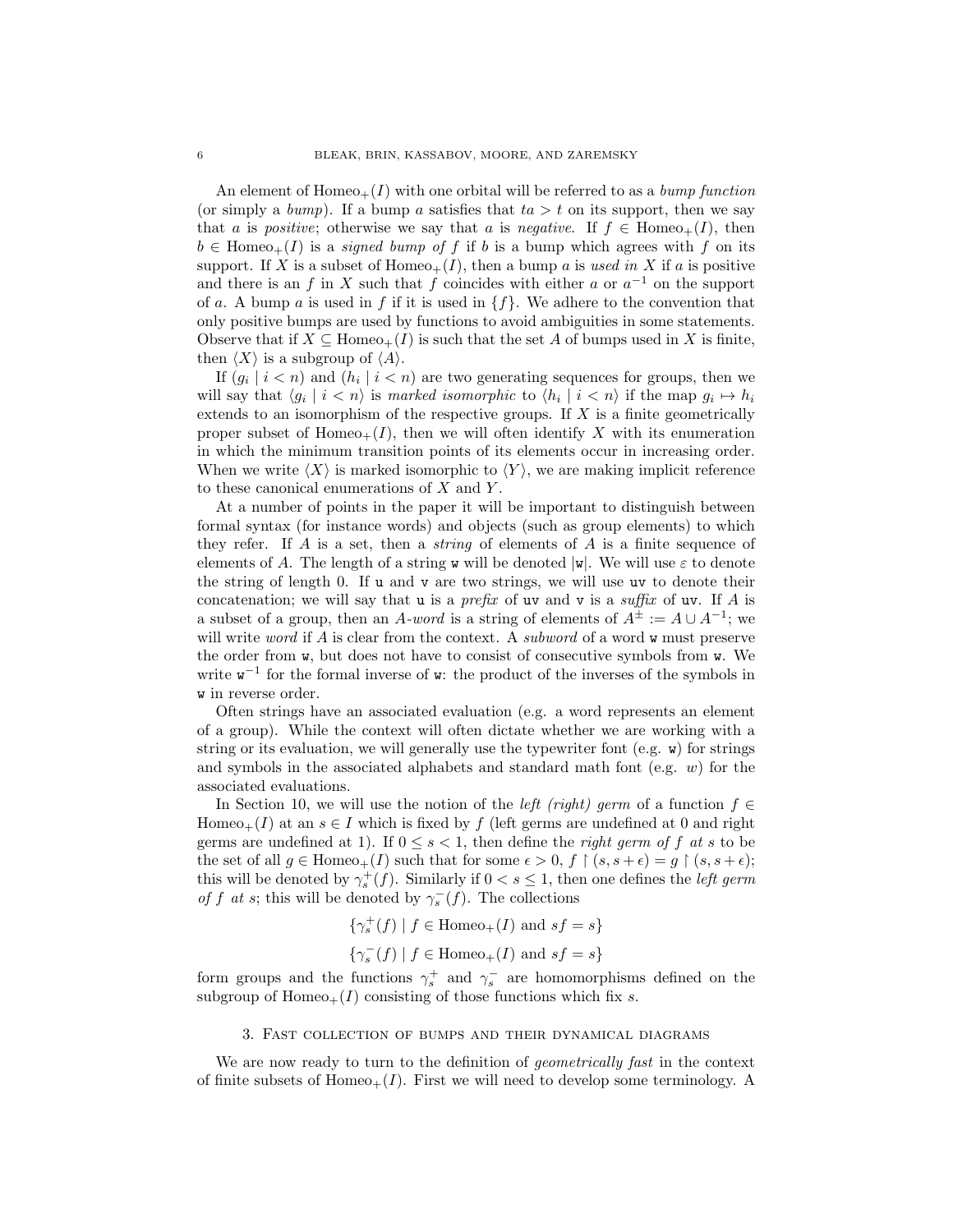

FIGURE 2. A geometrically fast set of bumps

marking of a geometrically proper collection of positive bumps  $A$  is an assignment of a marker  $t \in \text{supt}(a)$  to each a in A; if t is the marker of a, then we also regard t as the marker of  $a^{-1}$ . If  $a \in A$  has support  $(x, y)$  and marker t, then we define its source to be the interval  $src(a) := (x, t)$  and its *destination* to be the interval dest(a) :=  $[ta, y]$ . We also set  $\operatorname{src}(a^{-1})$  :=  $\operatorname{dest}(a)$  and  $\operatorname{dest}(a^{-1})$  :=  $\operatorname{src}(a)$ . The source and destination of a marked set of bumps are collectively called its feet. Note that there is a deliberate asymmetry in this definition: the source of a positive bump is an open interval whereas the destination is half open. This choice is necessary so that for any  $t \in \text{supt}(a)$ , there is a unique k such that  $ta^k$  is not in the feet of a, something which is a key feature of the definition.

A collection A of bumps is geometrically fast if there is a marking of A for which its feet form a pairwise disjoint family (in particular we require that  $A$  is geometrically proper). This is illustrated in Figure 2, where the feet of  $a_0$  are  $(p, q)$ and  $[r, s]$  and the feet of  $a_1$  are  $(q, r)$  and  $[s, t]$ . Being geometrically fast is precisely the set of dynamical requirements made on the set  $\{a_i \mid i < 3\}$  of homeomorphisms mentioned in the introduction. We do not require here that  $A$  is finite and we will explicitly state finiteness as a hypothesis when it is needed. Notice however that, since pairwise disjoint families of intervals in  $I$  are at most countable, any geometrically fast set of bumps is at most countable. The following are readily verified and can be used axiomatically to derive most of the lemmas in Section 5 (specifically Lemmas 5.1–5.11):

- for all  $a \in A^{\pm}$ ,  $\text{dest}(a) \subseteq \text{supt}(a)$  and if  $x \in \text{supt}(a)$  then there exists a k such that  $xa^k \in \text{dest}(a)$ ;
- if  $a \neq b \in A^{\pm}$ , then  $\text{dest}(a) \cap \text{dest}(b) = \emptyset$ ;
- if  $a \in A^{\pm}$  and  $x \in \text{supt}(a)$ , then  $xa \in \text{dest}(a)$  if and only if  $x \notin \text{src}(a) :=$  $\det(a^{-1})$ .
- if  $a, b \in A^{\pm}$ , then  $\text{dest}(a) \subseteq \text{supt}(b)$  or  $\text{dest}(a) \cap \text{supt}(b) = \emptyset$ .

This axiomatic viewpoint will be discussed further in Section 11.

The definition of geometrically fast readily extends to sets of functions which possibly use more than one bump: a set  $X \subseteq \text{Homeo}_+(I)$  is geometrically fast if it is geometrically proper and the set of bumps used in  $X$  is geometrically fast. Note that while geometric properness is a consequence of the disjointness of the feet if X uses only finitely many bumps, it is an additional requirement in general. This is illustrated in the next example.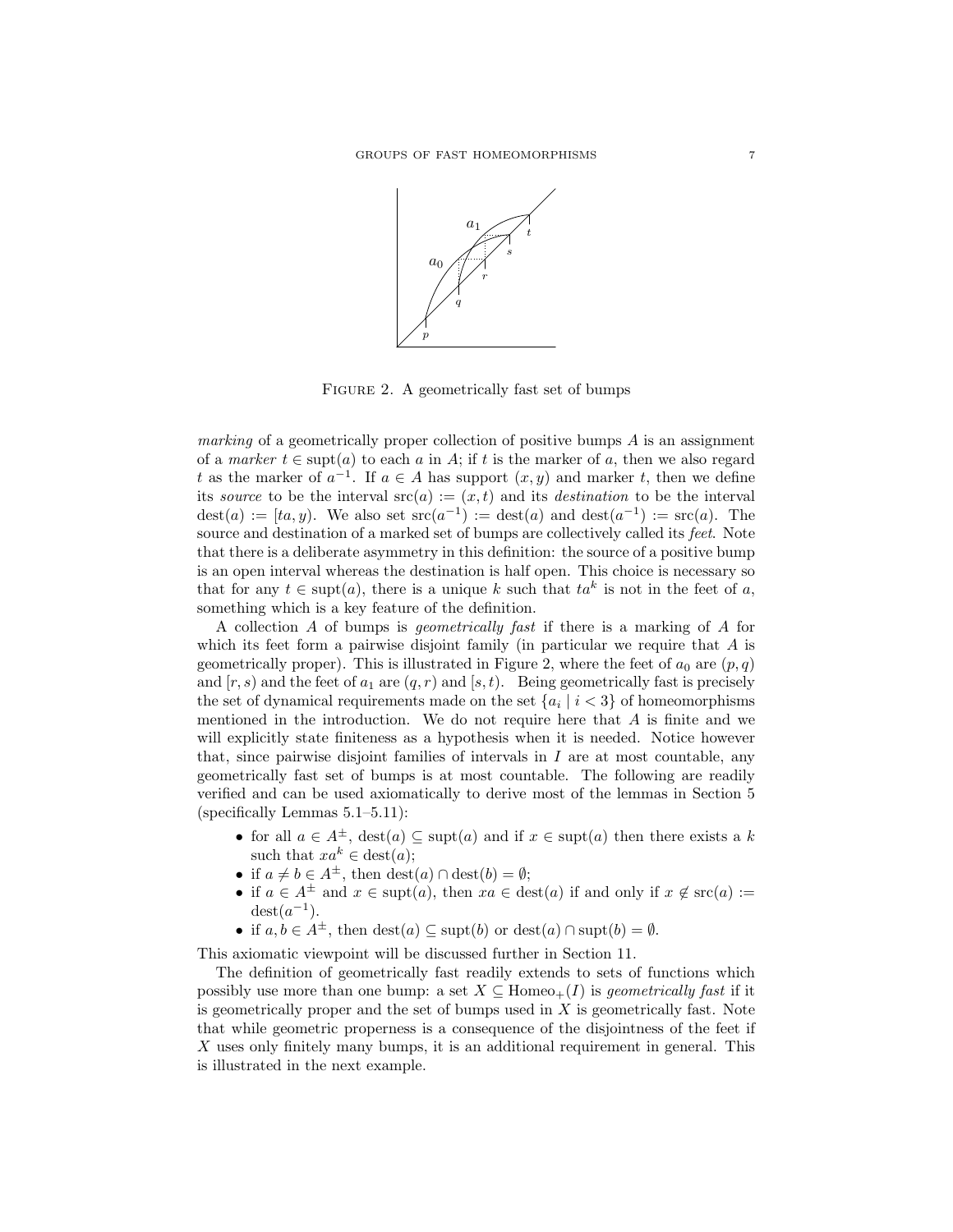Example 3.1. Consider the following homeomorphism of R:

$$
t\gamma = \begin{cases} 3t & \text{if } 0 \le t \le 1/2 \\ (t+4)/3 & \text{if } 1/2 \le t \le 2 \\ t & \text{otherwise} \end{cases}
$$

Define  $\alpha, \beta \in \text{Homeo}_+(\mathbf{R})$  by  $(t+2p)\alpha = t\gamma + 2p$  and  $(t+2p+1)\beta = t\gamma + 2p + 1$ where  $p \in \mathbf{Z}$  and  $t \in [0, 2]$ . Thus the bumps used in  $\alpha$  are obtained by translating  $γ$  by even integers; the bumps in β are the translates of γ by odd integers. If we assign the marker  $1/2$  to  $\gamma$  and mark the translation of  $\gamma$  by p with  $p + 1/2$ , then it can be seen that the feet of  $\alpha$  and  $\beta$  are the intervals  $\{(p, p + 1/2) \mid p \in$  $\mathbf{Z} \} \cup \{ [p+1/2, p+1) \mid p \in \mathbf{Z} \}$ , which is a pairwise disjoint family. Thus the bumps used in  $\{\alpha, \beta\}$  are geometrically fast. Since  $\infty$  is a right transition point of both α and β, {α, β} is not geometrically proper and hence not fast. In fact, it follows readily from the formulation of the classical ping-pong lemma in the introduction that  $\langle \alpha, \beta \rangle$  is free.

Observe that if  $X$  is geometrically proper, if each of its elements uses only finitely many bumps, and if the set of transition points of  $X$  is discrete, then there is a map  $f \mapsto k(f)$  of X into the positive integers such that  $\{f^{k(f)} \mid f \in X\}$  is geometrically fast. To see this, start with a marking such that the closures of the sources of the bumps used in X are disjoint; pick  $f \mapsto k(f)$  sufficiently large so that all of the feet become disjoint. Also notice that if  $\{f^{k(f)} | f \in X\}$  is geometrically fast and if  $k(f) \leq l(f)$  for  $f \in X$ , then  $\{f^{l(f)} \mid f \in X\}$  is geometrically fast as well.

If  $X$  is a geometrically fast generating set with only finitely many transition points, then the *dynamical diagram*  $D_X$  of X is the edge labeled vertex ordered directed graph defined as follows:

- the vertices of  $D_X$  are the feet of X with the order induced from the order of the unit interval;
- the edges of  $D_X$  are the signed bumps of X directed so that the source (destination) of the edge is the source (destination) of the bump;
- $\bullet$  the edges are labeled by the elements of  $X$  that they come from.

Notice that, given our assumptions, the dynamical diagram of  $X$  is necessarily finite. The dynamical diagram of a generating set for the Brin-Navas group B [5] [15] is illustrated in the left half of Figure 3; the generators are  $f = a_0^{-1} a_2$  and  $g = a_1^{-1}$ , where the  $(a_i \mid i < 3)$  is the geometrically fast generating sequence illustrated in Figure 4. We have found that when drawing dynamical diagram  $D<sub>X</sub>$  of a given X, it is more æsthetic whilst being unambiguous to collapse pairs of vertices  $u$  and  $v$ of  $D_X$  such that:

- v is the immediate successor of u in the order on  $D_X$ ,
- $u$ 's neighbor is below  $u$ , and  $v$ 's neighbor is above  $v$ .

Additionally, arcs can be drawn as over or under arcs to indicate their direction, eliminating the need for arrows. This is illustrated in the right half of Figure 3. The result qualitatively resembles the graphs of the homeomorphisms rotated so that the line  $y = x$  is horizontal.

An isomorphism between dynamical diagrams is a directed graph isomorphism which preserves the order of the vertices and induces a bijection between the edge labels (i.e. two directed edges have equal labels before applying the isomorphism if and only if they have equal labels after applying the isomorphism). Notice that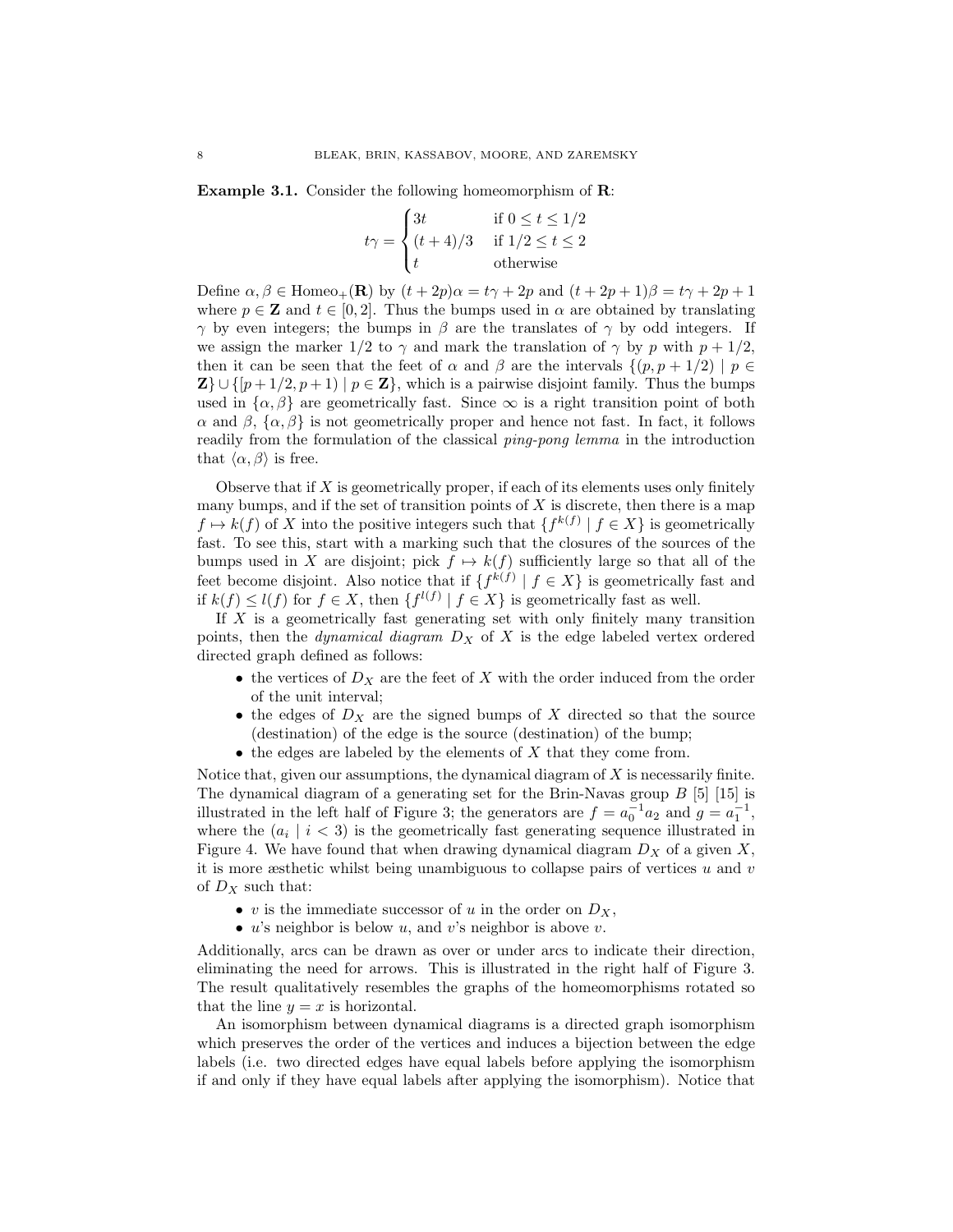

FIGURE 3. The dynamical diagram for the Brin-Navas generators, with an illustration of the contraction convention



FIGURE 4. A point is tracked through a fast transition chain

such an isomorphism is unique if it exists — there is at most one order preserving bijection between two finite linear orders.

Observe that the (uncontracted) dynamical diagram of any geometrically fast  $X \subseteq \text{Homeo}_+(I)$  which has finitely many transition points has the property that all of its vertices have total degree 1. Moreover, any finite edge labeled vertex ordered directed graph in which each vertex has total degree 1 is isomorphic to the dynamical diagram of some geometrically fast  $X \subseteq$  Homeo<sub>+</sub>(I) which has finitely many transition points (see the proof of Theorem 1.2 in Section 7). Thus we will write *dynamical diagram* to mean a finite edge labeled vertex ordered directed graph in which each vertex has total degree 1. The edges in a dynamical diagram will be referred to as bumps and the vertices in a dynamical diagram will be referred to as feet. Terms such as source, destination, left/right foot will be given the obvious meaning in this context.

Now let A be a geometrically fast set of positive bump functions. An element of A is *isolated* (in A) if its support contains no transition points of A. In the dynamical diagram of A, this corresponds to a bump whose source and destination are consecutive feet. The next proposition shows that we may always eliminate isolated bumps in A by adding new bumps to A. This will be used in Section 7.

**Proposition 3.2.** If  $A \subseteq \text{Homeo}_+(I)$  is a geometrically fast set of positive bump functions, then there is a geometrically fast  $B \subseteq$  Homeo<sub>+</sub>(I) such that  $A \subseteq B$  and B has no isolated bumps. Moreover, if A is finite, then B can be taken to be finite as well.

*Proof.* If  $a \in A$  is isolated, let  $b_0$  and  $b_1$  be a geometrically fast pair of bumps with supports contained in  $\text{supt}(a) \setminus (\text{src}(a) \cup \text{dest}(a))$  such that neither  $b_0$  nor  $b_1$ is isolated in  $\{b_0, b_1\}$ ; see Figure 5. Since the feet of A are disjoint, so are the feet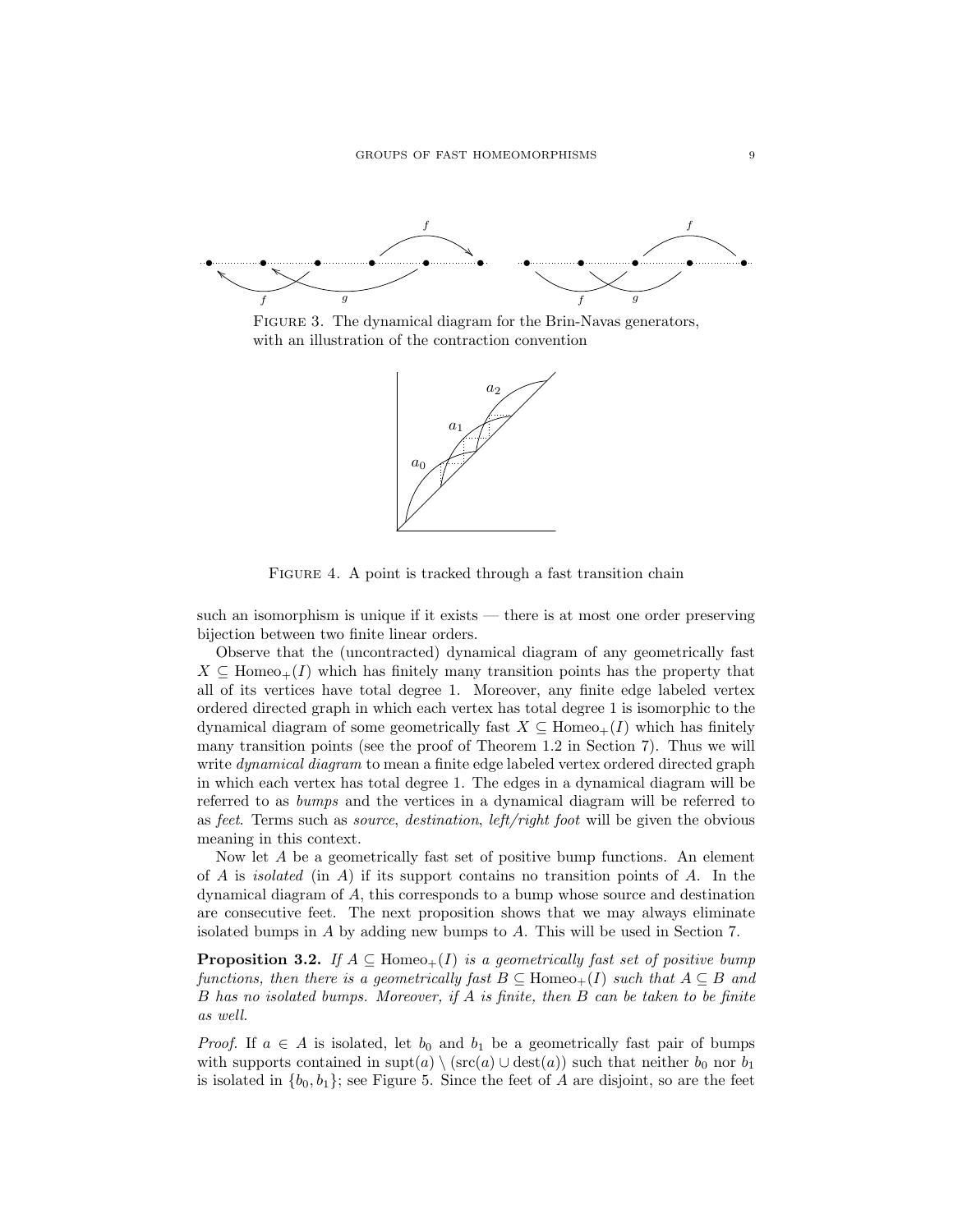

FIGURE 5. The bump  $a$  is made nonisolated by the addition of bumps  $b_0$  and  $b_1$ .

of  $A \cup \{b_0, b_1\}$  and a is no longer isolated in  $A \cup \{b_0, b_1\}$ . Let B be the result of adding such a pair of bumps for each isolated bump in  $A$ .

#### 4. An algorithmic criterion for geometric fastness

In this section we will consider geometrically proper sets which have finitely many transition points and develop a characterization of when they are geometrically fast. This characterization moreover allows one to determine algorithmically when such sets are geometrically fast. It will also provide a canonical marking of geometrically fast sets with finitely many transition points. We need the following refinement of the notion of a transition chain introduced in [2].

Let  $A \subseteq \text{Homeo}_+(I)$  be a finite geometrically proper set of positive bump functions. Let  $(a_i \mid i \leq k)$  be a sequence of non-isolated elements of A and let  $x_i < y_i$ denote the endpoints of the support of  $a_i$ . The sequence  $C = (a_i \mid i \leq k)$  is a stretched transition chain of A if:

- (1) for all  $i < k$ ,  $x_i < x_{i+1} < y_i < y_{i+1}$ ;
- (2) no transition point of A is in any interval  $(x_{i+1}, y_i)$ .

Thus if  $1 \leq i \leq k$ , then  $y_{i-1}$  is the least transition point of A in the support of  $a_i$ and if  $0 \leq i \leq k$ , then  $x_{i+1}$  is the greatest transition point of A in the support of  $a_i$ . Define  $C_{\text{min}}$  to be the least transition point of A in the support of  $a_0$  and  $C_{\text{max}}$ to be the greatest transition point of A in the support of  $a_k$ . Note that, in spite of the notation,  $C_{\text{min}}$  and  $C_{\text{max}}$  depend on A as well as on C.

Notice that the ordering on the  $x_i$ 's is increasing and because of this we will identify the stretched transition chain  $(a_i \mid i \leq k)$  with the set  $\{a_i \mid i \leq k\}$ . A stretched transition chain is maximal if it is maximal among stretched transition chains with respect to containment when regarded as a subset of A. An element a of A is initial if it is either isolated or if the least transition point of A in the support of  $a$  is not the right transition point of some element of  $A$ . It follows from Proposition 4.1 below that a non-isolated initial element of A is the leftmost element of a unique maximal stretched transition chain.

Figure 6 shows a dynamical diagram, along with a list of the maximal stretched transition chains.

**Proposition 4.1.** If A is a finite geometrically proper set of positive bump functions in Homeo<sub>+</sub> $(I)$ , then the maximal stretched transition chains in A partition the nonisolated elements of A.

Remark 4.2. We will see in Section 8 that geometrically fast stretched transition chains of length *n* generate  $F_n$ , the *n*-ary analog of Thompson's group *F*. Thus if A is geometrically fast, then  $\langle A \rangle$  is a sort of amalgam of copies of the  $F_n$  and copies of Z.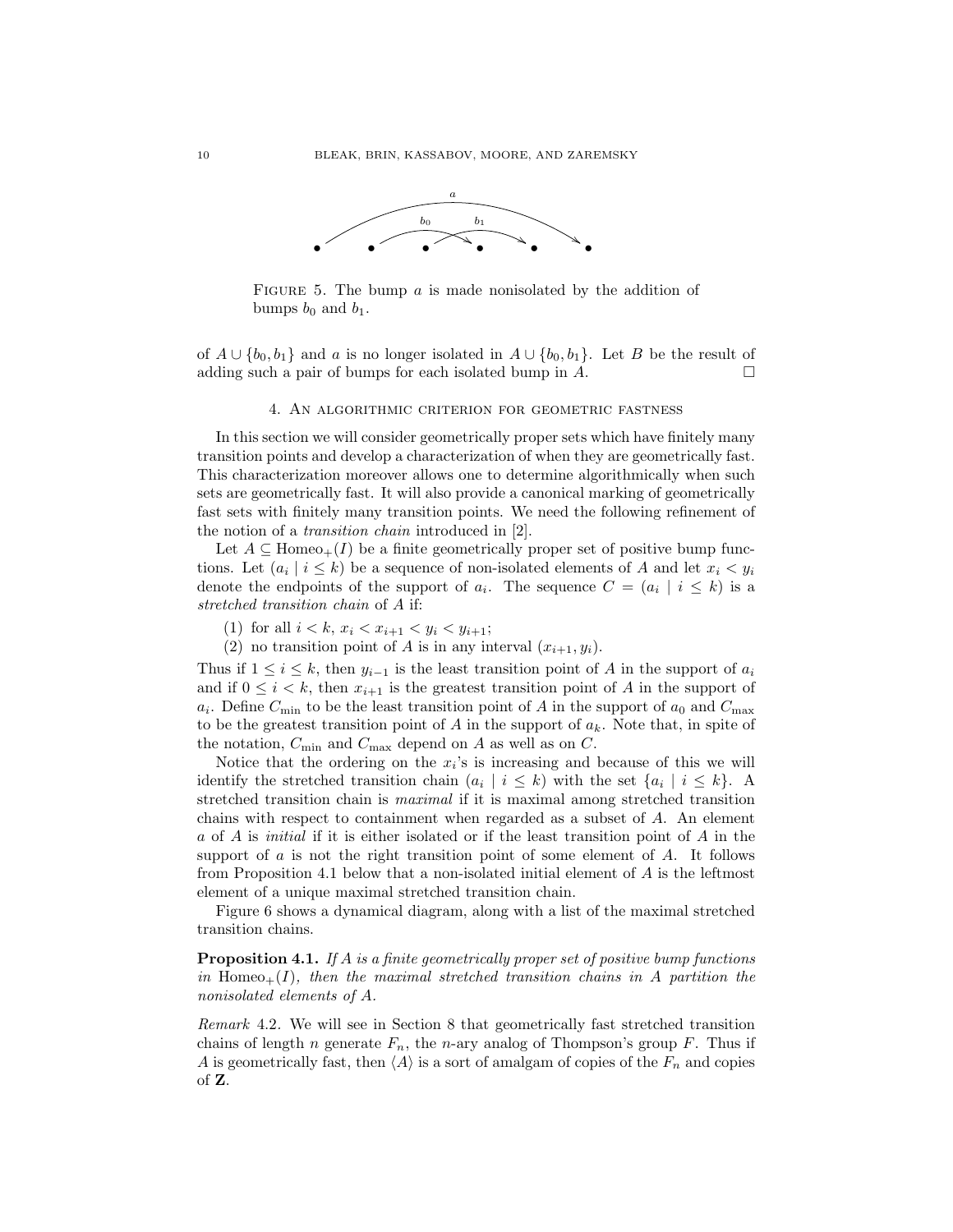

FIGURE 6. The maximal stretched transition chains in this dynamical diagram are  $\{a_0, a_2\}$ ,  $\{a_1, a_5\}$ , and  $\{a_3\}$ ;  $a_4$  is isolated

Proof. First observe that any sequence consisting of a single nonisolated element of A is a stretched transition chain and thus is a subsequence of some maximal stretched transition chain in A. Next suppose that  $a$  and  $b$  are consecutive members of a stretched transition chain. It follows that b's left transition point is in the support of  $a$  and is the greatest transition point of  $A$  in the support of  $a$ . In particular,  $b$  must immediately follow  $a$  in any maximal stretched transition chain. Similarly,  $a$  must immediately precede  $b$  in any maximal stretched transition chain. This shows that every nonisolated element of A occurs in a unique maximal stretched transition chain of  $A$ .

**Proposition 4.3.** If  $A \subseteq \text{Homeo}_+(I)$  is a finite geometrically proper set of positive bump functions, then the following are equivalent:

- (1) A is geometrically fast;
- (2) every stretched transition chain C of A satisfies  $C_{\text{max}} \leq C_{\text{min}} \prod C$ .
- (3) every maximal stretched transition chain C of A satisfies  $C_{\text{max}} \leq C_{\text{min}} \prod C$ .

Remark 4.4. This criterion for being geometrically fast was our original motivation for the choice of the terminology: the dynamics of the homeomorphisms are such that transition points can be moved to the right through transition chains as efficiently as possible. This is illustrated in Figure 4.

Remark 4.5. The choice not to allow isolated bumps to be singleton stretched transition chains is somewhat arbitrary, although it would be necessary to make awkward adjustments to the definitions above if we took the alternate approach. It seems appropriate to omit them since they play no role in determining whether a group is fast other than contributing to the collective set of transition points of the set of bumps under consideration.

*Proof.* To see that (1) implies (2), let  $A$  be given equipped with a fixed marking witnessing that it is geometrically fast. Let  $C = (a_i | i \leq k)$  and let  $s_i$  denote the marker of  $a_i$ . Notice that if t is a transition point of A which is in the support of  $a_i$ , then  $s_i \le t \le s_i a_i$ ; otherwise a foot adjacent to t would intersect a foot of  $a_i$ . Further  $s_i a_i$  is in the support of  $a_{i+1}$  since the left transition point of  $a_{i+1}$  is in the support of  $a_i$  by (1) in the definition of stretched transition chain. Therefore the left foot of  $a_{i+1}$  is to the left of the right foot of  $a_i$  and so  $s_{i+1} \leq s_i a_i$ . We now have inductively that  $s_k \leq s_0 a_0 \cdots a_{k-1}$  and hence

$$
C_{\max} \le s_k a_k \le s_0 a_0 \cdots a_k \le C_{\min} a_0 \cdots a_k.
$$

Of course (2) implies (3) is immediate.

We prove that (3) implies (1). We assign markers to A as follows. If a is isolated, its marker is the midpoint of its support. We mark the rest of the elements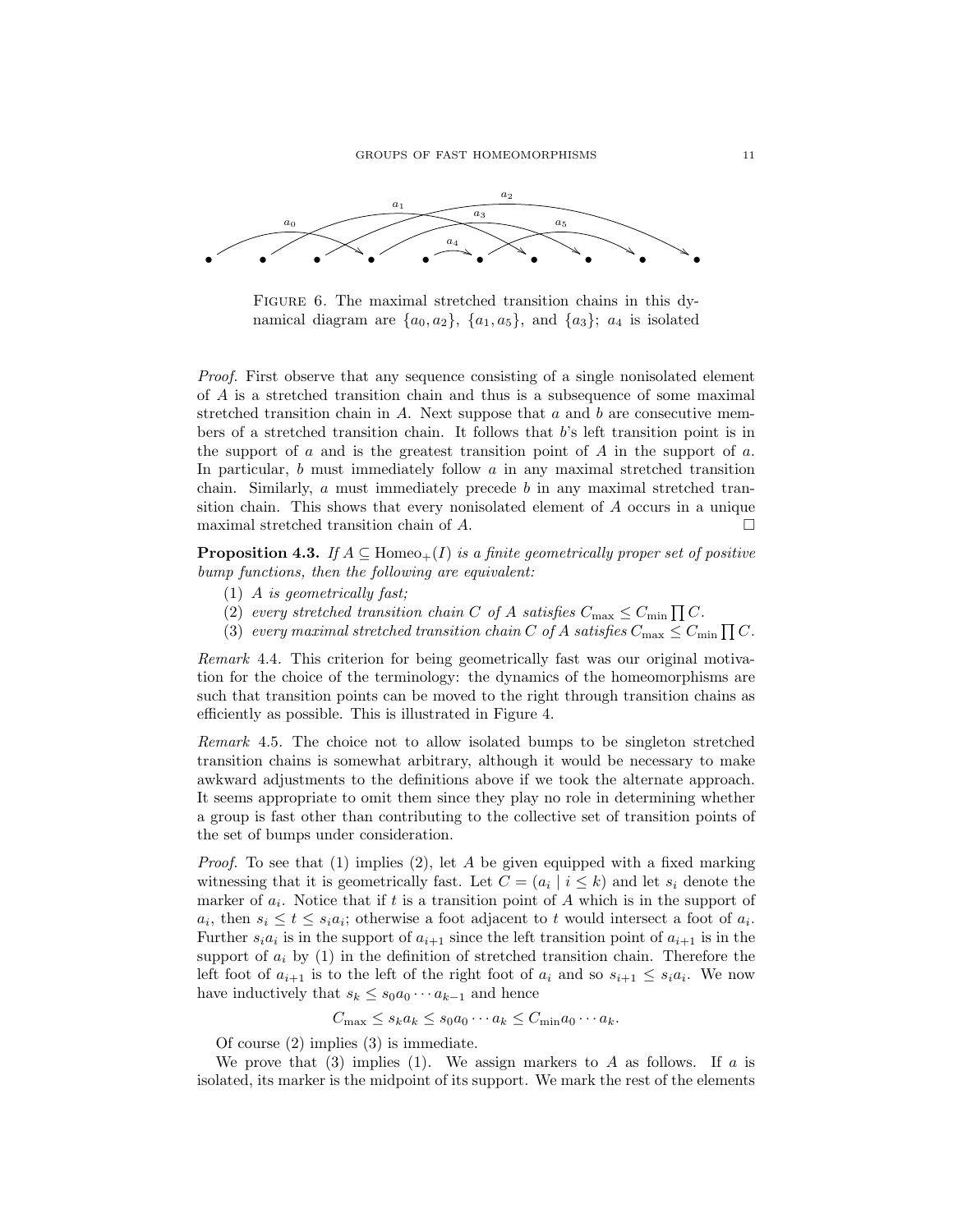of A according to the maximal stretched transition chain to which they belong. Let  $C = \{a_i \mid i \leq k\}$  be a maximal stretched transition chain and let  $x_i < y_i$ be the endpoints of the support of  $a_i$ . Set  $s_0 := C_{\min}$  and for  $1 \leq i \leq k$  set  $s_i := s_0 a_0 a_1 \cdots a_{i-1}.$ 

We argue inductively from (3) that for  $1 \leq i \leq k$  we have  $x_i < s_i < y_{i-1}$ . We start with the second inequality. Since  $s_0$  is in the support of  $a_0$ , we have  $s_1 = s_0 a_0 < y_0$ . Now if  $s_i < y_{i-1}$ , then  $s_i < y_i$  and  $s_{i+1} = s_i a_i < y_i$ . Now assume the first inequality is false and let  $j \leq k$  be least so that  $s_j \leq x_j$ . This means that for  $j \leq i \leq k$  we have that  $s_j \leq x_i$  and that  $s_j$  is to the left of the support of  $a_i$ . So for  $j \leq i \leq k$ , we have  $s_i = s_j a_j a_{j+1} \cdots a_{i-1} = s_j$ . Since  $C_{\text{max}}$  is in the support of  $a_k$ , we cannot have  $s_0 \Pi C = s_j a_j a_{j+1} \cdots a_{k-1} a_k \geq C_{\text{max}}$  violating (3).

With the marking of each  $a_i$  in C by  $s_i$ , we have that the feet of  $a_i$  are  $(x_i, s_i)$ , and  $[s_i a_i, y_i]$ . We have  $s_0 = C_{\min}$ , we have  $s_k a_k \geq C_{\max}$ , and for  $0 \leq i \leq k$ , we have  $s_i a_i = s_{i+1}$ . Thus we have:

- the feet of  $a_0$  are  $(x_0, C_{\min})$  and  $[s_1, y_0);$
- the feet of  $a_k$  are  $(x_k, s_k)$  and  $[s_k a_k, y_k) \subseteq (C_{\text{max}}, y_k);$
- for  $1 \leq i < k$ , the feet of  $a_i$  are  $(x_i, s_i)$  and  $[s_{i+1}, y_i)$ .

For  $1 \leq i \leq k$ , the interval  $(x_i, y_{i-1})$  is divided into two disjoint feet. Since the intervals  $(x_i, y_{i-1})$  are pairwise disjoint, since  $s_0 = C_{\min} \leq x_1$ , and since  $s_k a_k \geq$  $C_{\text{max}} \geq y_{k-1}$ , we have that the feet of C are pairwise disjoint. In addition, the definition of stretched transition chain and the definitions of  $C_{\text{min}}$  and  $C_{\text{max}}$  give us that none of the interiors of the feet of C contain a transition point of A.

It remains to be shown that feet coming from different maximal stretched transition chains and/or isolated elements of A are disjoint. Suppose for contradiction that there are two feet K and K' of A that intersect. Let a and  $a'$  be the elements of A whose feet include K and K', respectively. One endpoint t of K is a transition point of  $a$ , and the other endpoint  $s$  of  $K$  is not. A similar statement describes the endpoints  $t'$  and  $s'$  of  $K'$ . Since the interiors of  $K$  and  $K'$  contain no transition points of A, the interval  $J := K \cup K'$  has no transition points of A in its interior. Thus t and t' are among the endpoints of J. If  $t = t'$  were a single endpoint of J, then t and t' violate our assumption of geometric properness. Thus  $t \neq t'$  are distinct and, by exchanging the roles of a and  $a'$  if necessary, we may assume  $t < t'$ . Observe that this forces  $t$  to be the left transition point of  $a$  and  $t'$  to be the right transition point of  $a'$ . Furthermore, there are no transition points of  $A$  strictly between t and  $t'$ . Thus a and  $a'$  are consecutive entries in a maximal stretched transition chain. However, the feet of a single maximal stretched transition chain were shown above to be disjoint, a contradiction. This completes the proof that (3) implies (1).  $\Box$ 

Observe that the proof of Proposition 4.3 gives an explicit construction of a marking of a family A of positive bumps. This marking has the property that if  $A$ is geometrically fast, then it is witnessed as such by the marking. We will refer to this marking as the canonical marking of A.

Finally, let us note that Proposition 4.3 gives us a means to algorithmically determine whether a set of positive bumps A is fast. Specifically, perform the following sequence of steps:

 $\bullet$  determine whether  $\vec{A}$  is geometrically proper;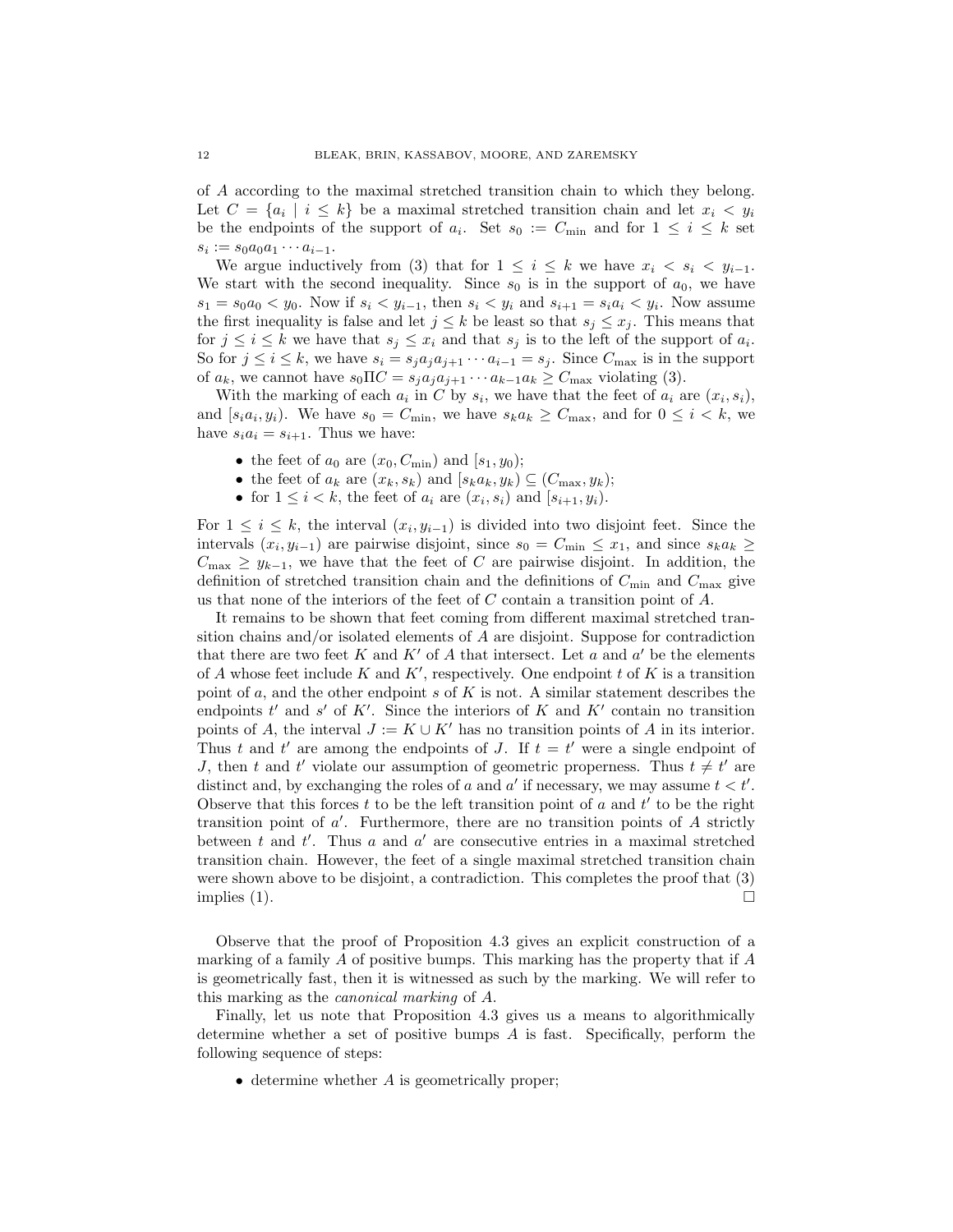- if so, partition the non isolated elements of  $A$  into maximal stretched transition chains;
- for each maximal stretched transition chain  $C$  of  $A$ , determine whether  $C_{\text{max}} \leq C_{\text{min}} \prod C.$

This is possible provided we are able to perform the following basic queries:

- $\bullet$  test for equality among the transition points of elements of  $A$ ;
- $\bullet$  determine the order of the transition points of elements of  $A$ ;
- determine the truth of  $C_{\text{max}} \leq C_{\text{min}} \prod C$  whenever C is a stretched transition chain.

## 5. The ping-pong analysis of geometrically fast sets of bumps

In this section, we adapt the ping-pong argument to the setting of fast families of bump functions. While the culmination will be Theorem 5.12 below, the lemmas we will develop will be used in subsequent sections. They also readily adapt to the more abstract setting of Section 11.

Until we reach Theorem 5.12, we will work only with finite fast collections of positive bumps. Fix, until further notice, a finite geometrically fast collection A of positive bumps equipped with a marking; in particular we will write word to mean A-word. Central to our analysis will be the notion of a locally reduced word. A word  $w$  is *locally reduced* at  $t$  if it is freely reduced and whenever ua is a prefix of  $w$ for  $a \in A^{\pm}$ ,  $tua \neq tu$ . If w is locally reduced at every element of a set  $J \subseteq I$ , then we write that **w** is *locally reduced on J*.

The next lemma collects a number of useful observations about locally reduced words; we omit the obvious proofs. Recall that if u and v are freely reduced, then the free reduction of uv has the form  $u_0v_0$  where  $u = u_0w$ ,  $v = w^{-1}v_0$ , and w is the longest common suffix of  $u$  and  $v^{-1}$ . In particular, if  $u$ ,  $v$ , and  $w$  are freely reduced words and the free reductions of uv and uw coincide, then  $v = w$ .

Lemma 5.1. All of the following are true:

- For all  $x \in I$  and all words **w**, there is a subword **v** of **w** which is locally reduced at x so that  $xv = xw$ .
- For all  $x \in I$  and words u and v, if u is locally reduced at x, and v is locally reduced at  $xu$ , then the free reduction of  $uv$  is locally reduced at  $x$ .
- For all  $x \in I$  and words **w**, if **w** is locally reduced at x and **w** = **uv**, then **u** is locally reduced at x and v is locally reduced at xu.
- For all  $x \in I$  and words w, if w is locally reduced at x, then w<sup>-1</sup> is locally reduced at xw.

(Recall here our convention that a subword is not required to consist of consecutive symbols of the original word.) For  $x \in I$ , we use  $x\langle A \rangle$  to denote the orbit of x under the action of  $\langle A \rangle$  and for  $S \subseteq I$ , we let  $S\langle A \rangle$  be the union of those  $x\langle A \rangle$  for  $x \in S$ .

A marker t of A is *initial* if whenever  $s < t$  is the marker of  $a \in A$ , then  $t \neq sa$ . Define  $M_A$  be the set of initial markers of A. We will generally suppress the subscript if the meaning is clear from the context; in particular we will write  $M\langle A \rangle$  for  $M_A\langle A \rangle$ . (The only reason we assume that A is finite is so that every marker is in the orbit of an initial marker.)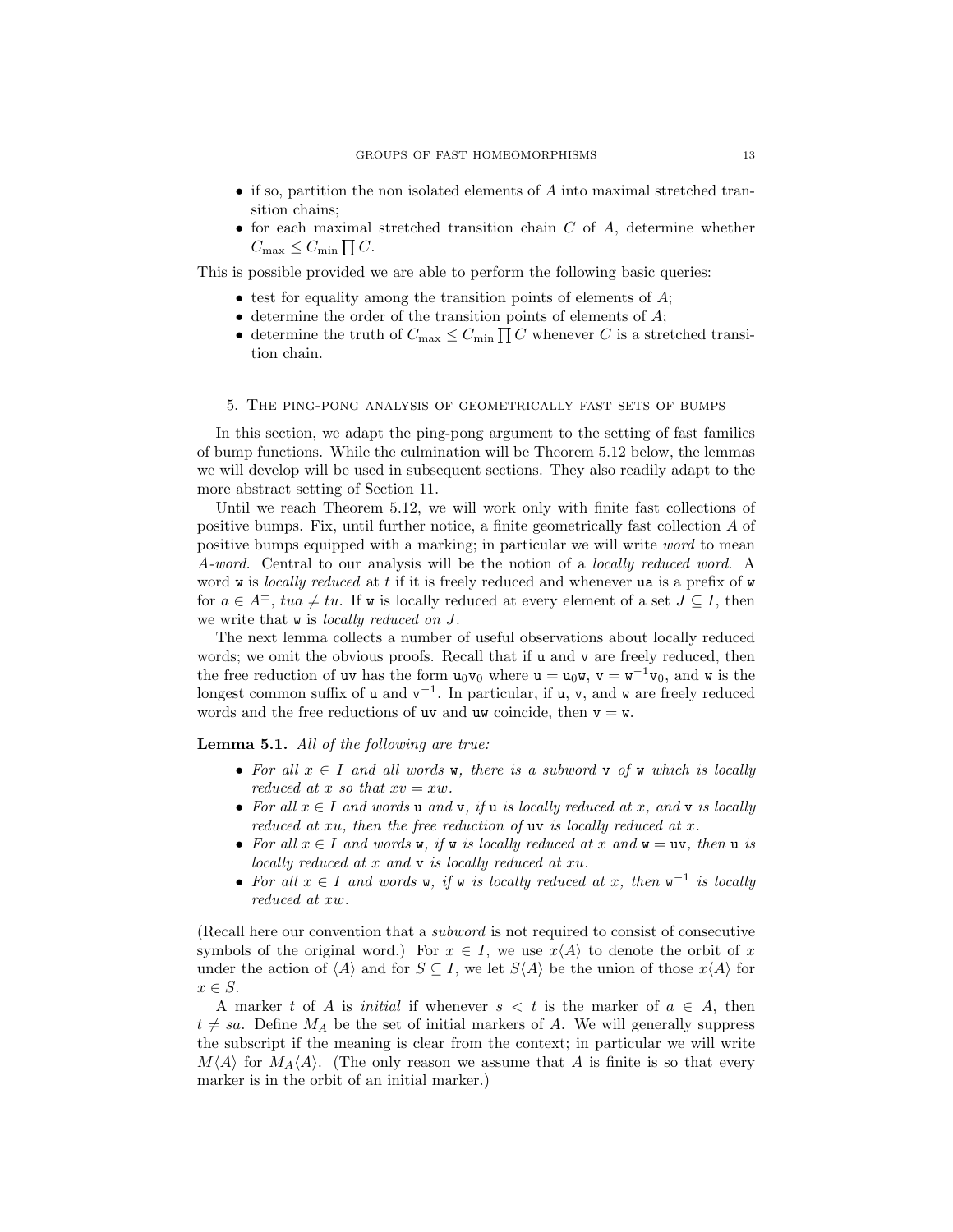Aside from developing lemmas for the next section, the goal of this section is to prove that the action of  $\langle A \rangle$  on  $M\langle A \rangle$  is faithful. The next lemma is the manifestation of the *ping-pong argument* in the context in which we are working. If  $\mathbf{w} \neq \varepsilon$ is a word, the source (destination) of w is the source of the first (destination of the last) symbol in **w**. The source and destination of  $\varepsilon$  are  $\emptyset$ .

**Lemma 5.2.** If  $x \in I$  and  $\mathbf{w} \neq \varepsilon$  is a word which is locally reduced at x, then either  $x \in \text{src}(w)$  or  $xw \in \text{dest}(w)$ .

*Proof.* The proof is by induction on the length of **w**. We have already noted that if w consists of a single symbol a and  $t \in \text{supt}(a)$ , then  $ta \in \text{dest}(a) = \text{dest}(\mathbf{w})$  if and only if  $t \notin \mathrm{src}(a) = \mathrm{src}(w)$ . Next suppose that w has length at least  $2, x \notin \mathrm{src}(w)$ , and let v be a (possibly empty) word such that  $w = vab$  for  $a, b \in A^{\pm}$ . Since w is locally reduced,  $b \neq a^{-1}$  and thus the destination of a is not the source of b. Since A is geometrically fast, the destination of a is disjoint from the source of b. By our inductive hypothesis,  $y = xva$  is in  $\text{dest}(a) \subseteq \text{sub}(b) \setminus \text{src}(b)$ . Thus  $xw = xvab = yb$ is in the destination of b.

If w is a word, define  $J(\mathbf{w}) := \text{supt}(a) \setminus \text{src}(a)$  where a is the first symbol of w. Notice that if w is locally reduced at x, then " $x \in J(\mathbf{w})$ " is equivalent to " $x \notin \text{src}(\mathbf{w})$ ." The following lemma is easily established by induction on the length of w using Lemma 5.2.

**Lemma 5.3.** If w is a word and  $x \in J(\mathbf{w})$ , then w is locally reduced at x if and only if w is freely reduced and  $\text{dest}(a) \subseteq \text{sub}(b)$  whenever ab are consecutive symbols in w. In particular, if w is freely reduced, then w is locally reduced on  $J(\mathbf{w})$  provided w is locally reduced at some element of  $J(\mathbf{w})$ .

When applying Lemma 5.2, it will be useful to be able to assume that  $x$  is not in  $src(w)$ . Notice that if x is not in the feet of any element of A, then this is automatically true (for instance this is true if  $x \in M$ ). The next lemma captures an important consequence of Lemma 5.2.

**Lemma 5.4.** Suppose  $x_0, x_1 \in I$ ,  $u_i$  is locally reduced at  $x_i$  and  $x_i \notin \text{src}(u_i)$ . If  $|u_0| \le |u_1|$  and  $x_0u_0 = x_1u_1$ , then  $u_0$  is a suffix of  $u_1$ . In particular if  $t \in I$  is not in any of the feet of A and  $\bf{u}$  and  $\bf{v}$  are words that are locally reduced at t with  $tu = tv$ , then  $u = v$ .

*Proof.* The main part of the lemma is proved by induction on  $|u_0|$ . If  $u_0 = \varepsilon$ , this is trivially true. Next suppose that  $u_i a_i$  with  $a_i \in A^{\pm}$  is locally reduced at  $x_i$ and  $x_i \notin \text{src}(u_i a_i)$ . If  $z = x_0 u_0 a_0 = x_1 u_1 a_1$ , then  $z \in \text{dest}(a_0)$  and  $z \in \text{dest}(a_1)$ and hence  $a_0 = a_1$ . We are now finished by applying our induction hypothesis to conclude that  $u_0$  is a suffix of  $u_1$ .

In order to see the second conclusion, let t, u and v be given such that  $x := tu =$ tv and assume without loss of generality that  $|u| \leq |v|$ . By the main assertion of the lemma,  $\mathbf{v} = \mathbf{w}$  for some  $\mathbf{w}$ . Since  $tw = t$ , Lemma 5.2 implies  $\mathbf{w} = \varepsilon$ .

If  $x \in \text{src}(a)$  for some  $a \in A^{\pm}$ , then  $x \in \text{dest}(a^{-1})$ . This suggests that we have "arrived at" x by applying a locally reduced word to some other point. Moreover  $a^{-1}$  is the unique element b of  $A^{\pm}$  such that  $x \in \text{dest}(b)$ . Thus we may attempt to "trace back" to where  $x$  "came from." This provides a recursive definition of a sequence which starts at  $a^{-1}$  and grows to the left, possibly infinitely far. This gives rise to the notion of a *history* of a point  $x \in I$ , which will play an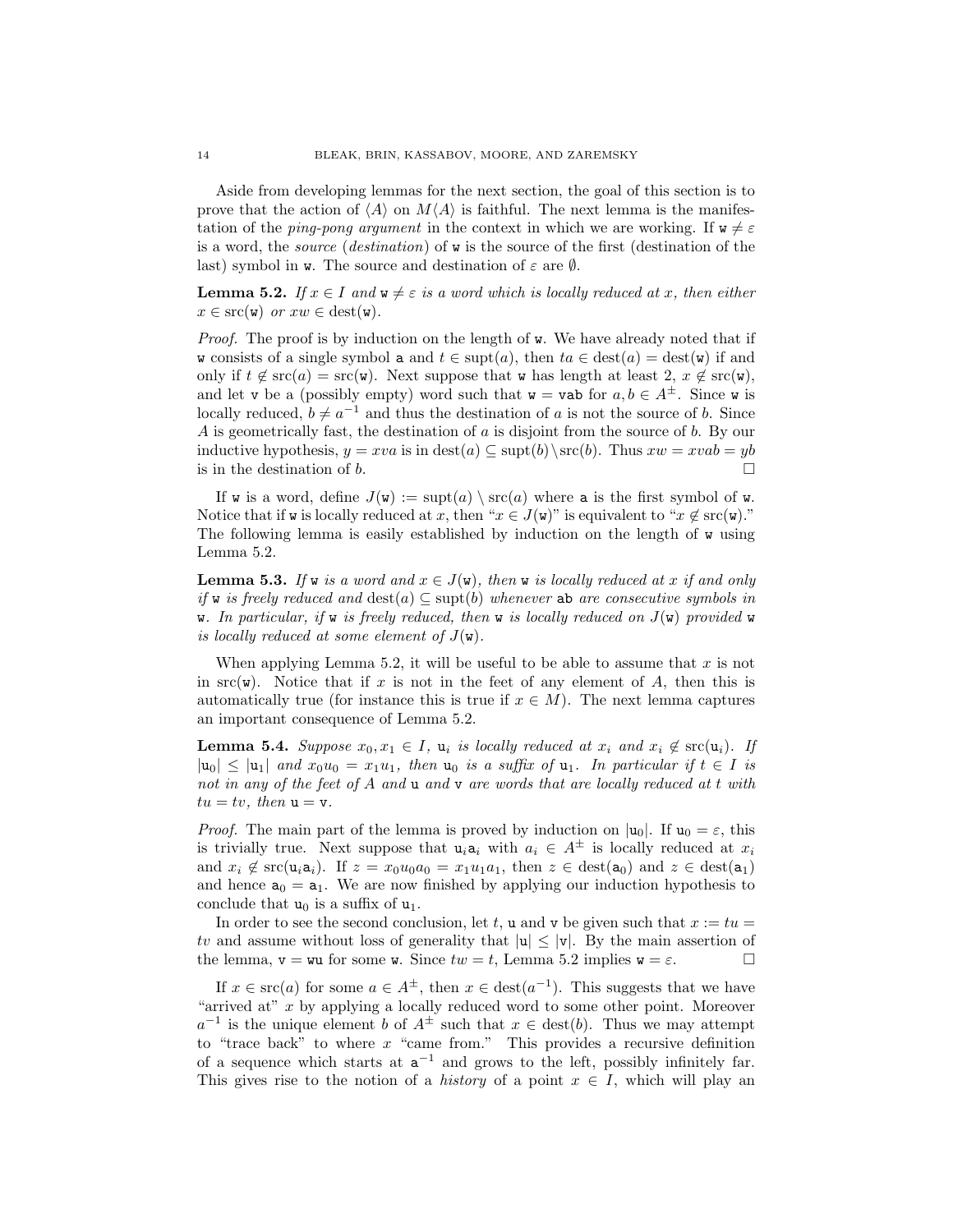important role in the proof of Theorem 5.12 below and also in Section 11. If  $t \in I$ is not in dest(a) for any  $a \in A^{\pm}$ , then we say that t has trivial history and define  $\tilde{t} := \{a \in A : t \in \text{supt}(a)\}\.$  If  $x \in I$ , define  $\eta(x)$  to be the set of all strings of the following form:

- words u such that for some  $t \in I$ ,  $tu = x$ , u is locally reduced at t, and  $t \notin \text{src}(\mathtt{u});$
- strings  $\tilde{t}$ u such that t has trivial history, u is locally reduced at t, and  $tu = x$ .

(In the second item  $\tilde{\tau}u$  is the concatenation of the formal symbol representing  $\tilde{t}$ with the string u.) Notice that if w is a word, then  $w^{-1}$  is in  $\eta(x)$  if and only if w is locally reduced at x and  $xw \notin \text{dest}(w)$ .

We will refer to elements of  $n(x)$  as *histories* of x. We will say that x has *finite* history if  $\eta(x)$  is finite. The following can be easily established using Lemmas 5.1 and 5.4; the proof is omitted.

**Lemma 5.5.** The following are true for each  $x \in I$ :

- $\eta(x)$  is closed under taking suffixes;
- for each n,  $\eta(x)$  contains at most one sequence of length n;
- If v is a word in  $\eta(x)$ , then  $\eta(xv^{-1}) = \{u : uv \in \eta(x)\}.$

It is useful to think of  $n(x)$  as the suffixes of a single sequence which is either finite or grows infinitely to the left. By considering the unique string in  $\eta(x)$  of length one, observe that if  $\eta(x) = \eta(y)$ , then for every word  $\mathbf{w} \neq \varepsilon$ ,  $x \in J(\mathbf{w})$  if and only if  $y \in J(\mathbf{w}).$ 

In what follows, we will typically use  $s$  and  $t$  to denote elements of  $I$  with finite history and x and y for arbitrary elements of I. The following is a key property of having a trivial history.

**Lemma 5.6.** If  $s \neq t$  have trivial history, then  $s \langle A \rangle$  and  $t \langle A \rangle$  are disjoint.

*Proof.* If the orbits intersect, then  $t = sw$  for some word **w**. By Lemma 5.1 we can take w to be locally reduced at s. By Lemma 5.2, sw is in the destination of w. But  $t = sw$  has trivial history, which is impossible.

Recall that the set of freely reduced words in a given generating set has the structure of a rooted tree with the empty word as root and where "prefix of" is synonymous with "ancestor of." The *ping-pong argument* discovers orbits that reflect this structure. Define a labeled directed graph on I by putting an arc with label a from x to xa whenever  $a \in A^{\pm}$  and  $xa \neq x$ . The second part of Lemma 5.4 asserts that if  $x$  is in the orbit of a point  $t$  with trivial history, then there is a unique path in this graph connecting t to x. It follows that if there is a path between two elements of  $I$  with finite history, it is unique, yielding the following lemma.

**Lemma 5.7.** If  $s, t \in I$  have finite histories, then there is at most one word w which is locally reduced at s so that  $sw = t$ .

Notice that the assumption of finite history in this lemma is necessary. For instance if we consider the positive bumps  $a_0$  and  $a_1$  in Figure 2, there must be an  $x \in \text{supt}(a_0) \cap \text{supt}(a_1)$  such that  $xa_0a_1^{-1} = x$ . This follows from the observation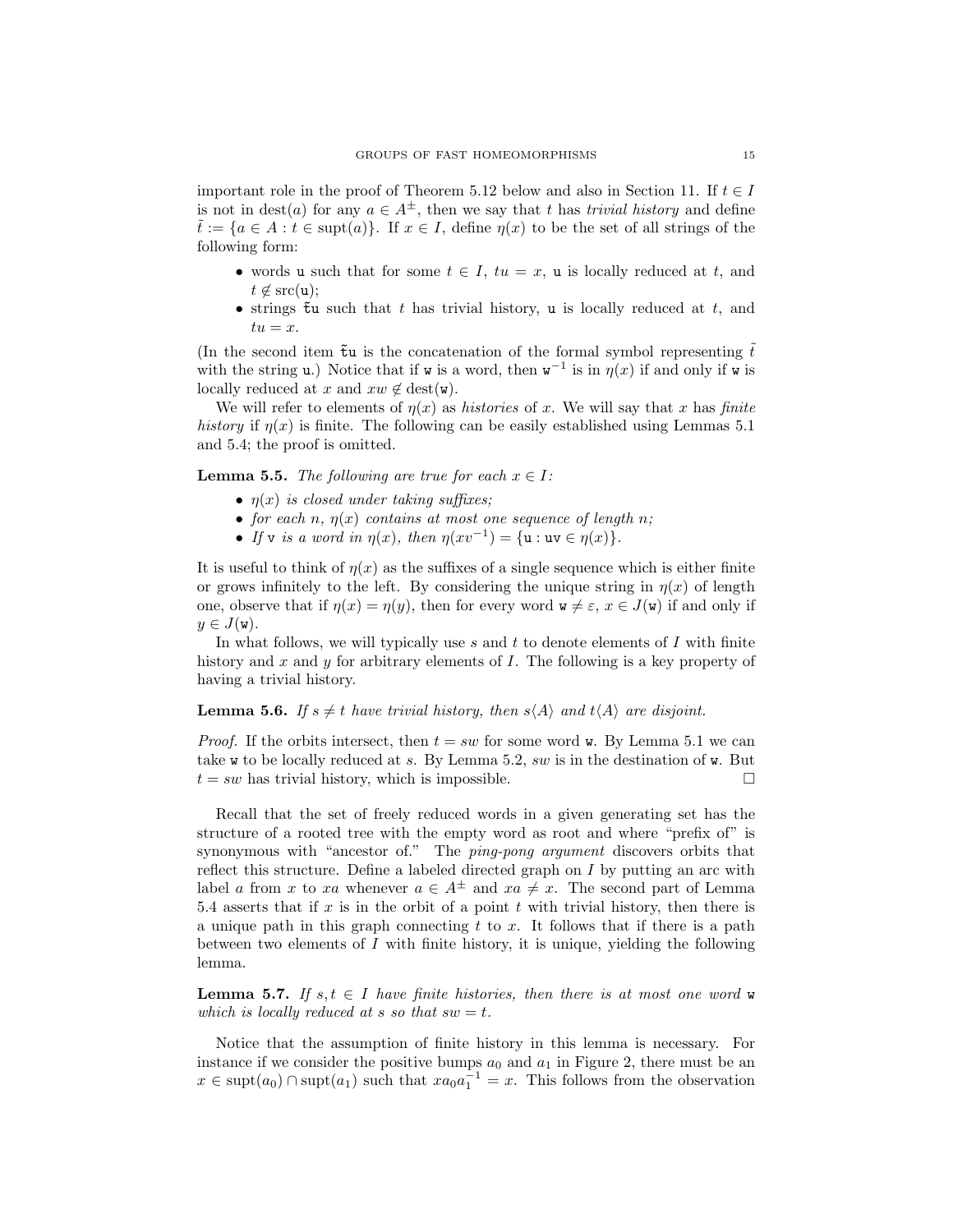that if  $s < t$  are, respectively, the left transition point of  $a_1$  and the right transition point of  $a_0$ , then

$$
sa_0a_1^{-1} > sa_1^{-1} = s \qquad \text{ and } \qquad ta_0a_1^{-1} = ta_1^{-1} < t
$$

which implies the existence of the desired  $x$  by applying the Intermediate Value Theorem to  $x \mapsto xa_0a_1^{-1} - x$ .

Given two points  $x, y \in I$  and a word **w**, it will be useful to find a single word **w**' which is locally reduced at x and y and which satisfies  $xw' = xw$  and  $yw' = yw$ . The goal of the next set of lemmas is to provide a set of sufficient conditions for the existence of such a  $\mathbf{w}'$ . It will be convenient to introduce some additional terminology at this point. If  $x \in I$ , then we say that w is a return word for x if  $xw = x$  and  $\mathbf{w} \neq \varepsilon$ ; a return prefix for x is a prefix which is a return word. We will see that "w does not have a return prefix for  $x$ " is a useful hypothesis. The next lemma provides some circumstances under which this is true.

**Lemma 5.8.** If  $s \in I$  has finite history, **u** is locally reduced at s, and **w** is a word of length less than u, then uw has no return prefix for s.

Proof. Notice that it suffices to prove that uw is not a return word for s. If it were, then there would be a locally reduced subword v of  $w^{-1}$  such that  $su = sv$ . Since  $|v| \le |w| < |u|$ , this would contradict Lemma 5.7.

**Lemma 5.9.** Suppose that  $w \neq \varepsilon$  is a word and  $s \in J(w)$  has finite history. If w has no return prefix for s and  $\mathbf{w}'$  is locally reduced at s with  $sw' = sw$ , then:

- $J(\mathbf{w}') = J(\mathbf{w});$
- $\mathbf{w}'$  is locally reduced on  $J(\mathbf{w})$ ;
- if  $x \in J(\mathbf{w})$ , then  $xw' = xw$ .

*Proof.* First observe that by Lemma 5.7,  $w'$  is uniquely determined by  $w$ . In particular, it is sufficient to prove that for each w satisfying the hypothesis of the lemma, there is a w' which satisfies the three itemized conclusions. The proof of the lemma is by induction on the length of  $w$ . If  $w$  has length 1, then  $w' = w$  and there is nothing to show. Suppose now that  $w = ub$  for some  $b \in A^{\pm}$  and  $u \neq \varepsilon$ . Let  $u'$  be locally reduced at s such that  $su' = su$ . By our inductive assumption,  $J := J(u') = J(u) = J(w)$ , u' is locally reduced on J and if  $x \in J$ , then  $xu' = xu$ . By our assumption,  $su' = su \neq s$  and so  $u' \neq \varepsilon$ . If  $u'$ b is not freely reduced, then its free reduction w' satisfies that  $sw' = su'b = sub = sw \neq s$ . In particular,  $w' \neq \varepsilon$ and retains the first symbol of  $u'$ . Furthermore, since  $u'$  is locally reduced on  $J$ and since w' is a prefix of  $u'$ , w' is also locally reduced on J. Also, if  $x \in J$ , then  $xw = xub = xu'b = xw'.$ 

Suppose now that  $u'$ b is freely reduced. By Lemma 5.2,  $Ju = Ju' \subseteq \text{dest}(u')$ . If dest(u') is disjoint from supt(b), then  $xu' = xu'b = xub = xw$  for all  $x \in J$ . Since u' is locally reduced, we are again done in this case. In the remaining case,  $dest(u') \subseteq \text{supt}(b)$  in which case  $v' = u'b$  is locally reduced at all  $x \in J$ . Since for all  $x \in J$ ,  $xu = xu' \neq xu'b = xub = xw$  we have that w' is locally reduced on J. Clearly  $J(\mathbf{w}') = J(\mathbf{u}') = J(\mathbf{w})$  and we are finished.

Lemma 5.9 has two immediate consequences which will be easier to apply directly.

**Lemma 5.10.** If w is a word and there is an  $s \in J := J(\mathbf{w})$  with finite history such that w is a minimal return word for s, then w is the identity on J.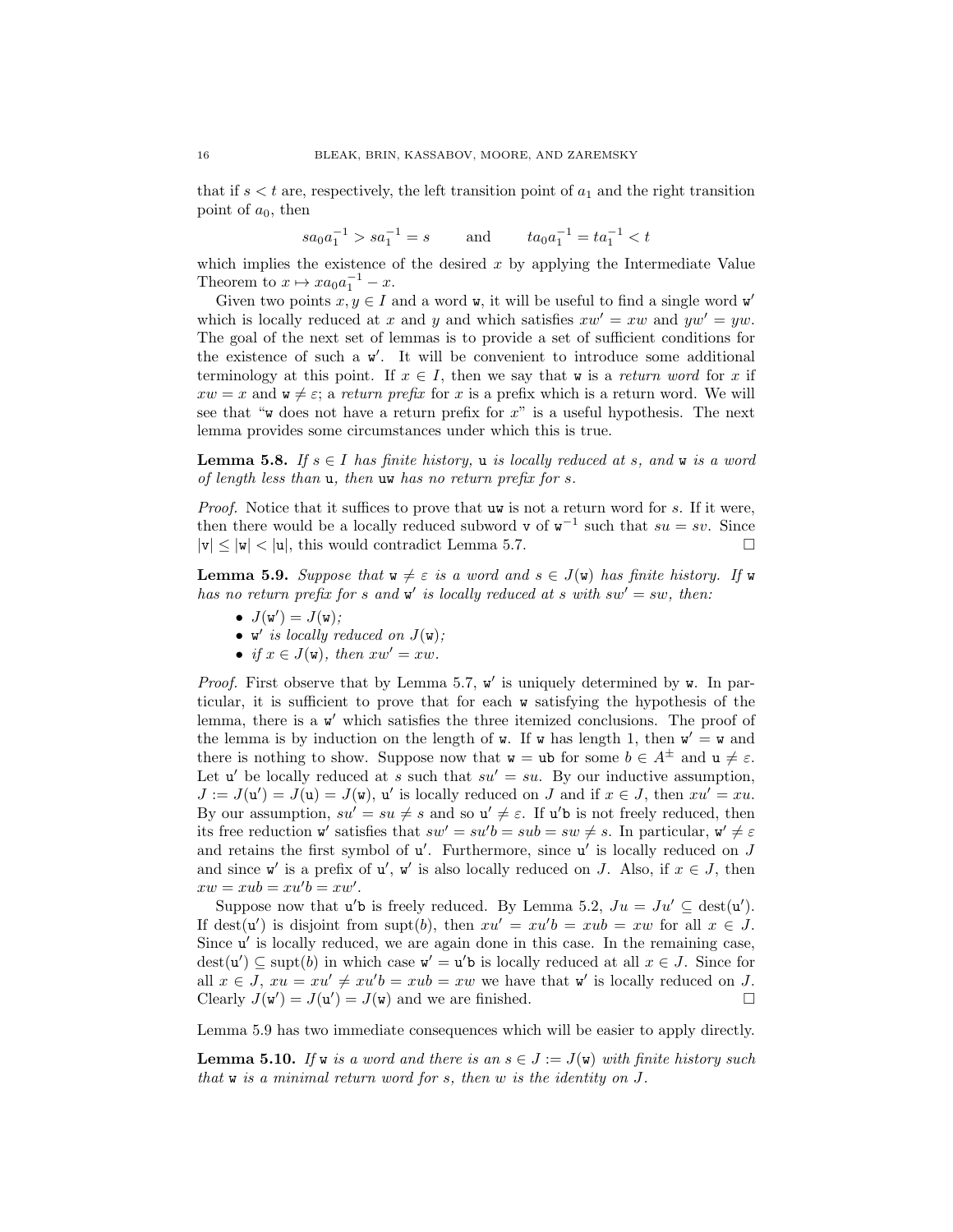*Proof.* Let  $w = ua$  and let u' be locally reduced at s with  $su' = su$ . Since  $sw =$  $su'a = s$ , it must be that  $u' = a^{-1}$ . By Lemma 5.9,  $xu' = xu$  whenever  $x \in J$ . Thus  $xw = xu'a = xa^{-1}a = x$  for all  $x \in J$ .

**Lemma 5.11.** If  $s, t \in I$  have trivial histories and  $\tilde{s} = \tilde{t}$ , then any return word for s is a return word for t. Moreover if  $w \neq \varepsilon$  is not a return word for s, then there is an  $a \in A^{\pm}$  such that  $\{sw, tw\} \subseteq \text{dest}(a)$ .

Proof. Suppose that s and t are as in the statement of the lemma. Observe that for any word u,  $s \in J(\mathfrak{u})$  if and only if  $t \in J(\mathfrak{u})$ . Now let w be any word. If there is a minimal return prefix of w for s, then by Lemma 5.10, it is also a return prefix for t. (If neither s nor t are in  $J(\mathbf{w})$ , the the first symbol of  $\mathbf{w}$  is a return word for both s and t.) By iteratively removing minimal return prefixes for  $s$  — which also are return prefixes for  $t - w$ e may assume w either either empty or else has no return prefixes for s or for t. Since  $\tilde{s} = \tilde{t}$ ,  $\{s, t\} \subseteq J(\mathbf{w})$ . An application of Lemma 5.9 followed by Lemma 5.2 now yields the desired conclusion.  $\Box$ 

The following theorem shows that the restriction of the action of  $\langle A \rangle$  to  $M\langle A \rangle$ is faithful. At this point we will depart from our purely axiomatic treatment of the dynamics and start to utilize the order and topology of the interval.

**Theorem 5.12.** Suppose that  $A \subseteq \text{Homeo}_+(I)$  is a (possibly infinite) geometrically fast set of positive bump functions, equipped with a marking. If  $g \in \langle A \rangle$  is not the identity, then there is an  $x \in M\langle A \rangle$  such that  $xg \neq x$ .

Remark 5.13. If A is infinite, then M has not been defined. In this case, we let M denote the set of all markers. If A is finite and equipped with the canonical marking, then the cardinality of  $M$  is the sum of the number of maximal stretched transition chains in A and the number of isolated elements of A.

*Proof.* Clearly it suffices to prove the theorem when  $A$  is finite and we will assume this for the duration of the proof. Observe that if there is an  $x \in I$  such that  $xg \neq x$ , then by continuity of g, there is an  $x \in I$  such that  $xg \neq x$  and x is not in the orbit of a transition point or marker (orbits are countable and neighborhoods are uncountable). Fix such an x and a word  $\bf{w}$  representing g for the duration of the proof. The proof of the theorem breaks into two cases, depending on whether  $x$  has finite history.

We will first handle the case in which  $x$  has trivial history; this will readily yield the more general case in which x has finite history. Suppose that  $x \notin \text{src}(a)$  for all  $a \in A$ . Let  $y < x$  be maximal such that y is either a transition point or a marker.

#### **Claim 5.14.** y has trivial history and  $\tilde{x} = \tilde{y}$ .

*Proof.* First suppose that y is the marker of some  $a \in A$ . Notice that by our assumption of maximality of y, the right transition point of  $a$  is greater than  $x$ . In this case, both  $x$  and  $y$  are in the support of  $a$ . Furthermore, observe that  $y$  is not in the foot of any  $b \in A$ . To see this, notice that this would only be possible if y is in the right foot of some b. However since x is not in the right foot of b, the right transition point of b would then be less than  $x$ , which would contradict the maximal choice of y. Finally, if  $c \in A \setminus \{a\}$ , the maximal choice of y implies that  $x$  is in the support of  $c$  if and only if  $y$  is.

If y is a transition point of some  $a \in A$ , then y must be the right transition point of a since otherwise our maximality assumption on  $\eta$  would imply that  $x$  is in the left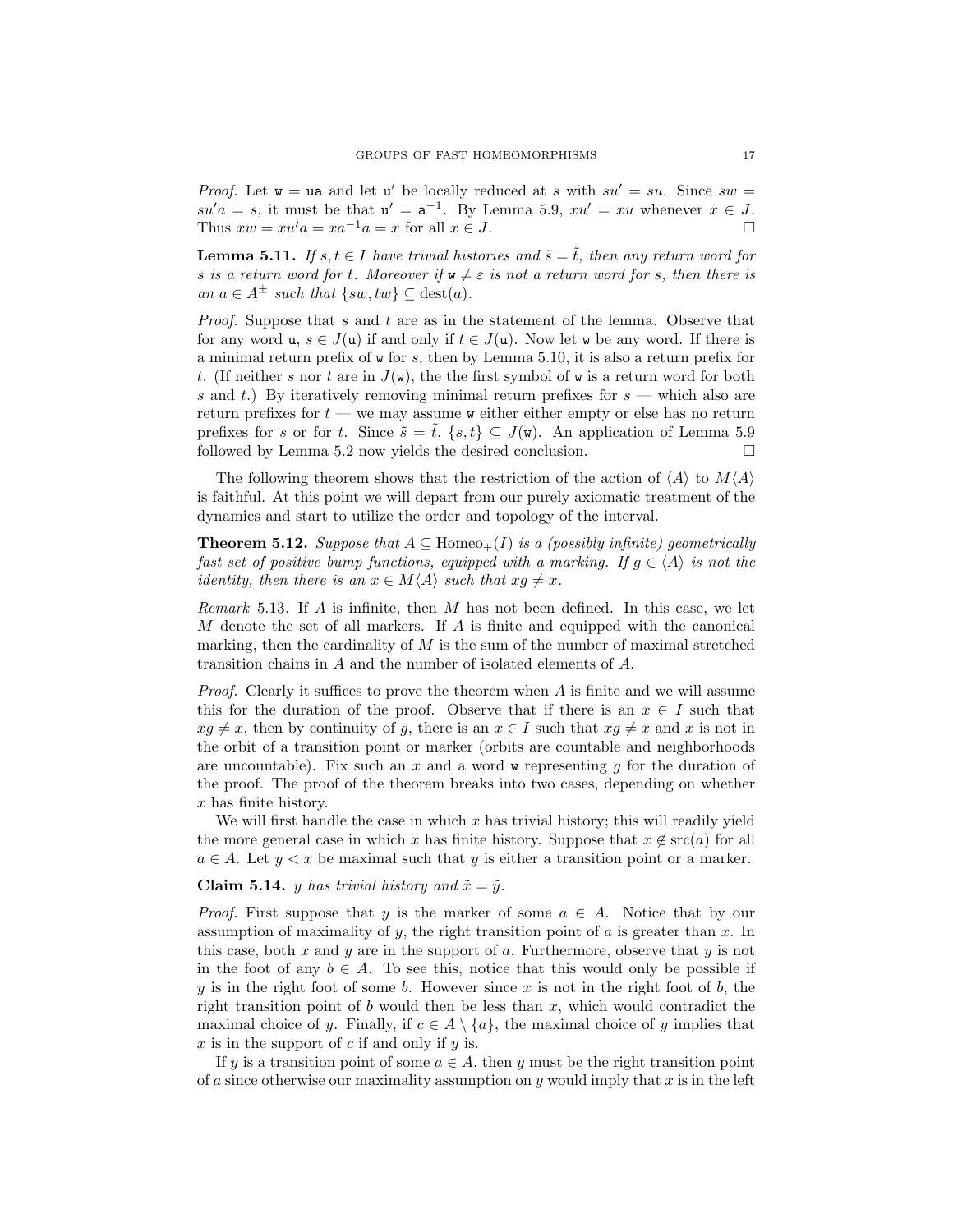foot of a, contrary to our assumption that x has trivial history. In this case neither x nor y are in the support of a. If  $b \in A \setminus \{a\}$ , then our maximality assumption on y implies that  $\{x, y\}$  is either contained in or disjoint from the support of b. To see that  $y$  has trivial history, observe that the only way a transition point can be in a foot is for it to be the left endpoint of a right foot. If  $y$  is the left endpoint of a right foot, then our maximal choice of y would mean that  $x$  is also in this foot, which is contrary to our assumption. Thus y must have trivial history.  $\Box$ 

By Claim 5.14 and Lemma 5.11,  $yw \neq y$ . If y is a marker, we are done. If y is a transition point of some  $a \in A$ , then as noted above it is the right transition point of a. If s is the marker of a, then  $sa^k \to y$  and by continuity  $sa^k w \to yw$ . Thus for large enough k,  $sa^k w \neq sa^k$ . Since  $sa^k \in M\langle A \rangle$ , we are done in this case.

Now suppose that x has finite history and let  $\tilde{\tau}u \in \eta(x)$  with  $t \in I$  and  $tu = x$ . By definition of  $\eta(x)$ , t has trivial history. Since  $xw \neq x$ , we have that  $tuw \neq tu$ and hence  $t u w u^{-1} \neq t$ . It follows from the previous case that there is an  $s \in M\langle A \rangle$ such that  $s u w u^{-1} \neq s$ . We now have that  $y := su$  is in  $M\langle A \rangle$  and satisfies  $yw \neq y$ as desired.

Finally, suppose that  $\eta(x)$  is infinite. Let  $u \in \eta(x)$  be longer than w, let s be the marker for the initial symbol of u, and set  $y := xu^{-1}$  and  $t := su$ . Since u is locally reduced at  $y$  by assumption, Lemma 5.3 implies that  $\bf{u}$  is locally reduced at s. By Lemma 5.8, uw has no return prefix for s. Let v be locally reduced at s such that  $suw = sv$ . Applying Lemma 5.9 to uw, s and v, we can conclude that  $J(v) = J(uw)$ , that v is locally reduced at y, and yuw = yv. Notice that since  $xw \neq x$ , yuw = yv  $\neq$  yu and in particular  $v \neq u$ . By Lemma 5.7, we have that  $t = su \neq sv = suw = tw$ . This finishes the proof of Theorem 5.12.

We finish this section with two lemmas which concern multi-orbital homeomorphisms but which otherwise fit the spirit of this section. They will be needed in Section 9.

**Lemma 5.15.** Suppose that  $X \subseteq \text{Homeo}_+(I)$  is geometrically fast and equipped with a fixed marking. Let A be the (possibly infinite) set of bumps used in X and  $s \in M$ . If w is an X-word and u is an A-word which is locally reduced at s and satisfies  $su = sw$ , then for every prefix  $u'$  of  $u$ , there is a prefix  $v'$  of  $v$  such that  $su'=sw'.$ 

*Proof.* Let  $w_i$  be the prefix of w of length i for  $i \leq |w|$  and let  $u_i$  be the unique A-word which is locally reduced at s such that  $su_i = sw_i$ . Notice that if  $u_{i+1} \neq u_i$ , then  $u_{i+1}$  is obtained by inserting or deleting a single symbol at/from the end of  $u_i$ . It follows that all prefixes of u occur among the  $u_i$  $\mathbf{S}$ .

If  $X \subseteq \text{Homeo}_+(I)$ , then an element s of I is defined to have finite history with respect to  $X$  if it has finite history with respect to the set of bumps used in  $X$ . The meaning of return word is unchanged in the context of X-words.

**Lemma 5.16.** Suppose that  $X \subseteq \text{Homeo}_+(I)$  is geometrically fast, equipped with a fixed marking, and that A denotes the (possibly infinite) set of bumps used in X. Let  $w \neq \varepsilon$  be an X-word and  $a \in A^{\pm}$  be a signed bump of the first symbol of w. If  $s \in J := J(\mathsf{a})$  has finite history and w has no proper return prefix for s, then there is an A-word v which begins with a and is such that v and w coincide on J.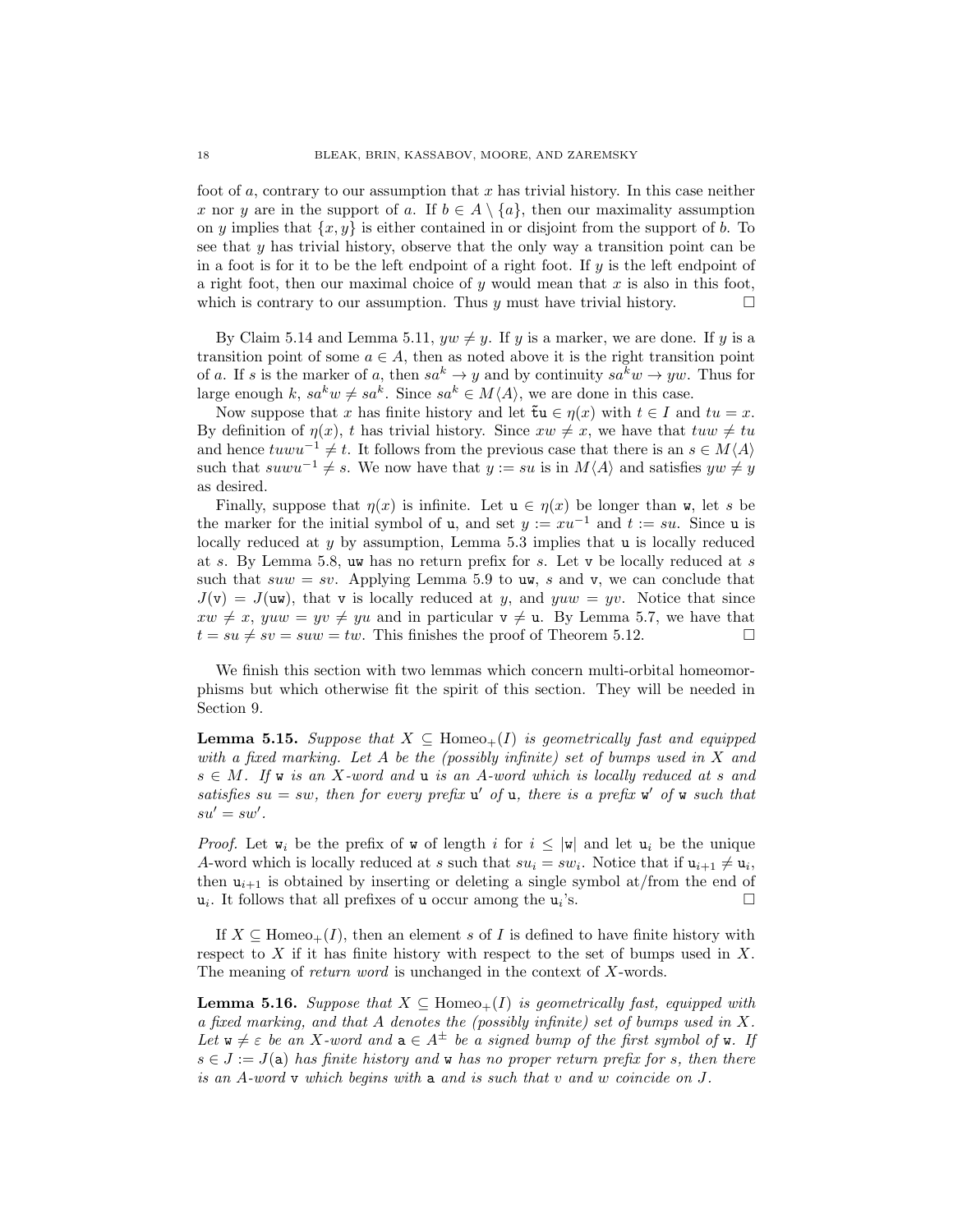Proof. The proof is by induction on the length of w. Observe that the lemma is trivially true if w has length at most 1. Therefore suppose that  $\mathbf{w} = \mathbf{u}\mathbf{g}$  with  $q \in X^{\pm}$ and  $u \neq \varepsilon$ . Let v' be an A-word which begins with a and is such that v' and u agree on  $J$ . Since u has no return prefix, Lemma 5.15 implies that  $v'$  has no return prefix. Let  $v''$  be a subword of  $v'$  which is locally reduced at s and satisfies  $sv'' = sv'$ . By Lemma 5.9,  $v''$  is locally reduced on J and  $J(v'') = J(v') = J$ . (Notice that even though A may be infinite, we can apply the lemma to a sufficiently large finite set of bumps and obtain the desired conclusion.) In particular,  $Ju \subseteq \text{dest}(\mathbf{v}'')$ . If the support of g is disjoint from  $\text{dest}(v'')$ , set  $v := v'$ . Otherwise, let  $b \in A^{\pm}$  be the signed bump of g such that  $\text{dest}(\mathbf{v}'') \subseteq \text{supt}(b)$  and set  $\mathbf{v} := \mathbf{v}'\mathbf{b}$ . Observe that  $\mathbf{v}$ satisfies the conclusion of the lemma.  $\Box$ 

#### 6. The isomorphism theorem for geometrically fast generating sets

At this point we have developed all of the tools needed to prove Theorem 1.1, whose statement we now recall.

**Theorem 1.1.** If two geometrically fast sets  $X, Y \subseteq \text{Homeo}_+(I)$  have only finitely many transition points and have isomorphic dynamical diagrams, then the induced bijection from X to Y extends to an isomorphism from  $\langle X \rangle$  to  $\langle Y \rangle$  (i.e.  $\langle X \rangle$ ) is marked isomorphic to  $\langle Y \rangle$ ). Moreover, there is an order preserving bijection  $\theta: M\langle X\rangle \to M\langle Y\rangle$  such that  $f \mapsto f^{\theta}$  induces the isomorphism  $\langle X\rangle \cong \langle Y\rangle$ .

Observe that it is sufficient to prove this theorem in the special case when  $X$ and  $Y$  are finite geometrically fast collections of positive bumps: if  $A$  and  $B$  are the bumps used in  $X$  and  $Y$  respectively, then the dynamical diagrams of  $A$  and  $B$  are isomorphic and the isomorphism of  $\langle A \rangle$  and  $\langle B \rangle$  restricts to a marked isomorphism from  $\langle X \rangle$  to  $\langle Y \rangle$ .

Fix, for the moment, a finite geometrically fast set of positive bumps  $X$ . As we have noted, it is a trivial matter, given a word w and a  $t \in M$ , to find a subword w' which is locally reduced at t and satisfies  $tw = tw'$ . Theorem 1.1 will fall out of an analysis of a question of independent interest: how does one determine w' from w and t using only the dynamical diagram of  $X$ ? Toward this end, we define  $\tilde{\tau}$ w to be a local word if  $t \in M$  and w is a word. (Notice that  $t \mapsto t$  is injective on M; the reason for working with the is in anticipation of a more general definition in Section 11.) A local word  $\tilde{\tau}$ w is *freely reduced* if w is. It will be convenient to adopt the convention that  $\text{dest}(\tilde{\mathbf{t}}) = \{t\}$  if  $t \in M$ . Define  $\Lambda = \Lambda_X$  to be the set of all freely reduced local words  $~t$ w such that if ab are consecutive symbols in  $~t$ w, then the destination of a is between  $\operatorname{src}(b)$  and  $\operatorname{dest}(b)$  (and possibly equals  $\operatorname{dest}(b)$ ) in the diagram's ordering. Notice that the assertion that  $\tilde{\tau}$  is in  $\Lambda$  can be formulated as an assertion about  $\bf{w}$ , the element of X which has t as a marker and the dynamical diagram of X.

Every local word  $\tilde{\tau}$  w can be converted into an element of  $\Lambda$  by iteratively removing symbols by the following procedure: if ab is the first consecutive pair in  $\tilde{\tau}$  which witnesses that it is not in  $\Lambda$ , then:

- if  $b = a^{-1}$  then delete the pair ab;
- if  $b \neq a^{-1}$  then delete b.

Observe that since the first symbol of a local word is not removed by this procedure, the result is still a local word. The *local reduction* of a local word  $\tilde{\tau}$  is the result of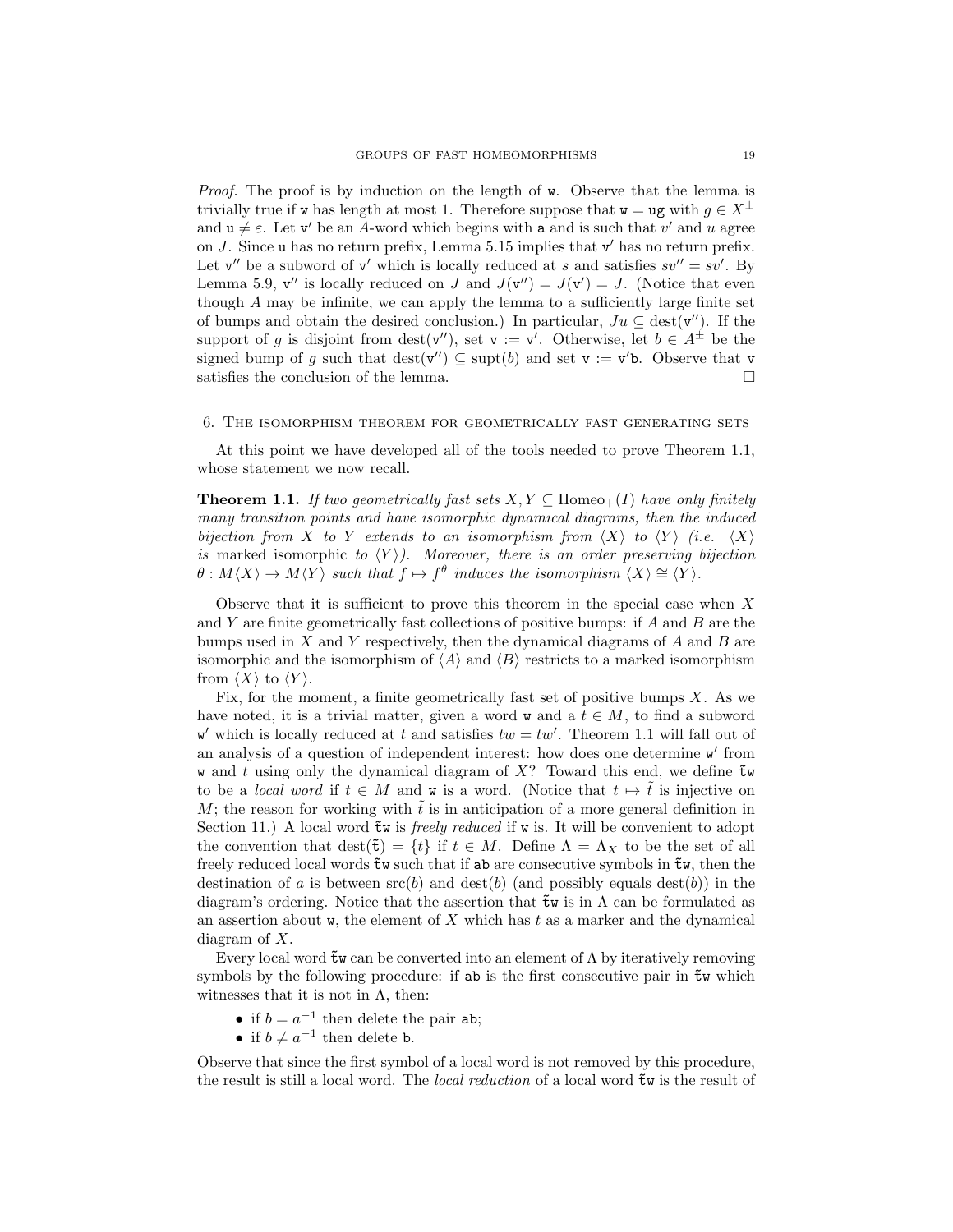applying this procedure to  $\tilde{\mathbf{t}}$  w until it terminates at an element of  $\Lambda$ . The following lemma admits a routine proof by induction, which we omit.

**Lemma 6.1.** Suppose that X is a geometrically fast set of positive bumps. If  $t \in M$ and w is a word, then w is locally reduced at t if and only if  $\tilde{\bf{t}}$  w is in  $\Lambda$ . Moreover, if  $w'$  is such that  $\tilde{\tau}w'$  is the local reduction of  $\tilde{\tau}w$ , then tw' and tw coincide.

Next, order  $A^{\pm}$  so that if  $a, b \in A^{\pm}$ , then a is less than b if every element of  $\text{dest}(a)$  is less than every element of  $\text{dest}(b)$ . Order  $\Lambda$  with the *reverse lexicographic* order: if uw and vw are in  $\Lambda$  and the last symbol of u is less than that of v, then we declare uw less than vw. Define the *evaluation map* on  $\Lambda$  to be the function which assigns the value tu to each string  $\tilde{\tau}u \in \Lambda$ . (This is well defined since  $t \mapsto \tilde{\tau}$  is injective on  $M$ .) This order is chosen so that the following lemma is true.

### **Lemma 6.2.** The evaluation map defined on  $\Lambda$  is order preserving.

*Proof.* Suppose that uw and vw are in  $\Lambda$  and the last symbol of u is less than the last symbol of v. Observe that by Lemma 5.2, the evaluation of u is an element of its destination. Thus if the destination of  $\bf{u}$  is less than the destination of  $\bf{v}$ , then this is true of their evaluations as well. Since  $t \mapsto tw$  is order preserving, we are done.

Now we are ready to prove Theorem 1.1.

*Proof of Theorem 1.1.* As noted above, we may assume that  $X$  and  $Y$  are geometrically fast families of positive bump functions with isomorphic dynamical diagrams. By Theorem 5.12, we know that  $\langle X \rangle \upharpoonright (M\langle X \rangle)$  is marked isomorphic to  $\langle X \rangle$ ; similarly  $\langle Y \rangle \upharpoonright (M\langle Y \rangle)$  is marked isomorphic to  $\langle Y \rangle$ . It therefore suffices to define an order preserving bijection  $\theta : M\langle X\rangle \to M\langle Y\rangle$  such that  $s a\theta = s\theta\tau(a)$ , where  $s \in M\langle X\rangle$  and  $a \in X$  and where  $\tau : X \to Y$  is the bijection induced by the isomorphism of the dynamical diagrams of  $X$  and  $Y$ .

Define  $\mu: M_X \to M_Y$  by  $s\mu = t$  if s is the marker for  $a \in X$  and t is the marker for  $\tau(a) \in Y$ . Let  $\lambda$  denote the translation of local X-words into local Y-words induced by  $\mu$  and  $\tau$ . Define  $\theta : M\langle X\rangle \to M\langle Y\rangle$  so that  $tu\theta$  is the evaluation of  $\lambda$ ( $\tilde{\tau}$ u) for  $\tilde{\tau}$ u ∈  $\Lambda_X$ . This is well defined by Lemmas 5.6, 5.7, and 6.1. By Lemma 6.2 and the fact that  $\lambda$  preserves the reverse lexicographic order,  $\theta$  is order preserving.

Now suppose that  $s \in M\langle X\rangle$  and  $a \in X^{\pm}$ . Fix  $\tilde{\tau}u \in \Lambda_X$  such that  $s = tu$  and let  $~\mathbf{t} \mathbf{v} \in \Lambda_X~\mathbf{b}$  be the local reduction of  $\mathbf{t}$ ua. Observe that on one hand  $sa\theta = tv\theta$  is the evaluation of  $\lambda$ ( $\tilde{\tau}$ v). On the other hand  $s\theta\tau(a)$  is the evaluation of  $\lambda$ ( $\tilde{\tau}$ ua). Since  $\lambda$  is induced by an isomorphism of dynamical diagrams, it satisfies that  $w'$  is the local reduction of **w** if and only if  $\lambda(\mathbf{w}')$  is the local reduction of  $\lambda(\mathbf{w})$ . In particular,  $\lambda$ ( $\tilde{\tau}$ v) is the local reduction of  $\lambda$ ( $\tilde{\tau}$ ua). By Lemma 6.1, these local Y-words have the same evaluation and coincide with  $sa\theta$  and  $s\theta\tau(a)$ , respectively. This completes the proof of Theorem 1.1.

As we noted in the introduction Theorem 1.1 has two immediate consequences. First, geometrically fast sets  $X = \{f_i \mid i < n\} \subseteq \text{Homeo}_+(I)$  with finitely many transition points are algebraically fast: if  $1 \leq k_i$  for each  $i < n$ , then  $\langle f_i | i < n \rangle$ is marked isomorphic to  $\langle f_i^{k_i} \mid i \langle n \rangle$ . The reason for this is that the dynamical diagrams associated to  $\{f_i \mid i \leq n\}$  and  $\{f_i^{k_i} \mid i \leq n\}$  are isomorphic. Second, since the dynamical diagram of any geometrically fast set with finitely many transition points can be realized by a geometrically fast subset of  $F$  (see, e.g., [10, Lemma 4.2]),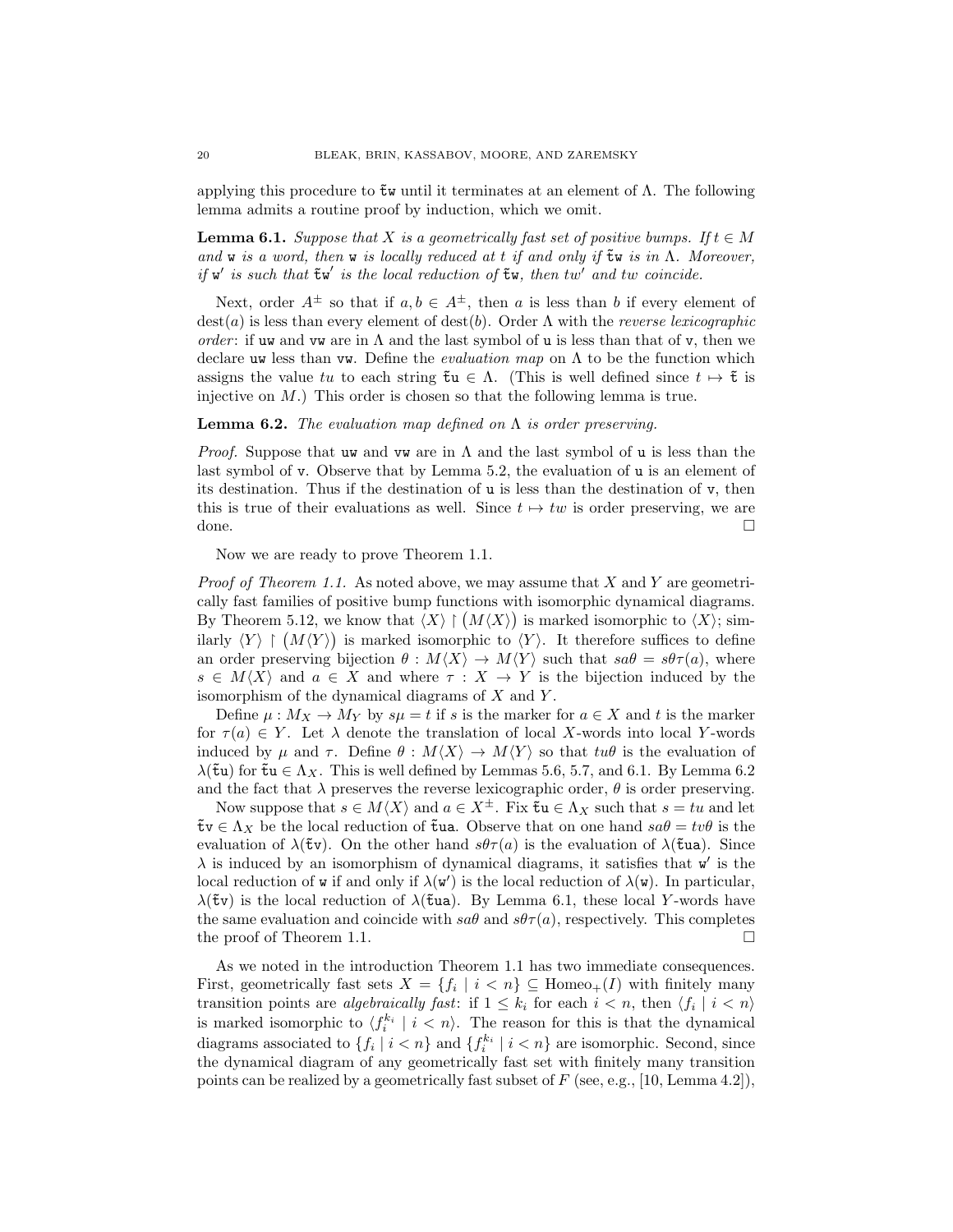every group admitting a finite geometrically fast generating set can be embedded into F. The notion of *history* in the previous section is revisited in Section 11 where it is used to prove a relative of Theorem 1.1.

More evidence of the restrictive nature of geometrically fast generating sets can be found in  $[12]$  where groups generated by stretched transition chains C as defined in Section 3 are considered under the weaker assumption that consecutive pairs of elements in C are geometrically fast. Groups generated by such a C with  $n$ elements are called *n-chain groups*. It is proven in  $[12]$  that every *n*-generated subgroup of Homeo<sub>+</sub>(I) is a subgroup of an  $(n+2)$ -chain group. Another result of [12] is that for each  $n \geq 3$ , there are uncountably many isomorphism types of nchain groups. By contrast, Theorem 1.1 (with Corollary 9.1 below) implies that the number of isomorphism types of groups with finite, geometrically fast generating sets is countable because the number of isomorphism types of dynamical diagrams is countable.

## 7. Minimal representations of geometrically fast groups and topological semi-conjugacy

Theorem 1.1 partitions the subgroups of  $Homeo<sub>+</sub>(I)$  generated by geometrically fast sets with finitely many transition points: two such sets are considered equivalent if their dynamical diagrams are isomorphic. In this section we show that each class contains a (nonunique) representative  $Y$  so that for each  $X$  in the class there is a marked isomorphism  $\phi : \langle X \rangle \to \langle Y \rangle$  which is induced by a semi-conjugacy on I. Specifically, the bijection  $\theta : M\langle X\rangle \to M\langle Y\rangle$  of Theorem 1.1 extends to a continuous order preserving surjection  $\hat{\theta}: I \to I$  so that for all  $f \in \langle X \rangle$  we have  $f\hat{\theta} = \hat{\theta}\phi(f)$ . Notice that in this situation, the graph of  $\phi(f)$  is the image of the graph of f under the transformation  $(x, y) \mapsto (x\hat{\theta}, y\hat{\theta})$ . We will refer to such a  $Y \subseteq \text{Homeo}_+(I)$  as terminal. Theorem 1.2 can now be stated as follows.

**Theorem 7.1.** Each dynamical diagram D can be realized by a terminal  $X_D \subseteq$  $PL_{+}(I).$ 

Proof. As in the proof of Theorem 1.1, it suffices to prove the theorem under the assumption that all bumps in  $D$  are positive and all labels are distinct. Furthermore, by Proposition 3.2, we may assume that  $D$  has no isolated bumps. Let  $n$  denote the number of bumps of D, set  $\ell := 1/(2n)$  and

$$
\mathcal{J} := \{ [i\ell, (i+1)\ell) \mid 0 \le i < 2n \},
$$

observing that  $\mathcal J$  has the same cardinality as the set of feet of D. Order  $\mathcal J$  by the order on the left endpoints of its elements. If  $i < 2n$ , we will say that the i<sup>th</sup> interval in  $\mathcal J$  corresponds to the i<sup>th</sup> foot of D.

For  $i < n$ , let  $(x_i, s_i)$  and  $(t_i, y_i)$  be the intervals in  $\mathcal J$  which correspond to the left and right feet of the  $i<sup>th</sup>$  bump of D, respectively. Note that since D has no isolated bumps,  $s_i < t_i$ . Define  $b_i$  to be the bump which has support  $(x_i, y_i)$ , maps  $s_i$  to  $t_i$  and is linear on  $(x_i, s_i)$  and  $(s_i, y_i)$  — see Figure 7. If we assign  $b_i$  the marker  $s_i$ , then the feet of  $b_i$  are either in  $\mathcal J$  or are the interior of an element of  $\mathcal J$ ; in particular, the feet of  $X_D = \{b_i \mid i \leq n\}$  are disjoint. Thus  $X_D$  is geometrically fast and has dynamical diagram isomorphic to D.

Notice that the feet  $(x_i, s_i)$  and  $[t_i, y_i)$  of  $b_i$  are each intervals of length  $\ell$  contained in I while the middle interval  $[s_i, t_i]$  is of length  $m\ell$  for some positive integer m.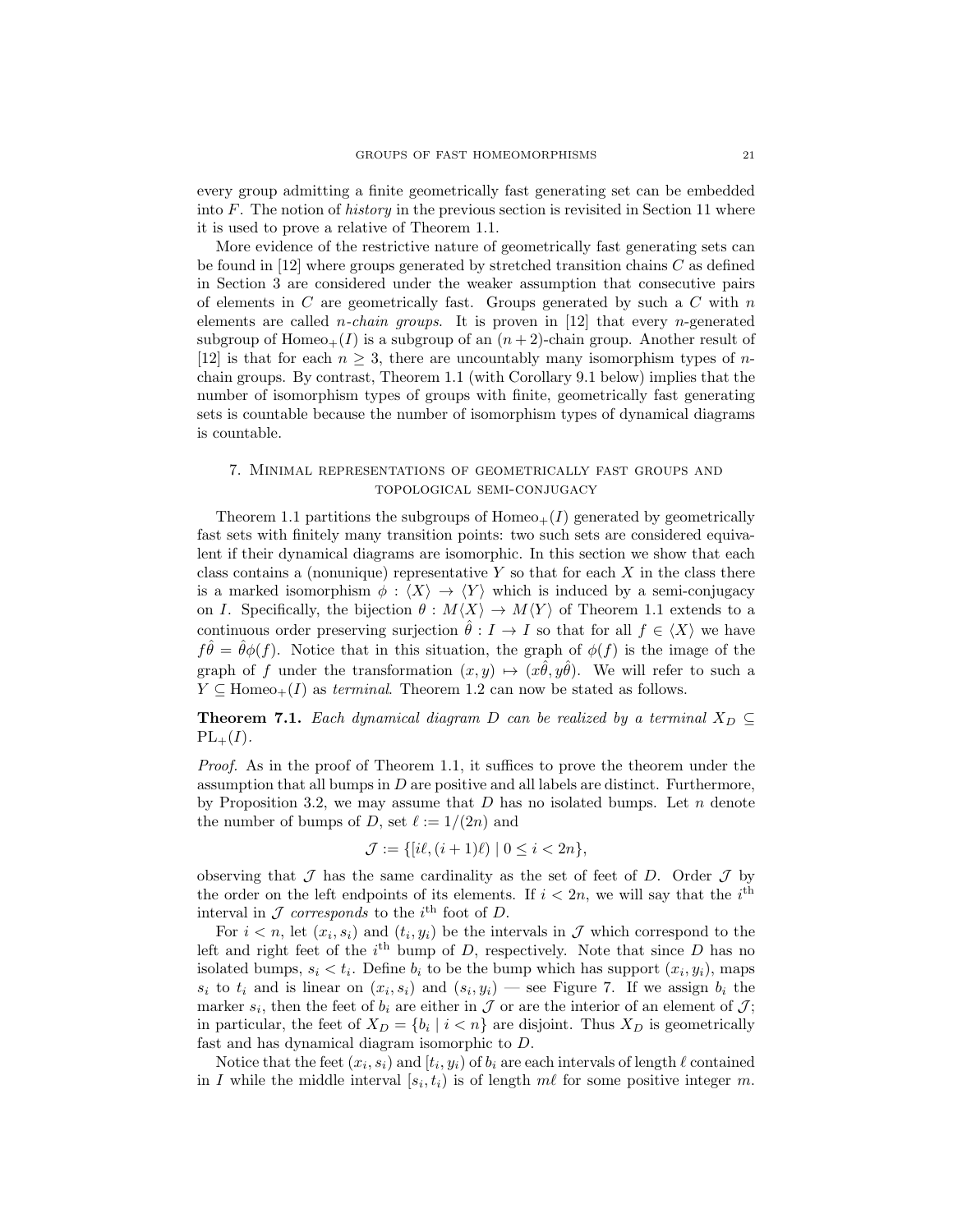

FIGURE 7. The function  $b_i$ .

Moreover, since D has no isolated bumps, there is an interval of  $\mathcal J$  between  $s_i$  and  $t_i$ ; in particular,  $t_i - s_i \geq \ell$ . It follows that the slope of the graph of  $b_i$  on its source  $(x_i, s_i)$  and the slope of the graph of  $b_i^{-1}$  on its source  $[t_i, y_i)$  are both at least 2.

**Claim 7.2.** If  $X_D$  is the set of positive bumps constructed above, then  $M\langle X_D \rangle$  is dense in I.

Remark 7.3. Note that we are working under the assumption that D has no isolated elements. If D has isolated bumps, then  $M\langle X_D \rangle$  can not be dense.

*Proof.* Since every transition point of  $X_D$  is in the closure of  $M\langle X_D \rangle$ , it suffices to show that if  $0 \leq p < q \leq 1$ , then  $(p, q)f$  contains an endpoint of an interval in J for some  $f \in \langle X_D \rangle$ . The proof is by induction on the minimum  $k \geq 0$  such that  $\ell 2^{-k} < q - p$ . Observe that if  $k = 0$ , then  $q - p > \ell$  and thus  $q - p$  must contain an endpoint of an interval in  $\mathcal{J}$ .

Next observe that if  $(p, q)$  does not contain an endpoint of an element of  $\mathcal{J}$ , then  $(p, q)$  is contained in the foot of some  $b_i$  for  $i < n$ . If  $(p, q) \subseteq \text{src}(b_i)$ , then since the derivative of  $b_i$  is at least 2 on it source, it follows that  $(p, q)b_i$  is at least twice as long as  $(p, q)$ . By our induction hypothesis, there is an  $f \in \langle X_D \rangle$  such that  $(p, q) b_i f$ contains an endpoint of J. Similarly, if  $(p,q) \subseteq \text{src}(b_i^{-1})$ , then  $(p,q)b_i^{-1}$  is at least twice as long as  $(p, q)$  and we can find an  $f \in \langle Y \rangle$  such that  $(p, q) b_i^{-1} f$  contains an endpoint of  $\mathcal{J}$ .

In order to see that  $X_D$  is terminal, let  $X \subseteq \text{Homeo}_+(I)$  be geometrically fast, have finitely many transition points, and have a dynamical diagram isomorphic to D. Let  $\theta : M\langle X\rangle \to M\langle X_D\rangle$  be order preserving and satisfy that  $tf\theta = t\theta\phi(f)$  for all  $t \in M\langle X\rangle$ , where  $\phi : \langle X\rangle \to \langle X_D\rangle$  is the marked isomorphism. Define  $\theta : I \to I$ by

$$
x\hat{\theta} := \sup\{t\theta \mid t \in M\langle X \rangle \text{ and } t \leq x\}
$$

where we adopt the convention that  $\sup \emptyset = 0$ . Clearly  $\hat{\theta}: I \to I$  is order preserving and extends  $\theta$ . In particular its range contains  $M\langle X_D \rangle$ , which by Claim 7.2 is dense in I. It follows that  $\hat{\theta}$  is a continuous surjection (*any* order preserving map from I to I with dense range is a continuous surjection). That  $xf \hat{\theta} = x\hat{\theta}\phi(f)$  follows from the fact that this is true for  $x \in M\langle X \rangle$  and from the continuity of f and  $\phi(f)$ . This completes the proof that  $X_D$  is terminal.

## 8. FAST GENERATING SETS FOR THE GROUPS  $\mathcal{F}_n$

In this section we will give explicit generating sets for some well known variations of Thompson's group F. First notice that since  $(0, 1)$  is homeomorphic to **R** by an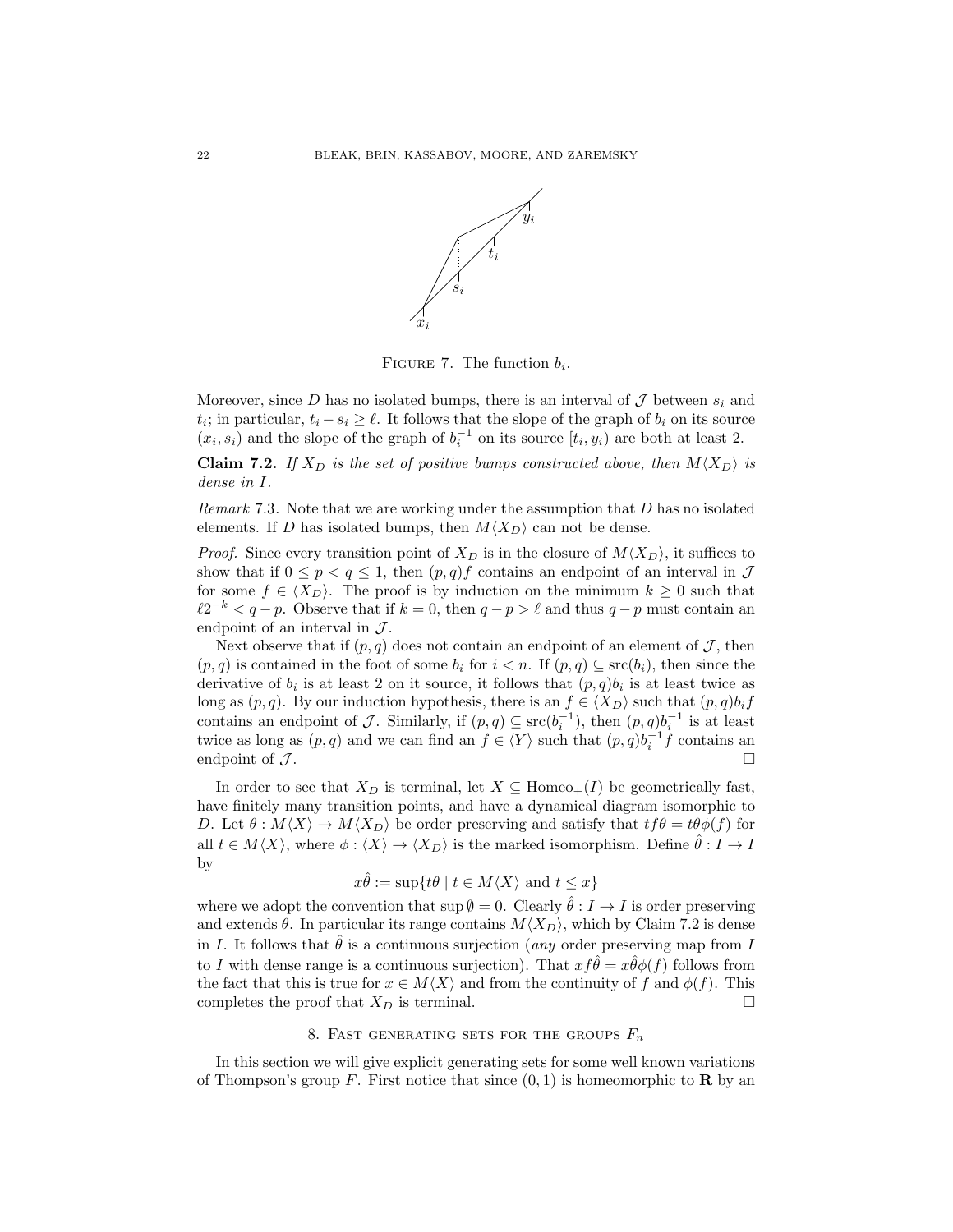order preserving map, all of the analysis of geometrically fast subsets of  $Homeo_+(I)$ transfers to Homeo<sub>+</sub>(R) (with the caveat that  $\pm\infty$  must be considered as possible transition points of elements of Homeo<sub>+</sub> $(R)$ ; see Example 10.3 below). Fix an integer  $n \geq 2$ . For  $0 \leq i < n$ , let  $g_i$  be a homeomorphism from **R** to itself defined by:

$$
tg_i := \begin{cases} t & \text{if } t \leq i \\ i + n(t - i) & \text{if } i \leq t \leq i + 1 \\ t + (n - 1) & \text{if } i + 1 \leq t. \end{cases}
$$

In words,  $g_i$  is the identity below i, has constant slope n on the interval  $[i, i + 1]$ , and is translation by  $n-1$  above  $i+1$ . We will use  $F_n$  to denote  $\langle g_i | 0 \le i < n \rangle$ . The group  $F_2$  is one of the standard representations of Thompson's group F. (The more common representation of  $F$  is as a set of piecewise linear homeomorphisms of the unit interval [10, §1].)

The groups  $F_n$   $(n \geq 2)$  are discussed in [9, §4] where  $F_n$  is denoted  $F_{n,\infty}$ , and in [6,  $\S2$ ] where  $F_n$  is denoted  $F_{n,0}$ . The standard infinite presentation of  $F_n$  is given in [6, Cor. 2.1.5.1]. It follows easily from that presentation that the commutator quotient of  $F_n$  is a free abelian group of rank n. In particular the  $F_n$ 's are pairwise nonisomorphic.

We now describe an alternate generating set for  $F_n$  which consists of n positive bump functions and is geometrically fast. For  $i < n - 1$ , set  $h_i := g_i g_{i+1}^{-1}$  and let  $h_{n-1}$  denote  $g_{n-1}$ . It is clear that  $C = \{h_i \mid i < n\}$  generates  $F_n$ . We claim that C is a geometrically fast stretched transition chain. If  $i < n-1$ , then  $h_i$  is the identity outside  $[i, i + 2]$ . On that interval it is a positive, one bump function since chain rule considerations show that  $h_i$  has slope n on  $[i, i + \frac{1}{n}]$ , slope one on  $[i + \frac{1}{n}, i + 1]$ and slope  $1/n$  on  $[i+1, i+2]$ . Thus the support of  $h_i$  is  $(i, i+2)$  and the support of  $h_{n-1}$  is  $(n-1,\infty)$ . In particular, C forms a stretched transition chain.

Next we will show that C is geometrically fast. Observe that for  $0 < j \leq n$  we have:

$$
\left(i+\frac{j}{n}\right)h_i = (i+1)+\frac{j-1}{n}.
$$

For  $0 \leq i \leq n$  set  $t_i := i + \frac{n-i}{n}$ . It follows from the above computation that for  $0 \leq i < n-1$ , we have  $t_i h_i = t_{i+1}$  so that  $t_0 = 1$  and  $t_n = n$ . This makes  $t_0$  the leftmost transition point in the support of  $h_0$  and  $t_n$  the rightmost transition point in the support of  $h_{n-1}$ . By Proposition 4.3, C is geometrically fast. Combining this with Theorem 1.1, we now have that any geometrically fast stretched transition chain generates a copy of  $F_n$ .

Remark 8.1. The above proof that  $F_n$  is isomorphic to the group generated by a geometrically fast stretched transition chain of length  $n$  is not an efficient way to reach this conclusion. There is a more straightforward argument based on the standard presentation of  $F_n$  as indicated in the proof of [12, Proposition 1.11]. We included this example as an introduction to the variety of isomorphism classes in groups generated by geometrically fast sets.

It is convenient now to prove Corollary 1.3.

Proof. To build a dynamical diagram, we need bumps that have feet small enough to avoid each other. It is easiest to describe such bumps using the model of  $F = F_2$ on  $[0, \infty)$  as described in the beginning of this section. We use the  $g_i$  as described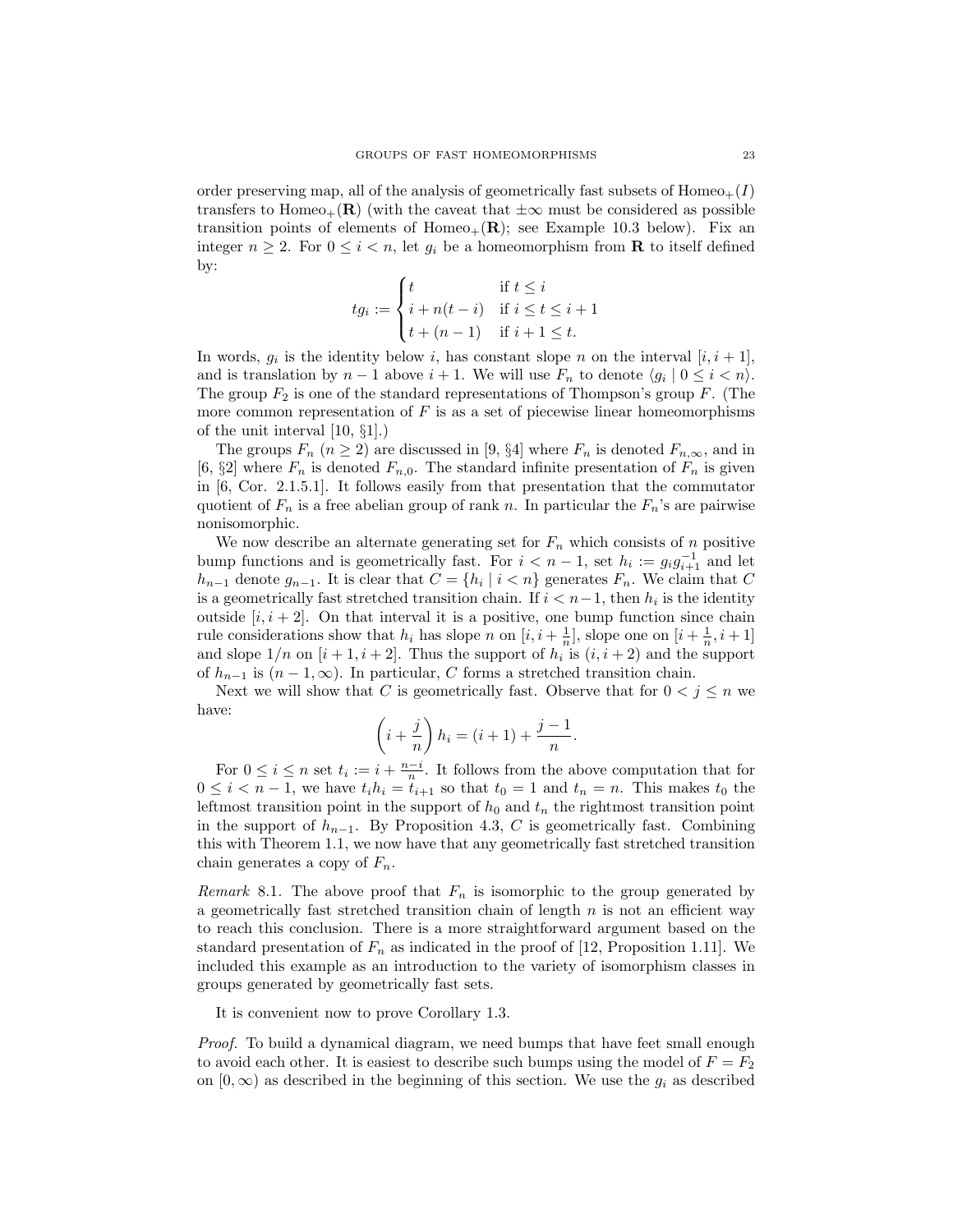there with  $n = 2$ , but we let i be any non-negative integer. The group generated by these  $g_i$  is still generated by  $g_0$  and  $g_1$ , but the extra elements are useful.

Easy calculations show, for  $i \geq 0$  and  $k \geq 1$ , that  $x_{i,k} = (g_i g_{i+k}^{-1})^{k+1}$  has support on  $[i, i + k + 1]$  and takes  $i + \frac{1}{2}$  to  $i + k + \frac{1}{2}$ . The calculation for  $k = 1$  is slightly different from that for  $k \geq 2$ . Thus we can choose from a set of bumps with feet of size  $\frac{1}{2}$  with support having any integer width from 2 on up. This is a sufficient set of bumps to build any dynamical diagram.

#### 9. Excision of extraneous bumps in fast generating sets

Sometimes fast generating sets use bumps which do not affect the marked isomorphism type of the resulting group. This section gives a sufficient condition for when those bumps can be excised while preserving the marked isomorphism type. We make no finiteness assumptions in this section.

If  $f \in \text{Homeo}_+(I)$  and E is a set of positive bumps, then we define  $f/E \in$ Homeo<sub>+</sub> $(I)$  to be the function which agrees with f on

$$
I \setminus \bigcup \{ \text{supt}(a) \mid a \in E \text{ and } a \text{ is used in } f \}
$$

and is the identity elsewhere. If  $X$  is a fast generating set and  $E$  is a set of positive bumps, we define  $X/E := \{f/E \mid f \in X\}.$ 

Now let X be a fast generating set and let  $J \subseteq I$  be an interval. We say a set E of bumps is *extraneous in* X as witnessed by J if for some  $f \in X$ :

- every element of  $E$  is an isolated bump used in  $f$  whose support is contained in  $J$ ;
- there is a bump a used in f not in E such that  $J$  contains a foot of  $a$ ;
- *J* is disjoint from the feet of all  $g \in X \setminus \{f\}.$

**Theorem 9.1.** If  $X \subseteq \text{Homeo}_+(I)$  is a (possibly infinite) geometrically fast set and E is an extraneous set of bumps used in X, then the map  $g \mapsto g/E$  extends to an isomorphism between  $\langle X \rangle$  and  $\langle X/E \rangle$ .

*Proof.* Fix X and E as in the statement of the theorem and let  $J$  be an interval witnessing that E is extraneous and  $f \in X$  be the element of X such that the elements of E occur in f. Let A denote the set of bumps used in X, M denote  $M_X$ , and M denote  $M_{X/E}$ . Set  $S := M\langle X \rangle = M\langle A \rangle$  and  $S := M\langle X/E \rangle = M\langle A \setminus E \rangle$ . Observe that since the elements of  $E$  are isolated in  $A$  and since every element of  $\widetilde{M}(A \setminus E) \setminus \widetilde{M}$  is in dest(b) for some  $b \in (A \setminus E)^{\pm}$ , it follows that  $\widetilde{M}(A \setminus E) = \widetilde{M}(A)$ . In particular,  $\widetilde{S}$  is  $\langle A \rangle$ -invariant and hence  $g \mapsto g \restriction \widetilde{S}$  defines a homomorphism of  $\langle X \rangle$  to  $\langle X \rangle \upharpoonright \widetilde{S}$ .

Recall that, by Theorem 5.12,  $g \mapsto g \restriction S$  defines an isomorphism between  $\langle X \rangle$ and  $\langle X \rangle \restriction S$ . Similarly,  $g/E \mapsto g/E \restriction S$  defines an isomorphism between  $\langle X/E \rangle$ and  $\langle X/E \rangle \upharpoonright \widetilde{S}$ . Since  $g \upharpoonright \widetilde{S} = (g/E) \upharpoonright \widetilde{S}$ , it suffices to show that  $g \upharpoonright S \mapsto g \upharpoonright \widetilde{S}$ is injective on  $\langle X \rangle \restriction S$ . That is, if w is an X-word, s is a marker for an  $a \in E$ , and suw  $\neq$  su for some X-word u, then there is a  $t \in \widetilde{S}$  such that  $tuw \neq tu$ . Equivalently we need to show that for every marker s of an  $a \in E$  and X-word w, if  $sw \neq s$ , then there is a  $t \in \tilde{S}$  with  $tw \neq t$ . To this end let such s, a, and w be given with  $sw \neq s$ .

**Claim 9.2.** If there is an  $x \in \text{supt}(a)$  such that  $xw \notin \text{supt}(a)$ , then there is a  $t \in \widetilde{S}$ such that  $tw \neq t$ .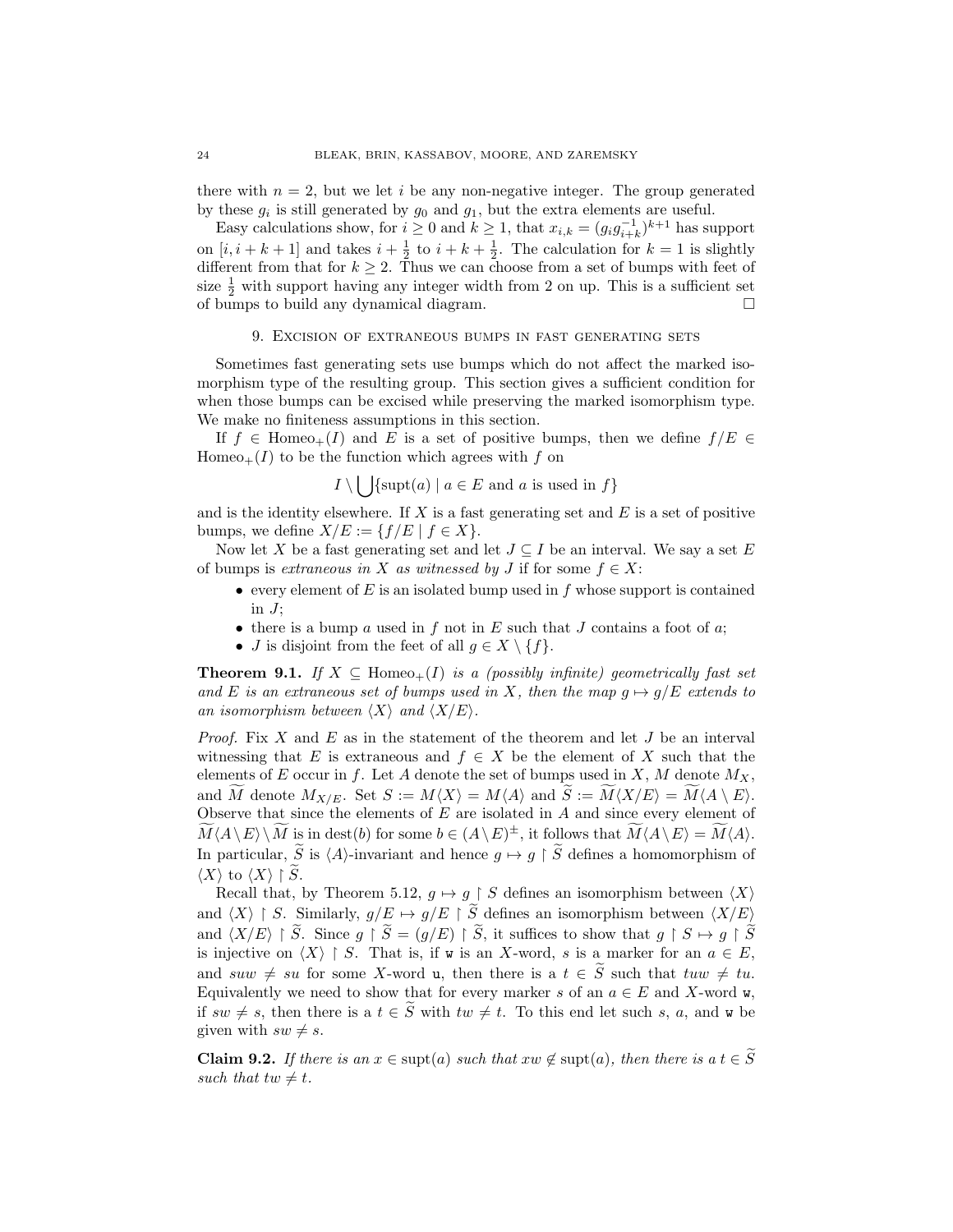*Proof.* Suppose that  $xw \notin \text{supt}(a)$  for some  $x \in \text{supt}(a)$ . Let uv be locally reduced at x such that  $xuv = xw$  with u maximal such that  $xu \in \text{supp}(a)$ ; notice that  $v \neq \varepsilon$ . Since a is isolated,  $xu \notin \text{src}(v)$  and thus by Lemma 5.2  $xuv \in \text{dest}(v)$ . Notice also that the last symbol of v is not a bump in  $E^{\pm}$ . It follows that w must move an endpoint of dest(v), both of which are in the closure of  $\widetilde{S} \cap \text{dest}(v)$ . Hence w moves an element of  $\widetilde{S}$ an element of  $\widetilde{S}$ .

We may therefore assume that  $sw \neq s$  but that w maps supt(a) to supt(a). Let  $\mathbf{w} = \prod_{i \leq n} w_i$  be a factorization of **w** into minimal positive length words which define maps from supt(a) into supt(a). Let b be the bump used in f with  $b \notin E$  and such that J contains a foot of b. Let  $t \in J \cap \widetilde{S}$  be sufficiently close to the transition point of b which is in J such that for all  $k \in \mathbb{Z}$  with  $|k| \leq |w|$ ,  $tf^{k} \in J$ .

**Claim 9.3.** For all  $i < n$ , there is a  $p \in \{1, 0, -1\}$  such that  $w_i \restriction J = f^p \restriction J$ .

*Proof.* If  $w_i$  begins with f or  $f^{-1}$ , then it must have length 1 and there is nothing to show. If  $w_i$  begins with  $g \neq f^{\pm 1}$ , then either J is contained in or disjoint from the support of g and it is disjoint from all of the feet of g. If  $g \restriction J$  is the identity, then again  $v_i$  has length 1.

Now suppose that  $J$  is contained in the support of  $g$  where  $g$  is neither  $f$  nor  $f^{-1}$  and has s in its support. Notice that since J is disjoint from the feet of g, J is contained in the support of a single bump  $c \in A^{\pm}$  of g.

We will now show that  $sw_i = s$ . Let gvh be a minimal prefix of  $w_i$ , for  $h \in X$ , such that  $sgvh \in \text{supt}(a)$ . (Notice that this prefix must have length at least 2 by our assumption that sg is not in the support of a; possibly  $v = \varepsilon$ .) Let d be the bump of h whose support contains sqv and observe that, by minimality of gvh,  $J$ is contained in the support of d and disjoint from its feet. By applying Lemma 5.16 to gv and  $s \in J(gv)$ , there is an A-word cu such that cu and qv coincide on J. By Lemma 5.9 and replacing u if necessary, we may assume that cu is locally reduced at s. Furthermore since d is locally reduced at scu, the free reduction of cud is locally reduced at s. If this free reduction is not  $\varepsilon$ , then by Lemma 5.15 there would be a prefix  $\mathbf{w}'$  of gv of positive length such that  $scud = sw'$ , which contradicts our minimal choice of gvh. It must therefore have been that  $\text{cud} = \text{cc}^{-1}$ . It follows that gvh is the identity on J. By minimality of  $w_i$ ,  $w_i = gwh$  and thus  $w_i$  is the identity on  $J$ .

Applying the claim, there are  $p_i \in \{1, 0, -1\}$  for  $i < n$  such that:

$$
sw = s \prod_{i < n} f^{p_i} \qquad \qquad tw = t \prod_{i < n} f^{p_i}.
$$

In particular, since  $sw \neq s$ , it follows that  $\sum_{i \leq n} p_i \neq 0$  and hence  $tw \neq t$ .

**Corollary 9.4.** If  $X \subseteq \text{Homeo}_+(I)$  is geometrically fast and finite, then there is a geometrically fast  $Y \subseteq \text{Homeo}_+(I)$  which has finitely many transition points such that  $\langle X \rangle$  is marked isomorphic to  $\langle Y \rangle$ .

*Proof.* Let X be given and let J consist of the maximal intervals  $J \subseteq I$  such that for some  $f \in X$  (dependent on J):

- $J$  contains at least one transition point of  $f$ ;
- J contains no transition points of  $X \setminus \{f\};$
- *J* is disjoint from the feet of  $X \setminus \{f\}$ .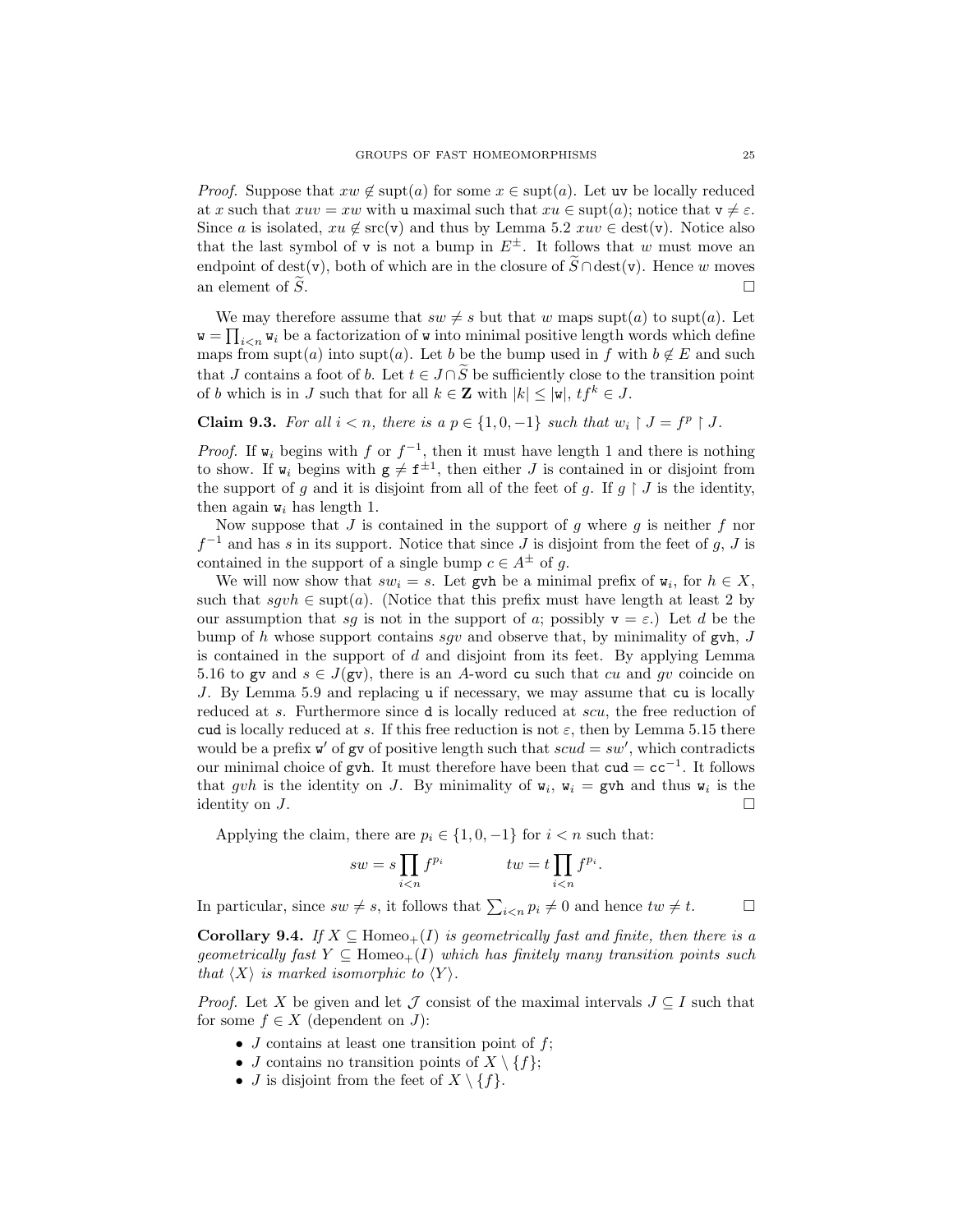Observe that since X is geometrically proper,  $\mathcal J$  is finite. The proof is by induction on the number of elements of  $\mathcal J$  which contain infinitely many transition points of X. Suppose that  $J \in \mathcal{J}$  contains infinitely many transition points of some  $f \in X$ . Let  $E$  consist of all but one of the isolated bumps of  $f$  with support contained in J. Notice that J witnesses that E is extraneous in X. By Theorem 9.1,  $\langle X/E \rangle$  is marked isomorphic to  $\langle X \rangle$ . We are now finished by our induction hypothesis.  $\square$ 

## 10. The existence of geometrically proper generating sets

In this section we consider the question of when finitely generated subgroups of F admit geometrically proper generating sets. Our first task will be to prove:

**Theorem 1.5.** Every n-generated one orbital subgroup of  $PL_{+}(I)$  either contains an isomorphic copy of F or else admits an n-element geometrically proper generating set.

In this section we will use the standard embedding of Thompson's group  $F$  in  $PL_{+}(I)$  and we will make use of the homomorphism  $\pi : PL_{+}(I) \to \mathbf{R} \times \mathbf{R}$  defined by  $\pi(f) := (\log_2(f'(0)), \log_2(f'(1)))$ . If G is a subgroup of  $PL_+(I)$ , we will write  $\pi_G$  for  $\pi \restriction G$ . It is well known that F' is exactly the kernel of  $\pi_F$  and that F' is simple. We will need the following lemma which combines the main result of [4] and Lemma 3.11 of [1].

**Lemma 10.1.** If G is a finitely generated subgroup of  $PL_+(I)$  with connected support into which F does not embed, then the image of the homomorphism  $\pi_G$  is either trivial or cyclic.

*Proof of Theorem 1.5.* Let G be a one orbital subgroup of  $PL_+(I)$  which is generated by a finite set  $X$ . By conjugating by an appropriate affine homeomorphism of **R**, we may assume that the support of G is  $(0, 1)$ . We assume that F does not embed in G. By Lemma 10.1, the image of  $\pi_G$  must then be isomorphic to Z. Let  $\varpi$  be the composition of  $\pi_G$  with this isomorphism. If there is more than one element of X not in the kernel of  $\varpi$ , then we apply the Euclidean algorithm and repeatedly reduce  $\sum \{|\varpi(f)| | f \in X\}$  by replacing at each stage some  $g \in X$  by  $gh^{\epsilon}$ , for some suitably chosen  $h \in X$  and  $\epsilon \in \{-1,1\}$ , where  $|\varpi(h)| \leq |\varpi(g)|$ . Note that this replacement does not change the cardinality of  $X$ . Thus we can assume that there is only one element f of X not in the kernel of  $\varpi$ .

If  $X = \{g_i \mid i < n\}$ , define  $N(X)$  to be the number of pairs  $(j, x)$  such that for some  $i < j$  either x is left transition point of both  $g_i$  and  $g_j$  or a right transition point of both  $g_i$  and  $g_j$ . Observe that  $N(X)$  is finite since X has only finitely many transition points and that X is geometrically proper precisely if  $N(X) = 0$ . Notice also that if  $(j, x)$  is a pair counted by  $N(X)$ , then x can be neither 0 nor 1.

Assume that  $N(X) > 0$ , and let x be a point that contributes to  $N(X)$  with  $g \neq h$  two functions in X with x a common left transition point or common right transition point of both g and h. Since  $x \in (0,1)$ , our assumption on the support of G implies that there is an  $f \in X$  with  $xf \neq x$ . Let T be the set of transition points of g that are moved by f. Since each point in  $T$  is moved to infinitely many places by powers of  $f$  and since the set of transition points of elements of  $X$  is finite, we can find a power  $f^k$  of f so that no element of  $Tf^k$  is a transition point of an element of X. Let X' be obtained from X by replacing g by  $g^{f^k}$ . We have arranged that  $|X'| = |X|$ , that  $\langle X' \rangle = \langle X \rangle = G$ , that there is only one element of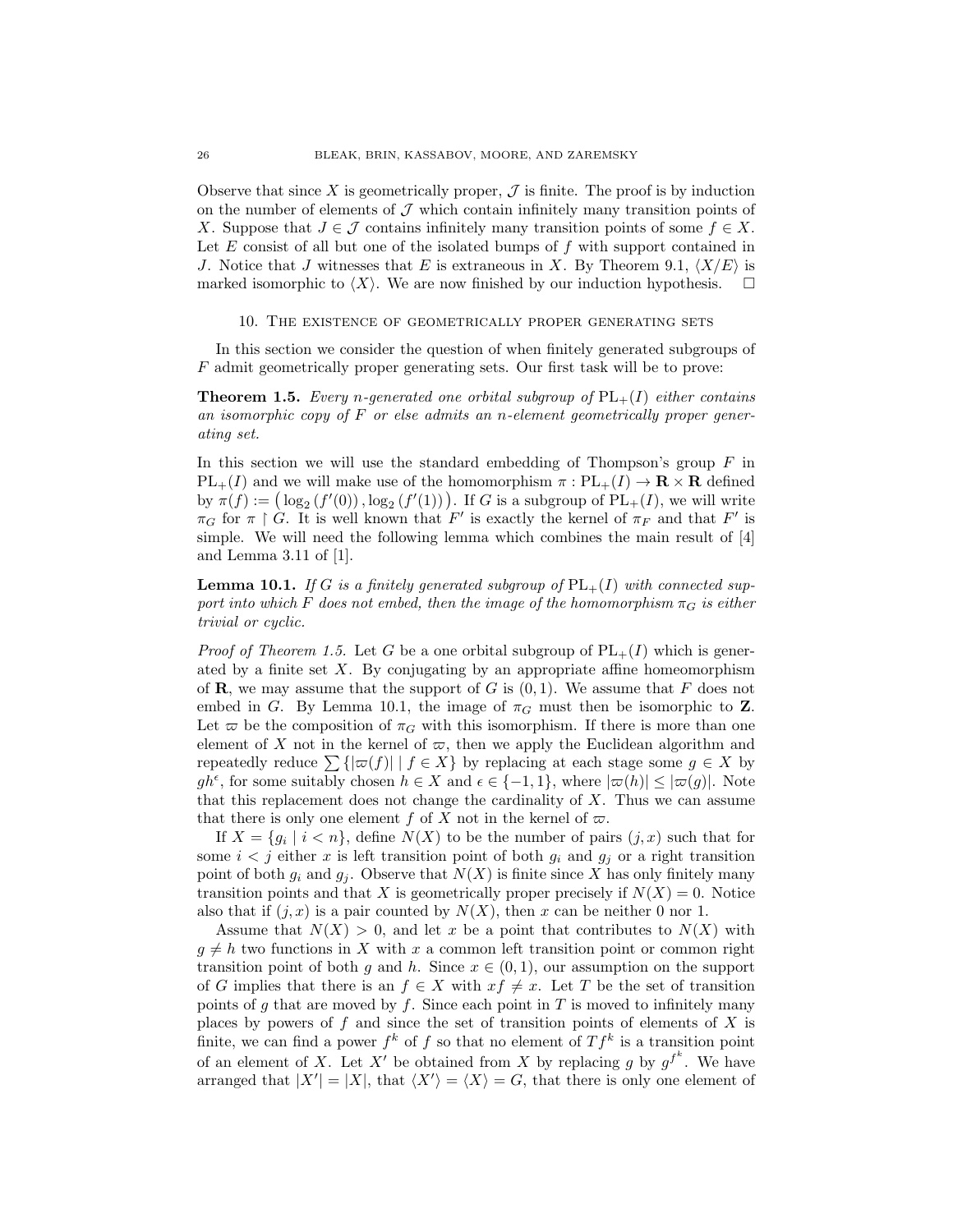X' outside the kernel of  $\varpi$ , and that  $N(X') < N(X)$ . By induction  $\langle X' \rangle = \langle X \rangle$ admits a geometrically proper generating set.

The assumption that the support of  $G$  be connected in Theorem 1.5 turns out to be necessary as the next example shows. Before proceeding we will develop some notation which will be helpful in proving Theorem 1.6 as well. For the remainder of the section, fix two elements  $a$  and  $b$  of  $F$  which are one bump functions whose supports are, respectively,  $(0, \frac{1}{2})$  and  $(\frac{1}{2}, 1)$  and which satisfy  $a'(0) = b'(1) = 2$ . Notice that  $a$  is a positive bump and  $b$  is a negative bump.

**Example 10.2.** The group  $\langle ab, a^{-1}b \rangle$  is isomorphic to **Z** × **Z** but has no geometrically proper generating set. We leave the details as an exercise for the reader.

**Example 10.3.** It was shown in [17] that subgroup  $\langle t + 1, t^3 \rangle$  of Homeo<sub>+</sub>(**R**) is free. Since any minimal generating set for a free group is a free basis for the group, any minimal generating set is algebraically fast. On the other hand this group is not embeddable into  $F$  by  $[7]$  and hence by Corollary 1.3 is not isomorphic to a group with a geometrically proper generating set.

Next we will prove Theorem 1.6, which shows that the "F-less" hypothesis in Theorem 1.5 can not be removed. Note that no assumption is made in this theorem concerning the number of bumps used in the geometrically proper generating set.

**Theorem 1.6.** If a finite index subgroup of F is isomorphic to  $\langle X \rangle$  for some geometrically proper  $X \subseteq \text{Homeo}_+(I)$ , then it is isomorphic to F.

*Proof.* Let G be a subgroup of F of finite index such that  $G \cong \langle X \rangle$  for some finite geometrically proper  $X \subseteq \text{Homeo}_+(I)$ . Without loss of generality we may assume that both 0 and 1 are in the closure of the support of  $\langle X \rangle$ . Let H denote  $\langle X \rangle$  and  $\phi: G \to H$  be a fixed isomorphism. We must show that G is isomorphic to F.

By [3] we know that, since  $G \leq F$  is of finite index, it is of the form  $\pi^{-1}(K)$ for some finite index subgroup K of  $\mathbf{Z} \times \mathbf{Z}$ . Furthermore, also by [3],  $\pi^{-1}(K)$  is isomorphic to F if and only if K admits a generating set of the form  $\{(p, 0), (0, q)\}\$ for p,  $q \in \mathbf{Z} \setminus \{0\}.$ 

Observe in any case that K admits a two element generating set  $\{(p_i, q_i) \mid i < 2\},$ as it is of finite index in  $\mathbf{Z} \times \mathbf{Z}$ . We will first derive some properties of G which come from viewing it as a subgroup of F. Define  $f_i := a^{p_i}b^{q_i}$ . It is shown in [3] that G can be generated by  $\{f_i \mid i < 2\} \cup F'$ . For  $0 \le x < y \le 1$  with both x and y in  $\mathbf{Z}[1/2]$  we let  $F_{[x,y]}$  denote the subgroup of F consisting of those elements of F whose support is contained in [x, y]. It is standard that  $F_{[x,y]} \cong F$  and that if  $x < w < y < z$ , then  $F_{[x,y]} \cup F_{[w,z]}$  generates  $F_{[x,z]}$ .

Next we claim that the kernel of  $\pi_G$  is  $G' = F'$ . It is trivial that  $F' \subseteq G$  and since  $F'$  is simple and not abelian it follows that we also have  $F' \subseteq G'$ . On the other hand, since  $G \subseteq F$  we have  $G' \subseteq F'$ . Since the image of  $\pi_G$  is abelian, we have G' is contained in the kernel of  $\pi_G$ . Lastly,  $\ker(\pi_G) \subseteq \ker(\pi) \subseteq F'$ .

**Claim 10.4.** If  $g \in G$  is such that neither coordinate of  $\pi(g)$  is 0, then there is a finite subset T of G' with  $G' \subseteq \langle T \cup \{q\} \rangle$ .

*Proof.* Notice that there is an  $\epsilon > 0$  so that g moves all points in  $(0, \epsilon)$  and  $(1-\epsilon, 1)$ . It follows that for some  $x < y$  in  $\mathbb{Z}[1/2]$  the images of  $(x, y)$  under integral powers of g cover  $(0, 1)$ . Hence the conjugates of  $F_{[x,y]}$  under integral powers of g generate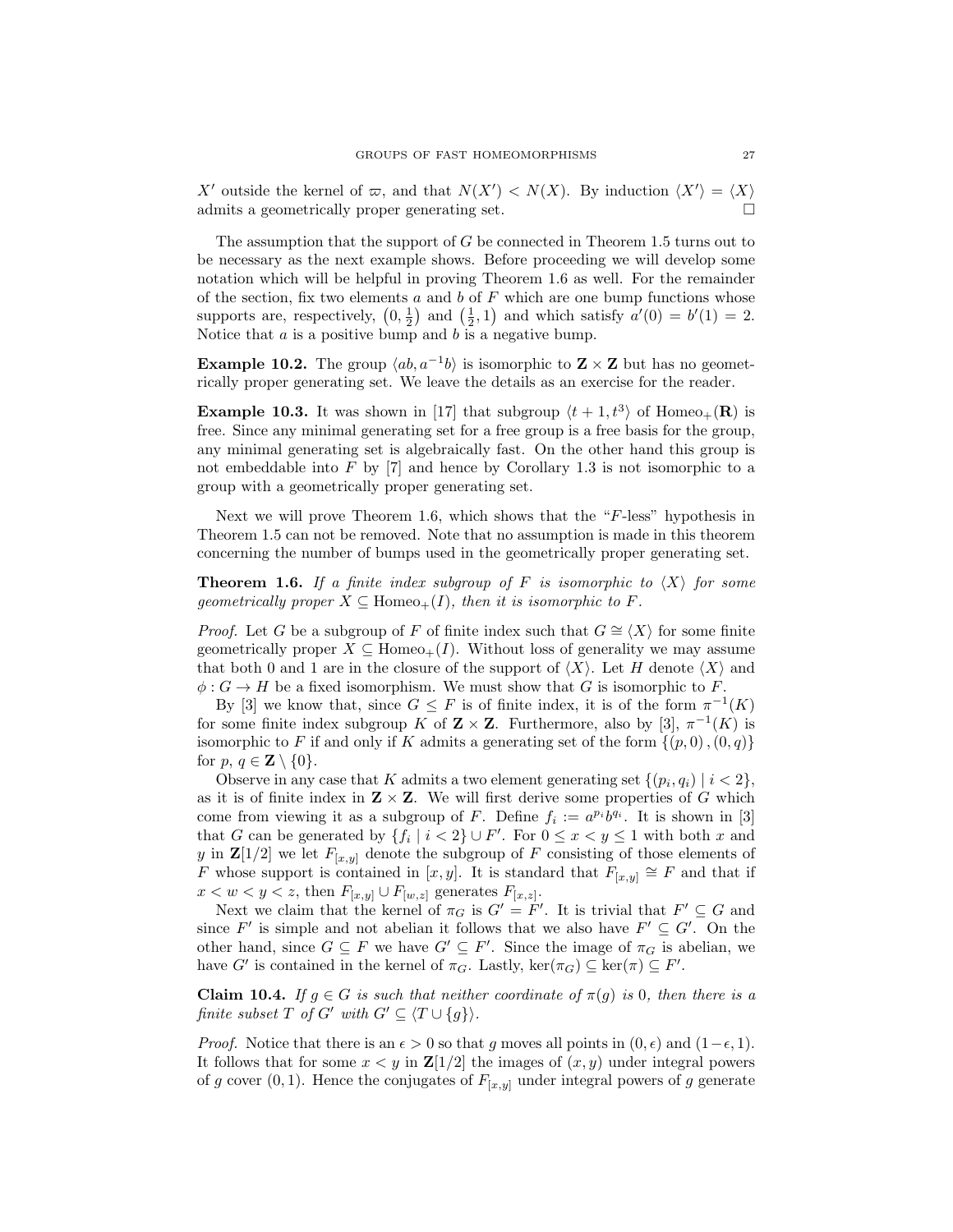$F' = G'$ . The claim now follows from the fact that  $F_{[x,y]} \cong F$  is generated by two elements.  $\Box$ 

In what follows, we will refer to the closure of the support of an  $f \in \text{Homeo}_+(I)$ as the extended support of f.

**Claim 10.5.** Suppose  $g \in G \setminus G'$  has connected extended support and  $h \in G$ . If g commutes with  $g<sup>h</sup>$  then g commutes with h.

*Proof.* We know that 0 or 1 is in the extended support of  $g$  and both 0 and 1 are fixed by h. Since q has only finitely many bumps, it has finitely many transition points. If any of these are moved by h, then at least one fixed point of  $g^h$  is moved by g or at least one fixed point of g is moved by  $g^h$ . In either case this implies that g does not commute with  $g^h$ . If no transition point of g is moved by h, then the orbitals of  $g<sup>h</sup>$  are those of g. It follows from the chain rule that on each orbital J of g, g and  $g^h$  agree on a small neighborhood of the endpoints of J. By [8, §4] two elements of  $PL_+(I)$  commute over a common orbital of support only if they admit a common root over that orbital. In particular, if  $g \restriction J$  and  $g^h \restriction J$  agree in a neighborhood of the endpoints of  $J$  and they commute, then they must be equal. Hence  $h$  commutes with  $g$  over each orbital of support of  $g$ , so  $h$  and  $g$  $\Box$ commute.  $\Box$ 

We now turn our attention to our representation of G as a subgroup  $H = \langle X \rangle$  of Homeo<sub>+</sub> $(I)$  where X is geometrically proper. If H has more than one component of support, then the restriction to each is a quotient of  $H$ . Since no non-trivial element of F commutes with every element of  $F'$  and since  $F' = G'$  is simple, it follows that every nontrivial normal subgroup of  $G$  contains  $G'$ . Consequently every proper quotient of  $H \cong G$  is abelian. Thus if no restriction were an isomorphism, H would be abelian (which is absurd). We can thus replace  $H$  by its restriction to a component of its support on which the restriction is faithful, and further, we can conjugate by a homeomorphism of **R** so that the support is  $(0, 1)$ . Note that this new embedding of G in Homeo<sub>+</sub> $(I)$  is geometrically proper if the original embedding is geometrically proper.

Let  $\pi_0$  denote the restriction of the germ homomorphism  $\gamma_0^+$  to H and  $\pi_1$  denote the restriction of  $\gamma_1^-$  to H; define  $\pi_H(h) := (\pi_0(h), \pi_1(h))$ . Observe that since X is geometrically proper we have that for each  $i < 2$ , there is at most one element of X which is not in the kernel of  $\pi_i$ . Observe that this implies the image of  $\pi_H$  is abelian and hence  $H' \subseteq \text{ker}(\pi_H)$ .

Claim 10.6. The image of  $\pi_H$  is not cyclic.

*Proof.* Recall that  $G' = \ker(\pi_G)$  and  $H' \subseteq \ker(\pi_H)$ . In particular,  $\phi$  induces a well defined homomorphism from  $G/G'$  to  $H/\ker(\pi_H)$ . If the image of  $\pi_H$  were cyclic, then this homomorphism would have a nontrivial kernel.

Pick  $g := f_0^m f_1^n \in G \setminus G'$  in the kernel of  $\pi_H$ . The element g will have connected extended support. As  $\phi(g) \in \ker(\pi_H)$  we must have the support of  $\phi(g)$  is contained in  $[x, y]$  for some  $0 < x < y < 1$ . As the support of H is  $(0, 1)$  there is an  $h \in H$  so that  $xh > y$ , and for this h we have  $\phi(g)$  commutes with  $\phi(g)^h$ , but not with h. Now, g commutes with  $\phi^{-1}(\phi(g)^h)$ , but not with  $\phi^{-1}(h)$ , however,  $\phi^{-1}(\phi(g)^h) = g^{\phi^{-1}(h)}$ , contradicting Claim 10.5.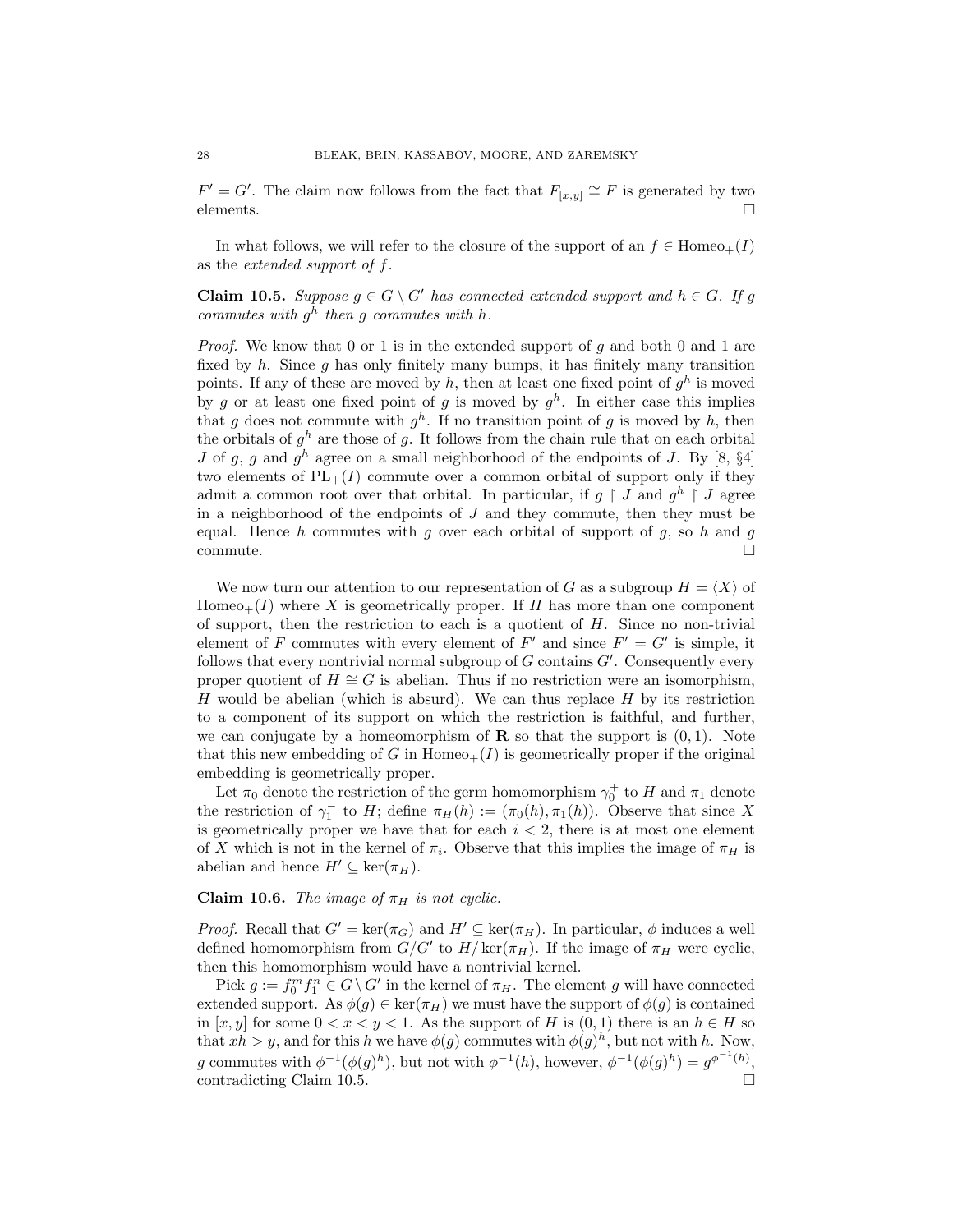At this point we know that, by the geometric properness of  $X$ , for each coordinate  $i \in \{0,1\}$  there is a unique element  $h_i \in X$  so that i is in the extended support of  $h_i$  and so that  $h_0 \neq h_1$ . The fact that  $h_0$  and  $h_1$  are distinct and unique implies that the image of  $\pi_H$  is the product of the images of  $\pi_0$  and  $\pi_1$ .

**Claim 10.7.** For each element h of X whose extended support contains 0 or 1, there is no finite subset T of the kernel of  $\pi_H$  so that ker( $\pi_H$ )  $\subseteq$   $\langle T \cup \{h\} \rangle$ .

*Proof.* Let h be given and suppose without loss of generality that 0 is in the extended support of  $h$ . As noted above, 1 can not be in the extended support of h. Since  $\langle X \rangle' \subseteq \ker(\pi_H)$ , there are nontrivial elements in  $\ker(\pi_H)$ . Because the orbital of  $H$  is  $(0, 1)$ , there are points arbitrarily close to 0 and 1 moved by elements of ker( $\pi_H$ ). It follows that if  $T \subseteq \text{ker}(\pi_H)$  is finite, then there is a neighborhood of 1 fixed by all elements of  $\langle T \cup \{h\}\rangle$  and thus  $\langle T \cup \{h\}\rangle$  cannot contain all of  $\ker(\pi_H)$ .

In order to finish the proof, it suffices to show that  $\pi_G(\phi^{-1}(h_0))$  and  $\pi_G(\phi^{-1}(h_1))$ generate the image of  $\pi_G$  and that each have exactly one (necessarily different) nonzero coordinate. Since, by the proof of Claim 10.6,  $\phi$  induces an isomorphism  $G/G' \cong H/\ker(\pi_H)$ , it follows that  $\{\pi_G(\phi^{-1}(h_i)) \mid i < 2\}$  must generate  $G/G'$ . On the other hand, by Claims 10.4 and 10.7, it must be that one coordinate of  $\pi_G(\phi^{-1}(h_i))$  must be 0 for each  $i \in \{0,1\}$ . This shows that these two elements, which generate the group K, together make a set of the form  $\{(p, 0), (0, q)\}\;$  for some non-zero p and q, and therefore  $G \cong F$ .

*Remark* 10.8. The group  $E = \{(p, q) \in \mathbf{Z} \times \mathbf{Z} \mid p + q \equiv 0 \mod 2\}$  is a subgroup of  $\mathbf{Z} \times \mathbf{Z}$  which is not of the form  $P \times Q$  and hence  $\pi_F^{-1}(E)$  is a finite index subgroup of  $F$  which is not isomorphic to  $F$ . In particular, there are finite index subgroups of F which do not admit geometrically proper generating sets.

## 11. ABSTRACT PING-PONG SYSTEMS

In this section we will abstract the analysis of geometrically fast systems of bumps in previous sections to the setting of permutations of a set  $S$ . (By *permutation* of S we simply mean a bijection from  $S$  to  $S$ .) Our goal will be to state the analog of Theorem 1.1 and its consequences. The proofs are an exercise for the reader.

Suppose now that A is a collection of permutations of a set S such that  $A \cap A^{-1} =$  $θ$ . A ping-pong system on A is an assignment  $a \mapsto$  dest(a) of sets to each element of  $A^{\pm}$  such that whenever a and b are in  $A^{\pm}$  and  $s \in S$ :

- dest(a)  $\subseteq$  supt(a) and if  $s \in \text{supt}(a)$ , then there is an integer k such that  $sa^k \in \text{dest}(a);$
- if  $s \in \text{supt}(a)$ , then  $sa \in \text{dest}(a)$  if and only if  $s \notin \text{src}(a) := \text{dest}(a^{-1})$ ;
- if  $a \neq b$ , then  $\text{dest}(a) \cap \text{dest}(b)$  is empty;
- if dest(a)  $\cap$  supt(b)  $\neq \emptyset$ , then dest(a)  $\subseteq$  supt(b).

The following lemma summarizes some immediate consequences of this definition.

Lemma 11.1. Given a set S and a collection A of permutations of S equipped with a ping-pong system, the following are true:

• if  $a \in A$  and  $s \in \text{supt}(a)$ , then there is a unique  $k \in \mathbb{Z}$  such that:

 $sa^k \in \text{subt}(a) \setminus (\text{src}(a) \cup \text{dest}(a))$ 

• if  $a \in A$ , then  $\text{dest}(a)a \subseteq \text{dest}(a)$ ;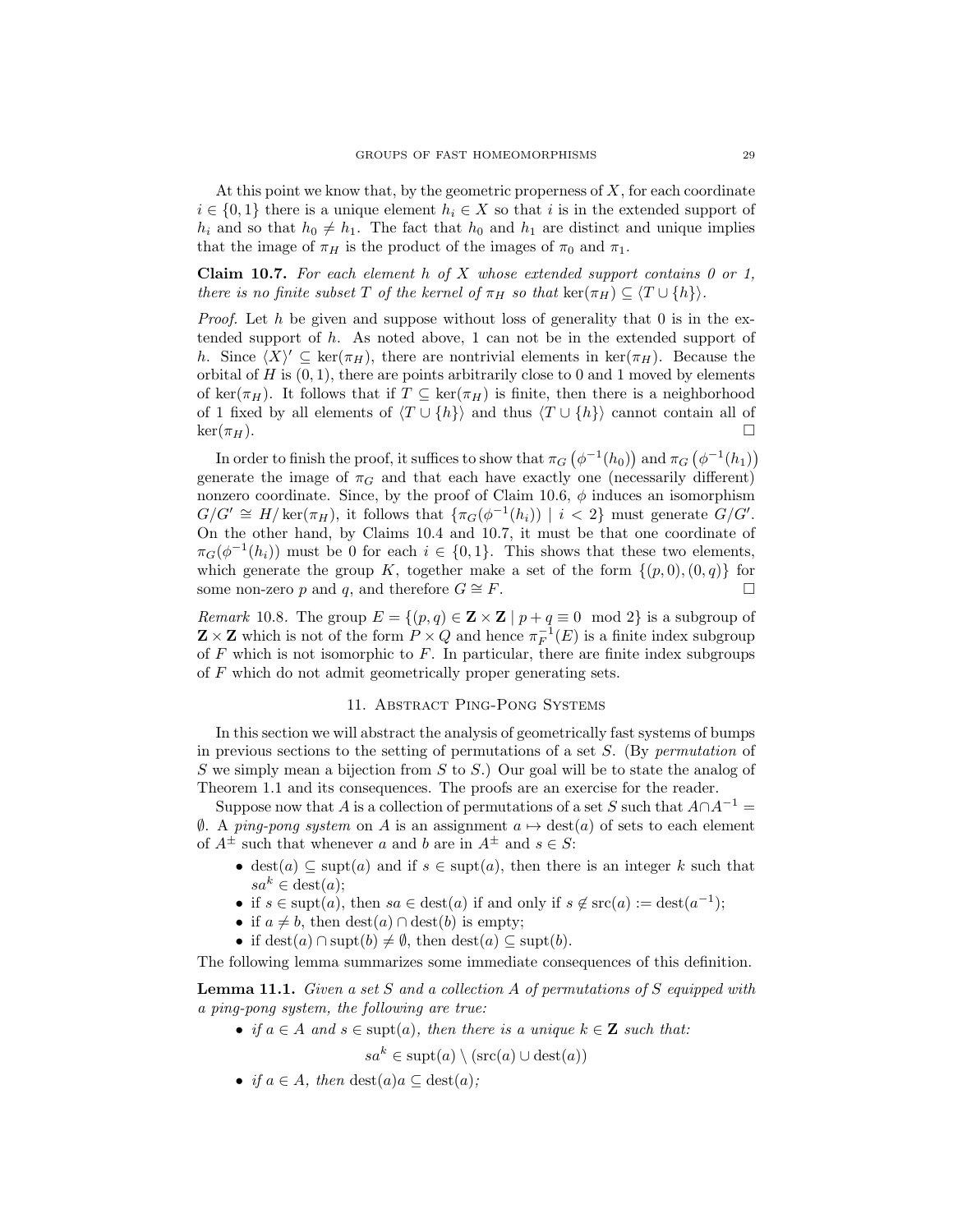In particular, all elements of A have infinite order.

As remarked in Section 3, geometrically fast sets of bumps admit a ping-pong system. The meanings of *source*, *destination*, and *locally reduced word* all readily adapt to this new context. Furthermore, the proofs of Lemmas 5.1–5.11 given in Section 5 use only the axiomatic properties of a ping-pong system and thus these lemmas are valid in the present context. The next example is simplistic, but it will serve to illustrate a number of points in this section.

**Example 11.2.** View the real projective line **P** as  $\mathbf{R} \cup \{\infty\}$  and  $PSL_2(\mathbf{Z})$  as a group of fractional linear transformations of **P**. The homeomorphisms  $\alpha$  and  $\beta$  of P defined by

$$
t\alpha:=t+1\qquad t\beta:=\frac{t}{1-t}
$$

generate  $PSL_2(\mathbf{Z})$ . If we take  $A = {\alpha^2, \beta^2}$ , then

$$
src(\alpha^2) := (-\infty, -1) \qquad dest(\alpha^2) := [1, \infty)
$$
  
\n
$$
src(\beta^2) := (0, 1) \qquad dest(\beta^2) := [-1, 0)
$$

defines a ping-pong system. It is well known that  $\langle \alpha^2, \beta^2 \rangle$  is free; in fact this is one of the classical applications of the Ping-Pong Lemma.

In order to better understand  $\langle A \rangle$  when A is a set of permutations admitting a ping-pong system, it will be helpful to represent  $\langle A \rangle$  as a family of homeomorphisms of a certain space  $K_A$ . This space can be thought of as a space of *histories* in the sense of Section 5. If S is the underlying set which elements of  $A$  permute, let  $M = M_A$  denote the collection of all sets of the form

$$
\tilde{s} := \{ a \in A \mid s \in \text{supt}(a) \}
$$

where  $s \in S \setminus \bigcup {\text{dest}(a) \mid a \in A^{\pm} }$ . Elements of M will play the same role as the initial markers of a geometrically fast collection of bumps.

Example 11.3. Continuing with the Example 11.2, M consists of two points:  $0 = {\alpha}$  and  $\widetilde{\infty} = {\beta}$ . We can also restrict the action of  $PSL_2(\mathbf{Z})$  on **P** to the irrationals. In this case M is empty.

For  $s \in M$ , it will be convenient to define  $\text{dest}(\tilde{s}) := \bigcap \{\text{supt}(a) \setminus \text{src}(a) \mid a \in \tilde{s}\}\$ and supt $(\tilde{s}) := \emptyset$ . Define  $K_A$  to be all  $\eta$  such that:

- $\eta$  is a suffix closed family of finite strings in the alphabet  $A^{\pm} \cup M$ ;
- if ab are consecutive symbols of an element of  $\eta$ , then  $\text{dest}(a) \subseteq \text{subt}(b) \setminus$  $src(b)$ :
- for each *n*, there is at most one element of  $\eta$  of length *n*;
- if  $w \in \eta$  and  $\eta$  does not contain a symbol from M, then w is a proper suffix of an element of  $\eta$ .

The second condition implies that elements of  $\eta$  are freely reduced since if  $b = a^{-1}$ , then  $src(b) = dest(a)$ . Observe that if w is in  $\eta$ , the only occurrence of an element of M in w must be as the first symbol of  $\bf{w}$  (and there need not be any occurrence of an element of  $M$  in  $\mathbf{w}$ ).

Notice that every  $\eta \in K_A$  has at least one element other than  $\varepsilon$  and that all elements of  $\eta$  of positive length must have the same final symbol. We define  $\text{dest}(\eta) := \text{dest}(a)$  where a is the final symbol of every element of  $\eta$  other than ε. We topologize K<sub>A</sub> by declaring that  $[ω] := \{η ∈ K_A \mid χ ∈ η\}$  is closed and open. Notice that if  $\eta$  is finite, it is an isolated point of  $K_A$ .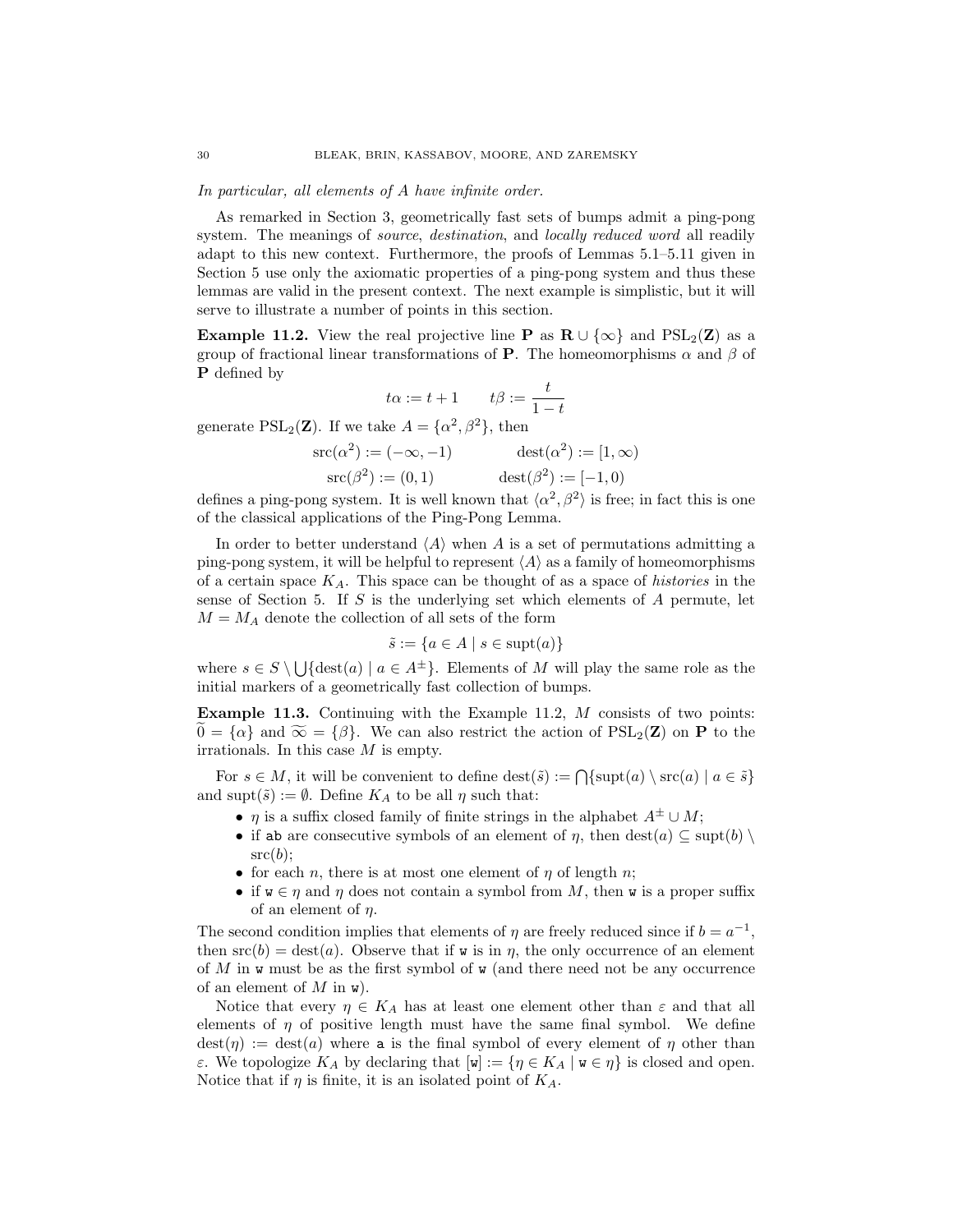**Proposition 11.4.**  $K_A$  is a Hausdorff space and if A is finite, then  $K_A$  is compact.

Each  $a \in A^{\pm}$  defines a homeomorphism  $\hat{a}: K_A \to K_A$  by:

$$
\eta \hat{a} := \begin{cases} \{ \mathbf{u} \mathbf{a} \mid \mathbf{u} \in \eta \} \cup \{ \varepsilon \} & \text{if } \operatorname{dest}(\eta) \subseteq \operatorname{supt}(a) \setminus \operatorname{src}(a) \\ \{ \mathbf{u} \mid \mathbf{u} \mathbf{a}^{-1} \in \eta \} & \text{if } \operatorname{dest}(\eta) = \operatorname{src}(\mathbf{a}) \\ \eta & \text{if } \operatorname{dest}(\eta) \cap \operatorname{supt}(\mathbf{a}) = \emptyset \end{cases}
$$

Thus  $\eta \hat{a}$  is obtained by appending a to the end of every element of  $\eta$ , performing local reductions with applicable, and possibly including  $\varepsilon$ . Set  $\tilde{A} = \{\hat{a} : a \in A\}.$ 

We say that a ping-pong system on A is faithful if  $\Lambda_A := \{ \eta \in K_A : \eta \text{ is finite} \}$ is dense in  $K_A$  (i.e. whenever **w** is in some  $\eta \in K_A$ , there is a finite  $\eta' \in K_A$  which has w as an element). This hypothesis ensures that the group  $\langle A \rangle$  can be faithfully represented as a group of homeomorphisms of  $K_A$  — see Theorem 11.6 below.

**Example 11.5.** As noted above, if we restrict the elements of  $PSL<sub>2</sub>(\mathbf{Z})$  to the set S of irrationals, then  $M = \emptyset$  and in particular the system is not faithful. On the other hand,

| $\text{dest}(\alpha^4) := (2, \infty) \cap S$ | $\text{dest}(\alpha^{-4}) := (-\infty, -2) \cap S$ |
|-----------------------------------------------|----------------------------------------------------|
| $\text{dest}(\beta^4) := (-1/2, 0) \cap S$    | $\text{dest}(\beta^{-4}) := (0, 1/2) \cap S.$      |

defines a ping-pong system in which M contains a single element  $\{\alpha, \beta\}$ .

While not every ping-pong system is faithful, the reader is invited to verify that if A admits a ping-pong system, then  $\{a^2 \mid a \in A\}$  admits a faithful ping-pong system.

The next theorem is the abstract analog of Theorem 5.12; the proof is left to the interested reader.

Theorem 11.6. If A is a set of permutations which admits a ping-pong system, then  $a \mapsto \hat{a}$  extends to an epimorphism of  $\langle A \rangle$  onto  $\langle \hat{A} \rangle$ . If the ping-pong system is faithful, then the epimorphism is an isomorphism.

The map  $x \mapsto \eta(x)$  defined in Section 5 adapts mutatis mutandis to define a map  $s \mapsto \eta(s)$  from S into  $K_A$ . It is readily verified that if  $a \in A$  and  $s \in S$ , then  $\eta(sa) = \eta(s)\hat{a}.$ 

We now introduce an abstract data structure which encodes the symbolic dynamics of a ping-pong system. A blueprint for a ping-pong system is a pair  $\mathfrak{B} = (B, \text{subt})$ such that:

- B is a set and supt is a binary relation on B which is interpreted as a set-valued function:  $b \in \text{subt}(a)$  if  $(a, b) \in \text{subt}$ ;
- if  $a \in B$  and supt(a) is nonempty, then  $a \in \text{supt}(a)$ ;

• if  $a \in A$ , then there is a unique  $a^{-1} \in A \setminus \{a\}$  with  $\text{supt}(a^{-1}) = \text{supt}(a)$ .

Additionally, setting  $A := \{a \in B \mid \text{subt}(a) \neq \emptyset\}$  we require that:

• if  $b \neq c \in B \setminus A$ , then  $\tilde{b} \neq \tilde{c}$  where  $\tilde{b} := \{a \in A \mid b \in \text{supt}(a)\}.$ 

If A is a set of permutations which admits a ping-pong system, then the blueprint  $\mathfrak{B}_A = (\mathsf{B}_A, \mathsf{supt}_A)$  for the system is defined by  $\mathsf{B}_A := \{ \mathsf{a} \mid a \in A^{\pm} \} \cup \{ \tilde{\mathsf{s}} \mid \tilde{s} \in \tilde{S} \}$ with  $b \in \text{supt}_A(a)$  if  $\text{dest}(b) \subseteq \text{supt}(a)$ . Also, if  $\mathfrak{B} = (A, \text{supt})$  is a blueprint for a ping-pong system, then one defines  $K_{\mathfrak{B}}$  and homeomorphisms  $\mathbf{\hat{a}} : K_{\mathfrak{B}} \to K_{\mathfrak{B}}$ for  $a \in A^{38}$  by a routine adaptation of the construction above. For instance,  $K_{38}$ consists of all  $\eta$  such that: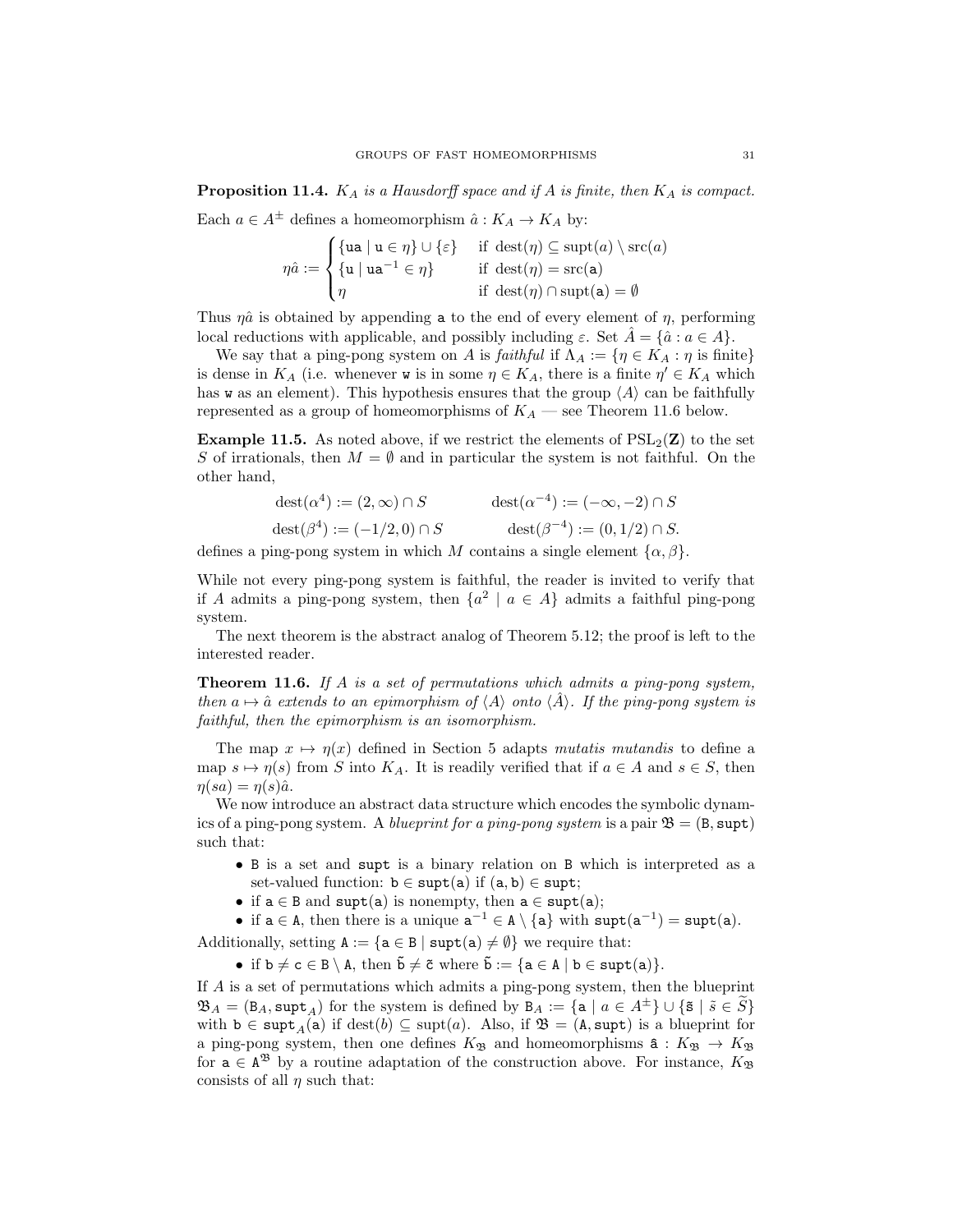- $\eta$  is a suffix closed family of finite strings in the alphabet B;
- if ab are consecutive symbols of an element of  $\eta$ , then  $\mathbf{b} \neq \mathbf{b}^{-1}$  and  $\mathbf{a} \in \mathbb{C}$  $supt(b);$
- for each *n*, there is at most one element of  $\eta$  of length *n*;
- if  $w \in \eta$  and  $\eta$  contains only symbols from A, then w is a proper suffix of an element of  $\eta$ .

In fact  $K_A$  is can be regarded as factoring though its blueprint in the sense that  $K_A = K_{\mathfrak{B}_A}$  modulo identifying a and a. Two blueprints are isomorphic if they are isomorphic as structures. It is routine to verify that the following theorem holds as well.

**Theorem 11.7.** If  $\mathfrak{B}_0$  and  $\mathfrak{B}_1$  are isomorphic blueprints for ping-pong systems, then the isomorphism induces a homeomorphism  $\theta: K_{\mathfrak{B}_0} \to K_{\mathfrak{B}_1}$  such that  $g \mapsto g^{\theta}$ defines an isomorphism between  $\langle \hat{\mathbf{a}} | \mathbf{a} \in \mathbf{A}_0 \rangle$  and  $\langle \hat{\mathbf{a}} | \mathbf{a} \in \mathbf{A}_1 \rangle$ .

If A is a set of permutations which admits a faithful ping-pong system, then the blueprint for A and for  $\{a^{k(a)} \mid a \in A\}$  are canonically isomorphic whenever  $a \mapsto k(a)$  is an assignment of a positive integer to each element of A.

Corollary 11.8. Any set of permutations A which admits a faithful ping-pong system is an algebraically fast generating set for  $\langle A \rangle$ .

If the system is not faithful, then  $\{a^2 \mid a \in A^2\}$  may contain new markers, as was illustrated in Example 11.5. Notice that in this example, both  $\langle \alpha^2, \beta^2 \rangle$  and  $\langle \alpha^4, \beta^4 \rangle$  are free — and hence marked isomorphic — even though the blueprints associated to the ping-pong systems are not isomorphic.

The following example shows that an abstract ping-pong system can have structure and behavior that are quite different from a fast system of functions in  $PL_{+}(I)$ .

**Example 11.9.** Consider the blueprint  $\mathfrak{B}$  with the underlying set of symbols consisting of a, b,  $a^{-1}$ ,  $b^{-1}$  and  $*$ . The support function is defined as follows:

$$
\texttt{supt}(a):=\texttt{supt}(a^{-1})=\{a,a^{-1},*\} \qquad \qquad \texttt{supt}(b):=\texttt{supt}(b^{-1})=\{b,b^{-1},*\}
$$

Thus  $A = \{a, b, a^{-1}, b^{-1}\}\$  and  $M = \{*\}.$  Observe histories in  $K_{\mathfrak{B}}$  use at most one symbol from  $A = \{a, b, a^{-1}, b^{-1}\}\$ . That is, aside from the possible presence of an initial marker, words occurring in histories are constant. We now note that the group  $G := \langle \hat{\mathbf{a}}, \hat{\mathbf{b}} \rangle$  has torsion. Consider the commutator  $\mathbf{a}$ b $^{-1}$ b $^{-1}$  and let g be its evaluation in G. One can check that

$$
\ast \cdot g = \ast \mathsf{b}^{-1} \qquad \qquad \ast \cdot g^2 = \ast \mathsf{a}^{-1} \qquad \qquad \ast \cdot g^3 = \ast
$$

and that  $*, *a^{-1},$  and  $*b^{-1}$  are the only elements of  $K_{\mathfrak{B}}$  not fixed by the action of g (here we are referring to these three finite histories by their maximal element). In particular, g has order 3.

A blueprint  $\mathfrak{B}$  is (cyclically) orderable if there is a (cyclic) ordering on B such that for all  $a \in A$ , supt(a) is an interval in the (cyclic) ordering with endpoints src(a) and dest(a). It is readily verified that the (cyclic) order on  $B$  induces a reverse lexicographic (cyclic) order on  $K_{\mathfrak{B}}$  which is preserved by the homeomorphisms  $\hat{a}$ for  $a \in A$ .

**Corollary 11.10.** If A is a finite set of permutations which admits a faithful pingpong system, then  $\langle A \rangle$  embeds into Thompson's group V. If the blueprint of A is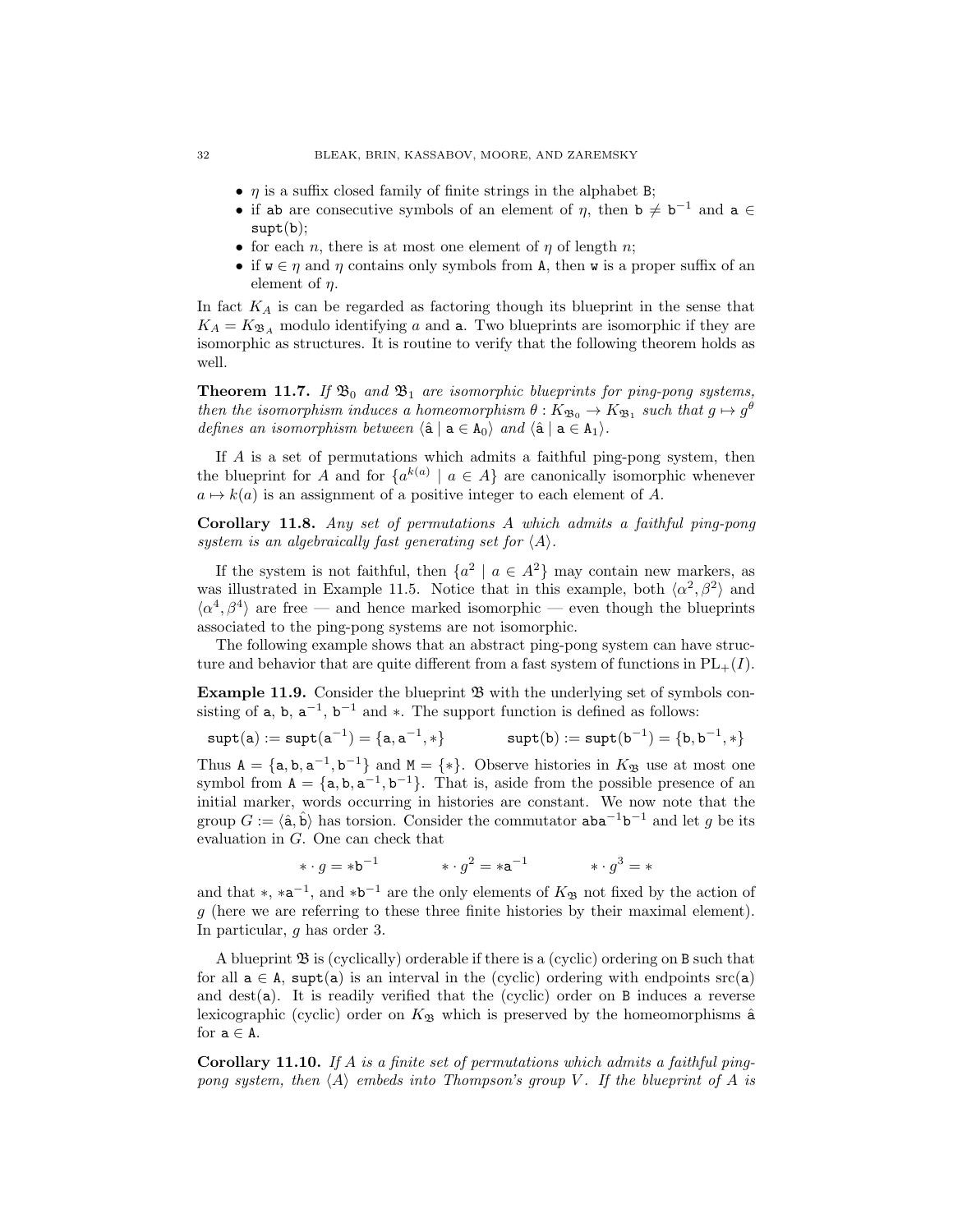cyclically orderable, then  $\langle A \rangle$  embeds into T. If the blueprint of A is orderable, then  $\langle A \rangle$  embeds into F.

Proof. It is readily verified that any finite blueprint can be realized as the blueprint of a ping-pong system of a finite subset of  $V$ . Moreover, if the blueprint is cyclically orderable (or orderable), then it can be realized by elements of  $T$  (respectively  $F$ ). The corollary follows by Theorem 11.7.

We finish by noting the following proposition which shows that while torsion can be observed in fast generated subgroups of  $V$ , as illustrated in Example 11.9 and Corollary 11.10, any fast generated subgroup of  $T$  is torsion free. This is perhaps surprising since  $T$  itself does have many elements of finite order.

**Proposition 11.11.** If A is a fast set of bumps in Homeo<sub>+</sub> $(S<sup>1</sup>)$ , then  $\langle A \rangle$  is torsion free.

*Proof (sketch)*. For each  $s \in S^1$  and  $a \in A^{\pm}$ , fix a curve  $\gamma_{s,a} : [0,1] \to S^1$  such that  $s = \gamma_{s,a}(0)$  and  $sa = \gamma_{s,a}(1)$  and either the range of  $\gamma_{s,a}$  is contained in supt(a) or else  $sa = s$  and  $\gamma_{s,a}$  is constant. If  $s \in S^1$  and w is an A-word, we define  $\gamma_{s,w}$  by concatenating the curves and reparametrizing (in the sense of homotopy):  $\gamma_{s,\text{ua}}$  is  $\gamma_{s,\mathbf{u}}$  followed by  $\gamma_{su,a}$  if **u** is a word and  $a \in A^{\pm}$ . If **u** is a local reduction of **w** at *s*, then  $\gamma_{s,\mathbf{u}}$  is homotopic to  $\gamma_{s,\mathbf{w}}$  (relative to the endpoints).

Suppose for contradiction that **w** is a word such that w has finite order  $n > 1$ . Notice that  $w$  cannot have fixed points. In particular, for any lifting of the paths  $\{\gamma_{s,w} \mid s \in S^1\}$  to **R**, the net change in position for the lifted paths is either always positive or always negative. This implies that for any  $t \in S^1$ , the path  $\gamma_{t,\mathbf{w}^n}$  which can be lifted to a concatenation of lifts of the  $\gamma_{sw^i,w}$  for  $i < n$  — cannot be homotopic to a point. In particular, no local reduction of  $w<sup>n</sup>$  can be trivial. Now let t be the left transition point of some element of  $A$ , noting that  $t$  is not in any foot of an element of A. Since  $\gamma_{s,\mathbf{w}^n}$  is not homotopic to a point, the local reduction of  $\mathbf{w}^n$  at t is not trivial. Thus  $tw^n$  is in a foot of A, a contradiction.

#### **REFERENCES**

- 1. C. Bleak, An algebraic classification of some solvable groups of homeomorphisms, J. Algebra 319 (2008), no. 4, 1368–1397.
- 2. A minimal non-solvable group of homeomorphisms, Groups Geom. Dyn. 3 (2009), no. 1, 1–37.
- 3. C. Bleak and B. Wassink, Finite index subgroups of R. Thompson's group F, ArXiv preprint: https://arxiv.org/pdf/0711.1014.pdf, 2007.
- 4. Matthew G. Brin, The ubiquity of Thompson's group  $F$  in groups of piecewise linear homeomorphisms of the unit interval, J. London Math. Soc.  $(2)$  60 (1999), no. 2, 449–460.
- $\frac{1}{10}$ , Elementary amenable subgroups of R. Thompson's group F, Internat. J. Algebra Comput. 15 (2005), no. 4, 619–642.
- 6. Matthew G. Brin and Fernando Guzmán, Automorphisms of generalized Thompson groups, J. Algebra 203 (1998), no. 1, 285–348.
- 7. M. G. Brin and C. C. Squier, Groups of piecewise linear homeomorphisms of the real line, Invent. Math. 79 (1985), 485–498.
- 8.  $\_\_\_\$ generations, conjugacy, roots, and centralizers in groups of piecewise linear homeomorphisms of the real line, Comm. Algebra 29 (2001), no. 10, 4557–4596.
- 9. K. S. Brown, Finiteness properties of groups, Journal of Pure and Applied Algebra 44 (1987), 45–75.
- 10. J. W. Cannon, W. J. Floyd, and W. R. Parry, Introductory notes on Richard Thompson's groups, Enseign. Math. (2) 42 (1996), no. 3-4, 215–256.